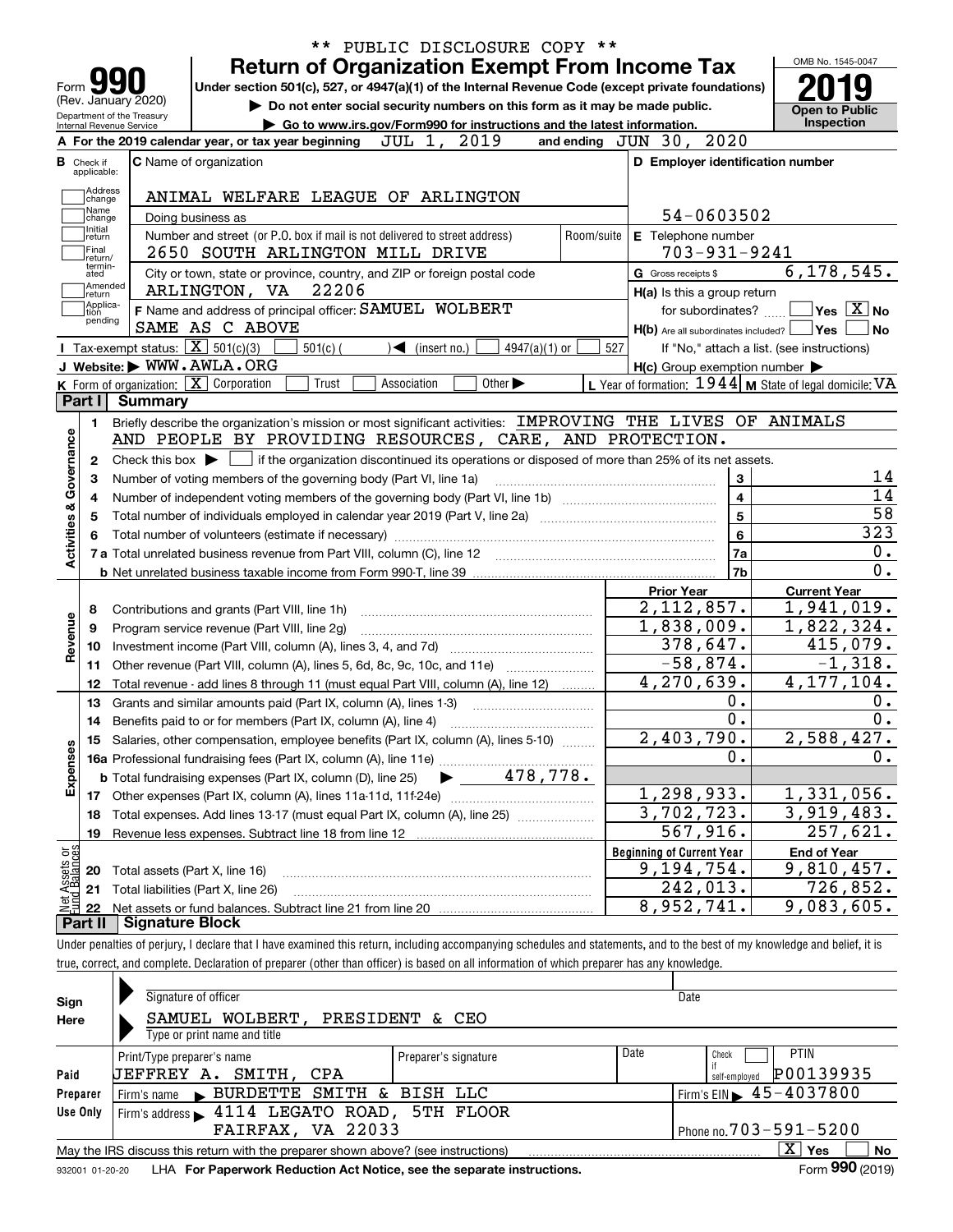|              | 54-0603502<br>ANIMAL WELFARE LEAGUE OF ARLINGTON<br>Page 2<br>Form 990 (2019)                                                                |
|--------------|----------------------------------------------------------------------------------------------------------------------------------------------|
|              | <b>Part III   Statement of Program Service Accomplishments</b>                                                                               |
|              | $\overline{\mathtt{x}}$ )                                                                                                                    |
| 1            | Briefly describe the organization's mission:                                                                                                 |
|              | THE ANIMAL WELFARE LEAGUE OF ARLINGTON'S MISSION IS TO IMPROVE THE                                                                           |
|              | LIVES OF ANIMALS.                                                                                                                            |
|              |                                                                                                                                              |
|              |                                                                                                                                              |
| $\mathbf{2}$ | Did the organization undertake any significant program services during the year which were not listed on the                                 |
|              | $\sqrt{}$ Yes $\sqrt{X}$ No                                                                                                                  |
|              | If "Yes," describe these new services on Schedule O.                                                                                         |
| 3            | $\sqrt{}$ Yes $\sqrt{}$ X $\sqrt{}$ No                                                                                                       |
|              | If "Yes," describe these changes on Schedule O.                                                                                              |
| 4            | Describe the organization's program service accomplishments for each of its three largest program services, as measured by expenses.         |
|              | Section 501(c)(3) and 501(c)(4) organizations are required to report the amount of grants and allocations to others, the total expenses, and |
|              | revenue, if any, for each program service reported.                                                                                          |
|              | 1,937,917. including grants of \$<br>1,056,948.                                                                                              |
| 4a           | (Expenses \$<br>(Code:<br>) (Revenue \$<br>SHELTER OPERATIONS - THE LEAGUE SERVES AS AN ANIMAL SHELTER FOR                                   |
|              | ARLINGTON COUNTY, VA THAT ACCEPTS ANY ANIMAL REGARDLESS OF CONDITION                                                                         |
|              |                                                                                                                                              |
|              | FROM WITHIN ARLINGTON COUNTY.<br>WE ALSO ACCEPT OTHER ANIMALS FROM                                                                           |
|              | OUTSIDE OF ARLINGTON COUNTY WHEN WE HAVE THE SPACE TO DO SO.<br>IN FY20,                                                                     |
|              | THE LEAGUE TOOK IN 4,030 ANIMALS.<br>SOME ARE LOST PETS THAT ARE REUNITED                                                                    |
|              | WITH THEIR OWNERS; SOME ARE GIVEN UP BY OWNERS WHO COULD NO LONGER CARE                                                                      |
|              | FOR THEM; SOME ARE FOUND ABANDONED AND OTHERS WERE TRANSFERRED<br>TO US BY                                                                   |
|              | OTHER RESCUE PARTNERS.<br>WE ALSO TAKE IN WILDLIFE THAT MAY BE INJURED,                                                                      |
|              | ORPHANED OR TRAPPED AND<br>IN MANY CASES ARE REHABILITATED AND RETURNED TO                                                                   |
|              | OF THE TOTAL NUMBER OF ANIMALS AVAILABLE FOR ADOPTION, 2,225<br>THE WILD.                                                                    |
|              | THIS INCLUDED 1,502 CATS,<br>557 DOGS AND 196 SMALL<br>FOUND NEW HOMES.                                                                      |
|              | THE LEAGUE ALSO PLACED 1,487 ANIMALS IN FOSTER CARE<br>COMPANION ANIMALS.                                                                    |
| 4b           | $581, 614$ . including grants of \$<br>328,018.<br>) (Expenses \$<br>) (Revenue \$<br>(Code:                                                 |
|              | ANIMAL CONTROL - IN FY20 THE LEAGUE PROVIDED ANIMAL CONTROL SERVICES                                                                         |
|              | FOR ARLINGTON COUNTY BY RESPONDING TO ANIMAL COMPLAINTS, ENFORCING                                                                           |
|              | INVESTIGATING CRUELTIES AND ASSISTING RESIDENTS IN<br>ANIMAL CODES,                                                                          |
|              | THE LEAGUE'S ANIMAL CONTROL OFFICERS<br>RESOLVING ANIMAL RELATED ISSUES.                                                                     |
|              | MANAGED 3,318 CASES.<br>OF THOSE CASES,<br>167 WERE FOR CRUELTY OR NEGLECT,                                                                  |
|              | $1,762$ WILDLIFE,<br>434 STRAY ANIMALS AND 639 ANIMAL<br>119 LAW ENFORCEMENT,                                                                |
|              | BITE INVESTIGATIONS.                                                                                                                         |
|              |                                                                                                                                              |
|              |                                                                                                                                              |
|              |                                                                                                                                              |
|              |                                                                                                                                              |
|              |                                                                                                                                              |
|              |                                                                                                                                              |
|              | 795, 134. including grants of \$<br>437,358.<br>) (Revenue \$<br>4c (Code:<br>(Expenses \$                                                   |
|              | COMMUNITY SERVICES - IN FY20 THE LEAGUE PROVIDED LOW COST AND FULLY                                                                          |
|              | SUBSIDIZED SPAY/NEUTER SURGERY VOUCHERS TO THE PUBLIC FOR 251 ANIMALS.                                                                       |
|              | WE ALSO HELPED 26 ANIMALS AND THEIR OWNERS WITH TEMPORARY HOUSING                                                                            |
|              | THROUGH OUR EMERGENCY SAFEKEEPING PROGRAM.<br>THE LEAGUE ASSISTED 68 PET                                                                     |
|              | OWNERS WITH EMERGENCY VETERINARY CARE FOR THEIR PETS FOR A TOTAL OF                                                                          |
|              | THE LEAGUE'S PET SUPPLY PANTRY HAS BEEN ABLE TO PROVIDE OVER<br>\$25,653.                                                                    |
|              | 17,000 POUNDS OF DRY PET FOOD TO LOCAL FAMILIES FOR THEIR PETS.<br>THE                                                                       |
|              | LEAGUE HAS 21,378 LIKES ON FACEBOOK, 4,013 TWITTER FOLLOWERS AND 18,200                                                                      |
|              | INSTAGRAM FOLLOWERS. THE LEAGUE ALSO HAS 323 ACTIVE VOLUNTEERS.                                                                              |
|              |                                                                                                                                              |
|              |                                                                                                                                              |
|              |                                                                                                                                              |
|              |                                                                                                                                              |
|              | 4d Other program services (Describe on Schedule O.)                                                                                          |

|    | (Expenses \$                                         | including grants of \$ | Revenue \$                         |                 |
|----|------------------------------------------------------|------------------------|------------------------------------|-----------------|
| 4е | Total program service expenses $\blacktriangleright$ | 3,314,665.             |                                    |                 |
|    |                                                      |                        |                                    | Form 990 (2019) |
|    | 932002 01-20-20                                      |                        | SEE SCHEDULE O FOR CONTINUATION(S) |                 |
|    |                                                      |                        |                                    |                 |

09531106 795360 01260 2019.04030 ANIMAL WELFARE LEAGUE OF 01260\_\_1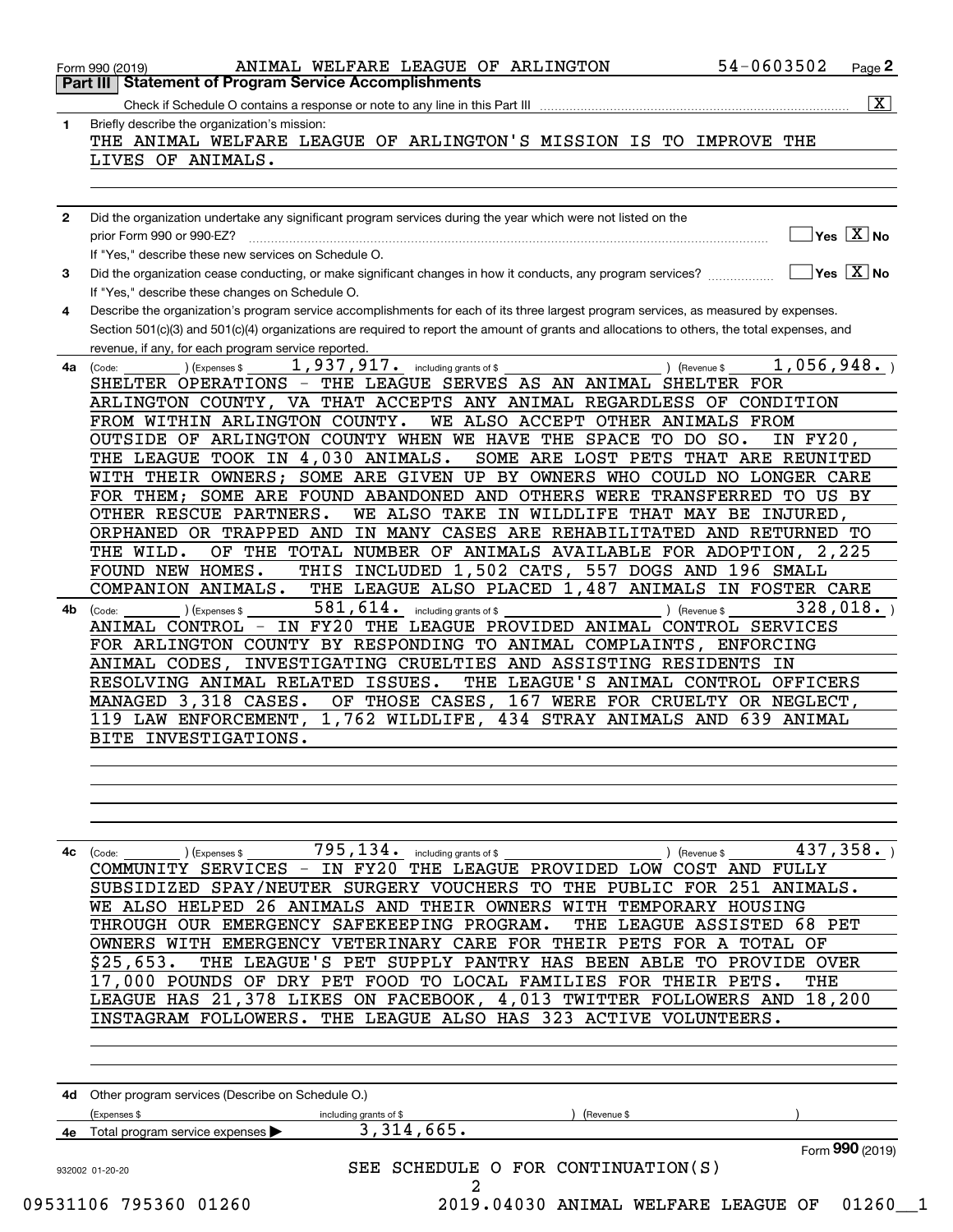| Form 990 (2019) |  |  |
|-----------------|--|--|

**Part IV Checklist of Required Schedules**

|     |                                                                                                                                       |                 | Yes                     | No                      |
|-----|---------------------------------------------------------------------------------------------------------------------------------------|-----------------|-------------------------|-------------------------|
| 1.  | Is the organization described in section $501(c)(3)$ or $4947(a)(1)$ (other than a private foundation)?                               |                 |                         |                         |
|     |                                                                                                                                       | 1.              | X                       |                         |
| 2   |                                                                                                                                       | $\overline{2}$  | $\overline{\mathbf{x}}$ |                         |
| 3   | Did the organization engage in direct or indirect political campaign activities on behalf of or in opposition to candidates for       |                 |                         |                         |
|     |                                                                                                                                       | 3               |                         | x                       |
| 4   | Section 501(c)(3) organizations. Did the organization engage in lobbying activities, or have a section 501(h) election in effect      |                 |                         |                         |
|     |                                                                                                                                       | 4               |                         | x                       |
| 5   | Is the organization a section 501(c)(4), 501(c)(5), or 501(c)(6) organization that receives membership dues, assessments, or          |                 |                         |                         |
|     |                                                                                                                                       | 5               |                         | x                       |
| 6   | Did the organization maintain any donor advised funds or any similar funds or accounts for which donors have the right to             |                 |                         |                         |
|     | provide advice on the distribution or investment of amounts in such funds or accounts? If "Yes," complete Schedule D, Part I          | 6               |                         | x                       |
| 7   | Did the organization receive or hold a conservation easement, including easements to preserve open space,                             |                 |                         |                         |
|     |                                                                                                                                       | $\overline{7}$  |                         | x                       |
| 8   | Did the organization maintain collections of works of art, historical treasures, or other similar assets? If "Yes," complete          |                 |                         |                         |
|     |                                                                                                                                       | 8               |                         | x                       |
| 9   | Did the organization report an amount in Part X, line 21, for escrow or custodial account liability, serve as a custodian for         |                 |                         |                         |
|     | amounts not listed in Part X; or provide credit counseling, debt management, credit repair, or debt negotiation services?             |                 |                         |                         |
|     |                                                                                                                                       | 9               |                         | x                       |
| 10  | Did the organization, directly or through a related organization, hold assets in donor-restricted endowments                          |                 |                         | x                       |
|     |                                                                                                                                       | 10              |                         |                         |
| 11  | If the organization's answer to any of the following questions is "Yes," then complete Schedule D, Parts VI, VII, VIII, IX, or X      |                 |                         |                         |
|     | as applicable.                                                                                                                        |                 |                         |                         |
|     | a Did the organization report an amount for land, buildings, and equipment in Part X, line 10? If "Yes," complete Schedule D.         |                 | $\mathbf X$             |                         |
|     |                                                                                                                                       | 11a             |                         |                         |
|     | <b>b</b> Did the organization report an amount for investments - other securities in Part X, line 12, that is 5% or more of its total | 11 <sub>b</sub> |                         | x                       |
|     | c Did the organization report an amount for investments - program related in Part X, line 13, that is 5% or more of its total         |                 |                         |                         |
|     |                                                                                                                                       | 11c             |                         | x                       |
|     | d Did the organization report an amount for other assets in Part X, line 15, that is 5% or more of its total assets reported in       |                 |                         |                         |
|     |                                                                                                                                       | 11d             |                         | х                       |
|     | e Did the organization report an amount for other liabilities in Part X, line 25? If "Yes," complete Schedule D, Part X               | 11e             |                         | $\overline{\mathbf{x}}$ |
| f   | Did the organization's separate or consolidated financial statements for the tax year include a footnote that addresses               |                 |                         |                         |
|     | the organization's liability for uncertain tax positions under FIN 48 (ASC 740)? If "Yes," complete Schedule D, Part X                | 11f             | X                       |                         |
|     | 12a Did the organization obtain separate, independent audited financial statements for the tax year? If "Yes," complete               |                 |                         |                         |
|     |                                                                                                                                       | 12a             | X                       |                         |
|     | <b>b</b> Was the organization included in consolidated, independent audited financial statements for the tax year?                    |                 |                         |                         |
|     | If "Yes," and if the organization answered "No" to line 12a, then completing Schedule D, Parts XI and XII is optional                 | 12D             |                         | ᅀ                       |
| 13  | Is the organization a school described in section $170(b)(1)(A)(ii)?$ If "Yes," complete Schedule E                                   | 13              |                         | X                       |
| 14a | Did the organization maintain an office, employees, or agents outside of the United States?                                           | 14a             |                         | X                       |
|     | <b>b</b> Did the organization have aggregate revenues or expenses of more than \$10,000 from grantmaking, fundraising, business,      |                 |                         |                         |
|     | investment, and program service activities outside the United States, or aggregate foreign investments valued at \$100,000            |                 |                         |                         |
|     |                                                                                                                                       | 14b             |                         | x                       |
| 15  | Did the organization report on Part IX, column (A), line 3, more than \$5,000 of grants or other assistance to or for any             |                 |                         |                         |
|     |                                                                                                                                       | 15              |                         | x                       |
| 16  | Did the organization report on Part IX, column (A), line 3, more than \$5,000 of aggregate grants or other assistance to              |                 |                         |                         |
|     |                                                                                                                                       | 16              |                         | x                       |
| 17  | Did the organization report a total of more than \$15,000 of expenses for professional fundraising services on Part IX,               |                 |                         |                         |
|     |                                                                                                                                       | 17              |                         | X                       |
| 18  | Did the organization report more than \$15,000 total of fundraising event gross income and contributions on Part VIII, lines          |                 |                         |                         |
|     |                                                                                                                                       | 18              | х                       |                         |
| 19  | Did the organization report more than \$15,000 of gross income from gaming activities on Part VIII, line 9a? If "Yes."                |                 |                         |                         |
|     |                                                                                                                                       | 19              |                         | X                       |
|     |                                                                                                                                       | 20a             |                         | $\mathbf X$             |
|     | b If "Yes" to line 20a, did the organization attach a copy of its audited financial statements to this return?                        | 20 <sub>b</sub> |                         |                         |
| 21  | Did the organization report more than \$5,000 of grants or other assistance to any domestic organization or                           |                 |                         |                         |
|     |                                                                                                                                       | 21              |                         | x                       |
|     | 932003 01-20-20                                                                                                                       |                 |                         | Form 990 (2019)         |

3

932003 01-20-20

09531106 795360 01260 2019.04030 ANIMAL WELFARE LEAGUE OF 01260\_1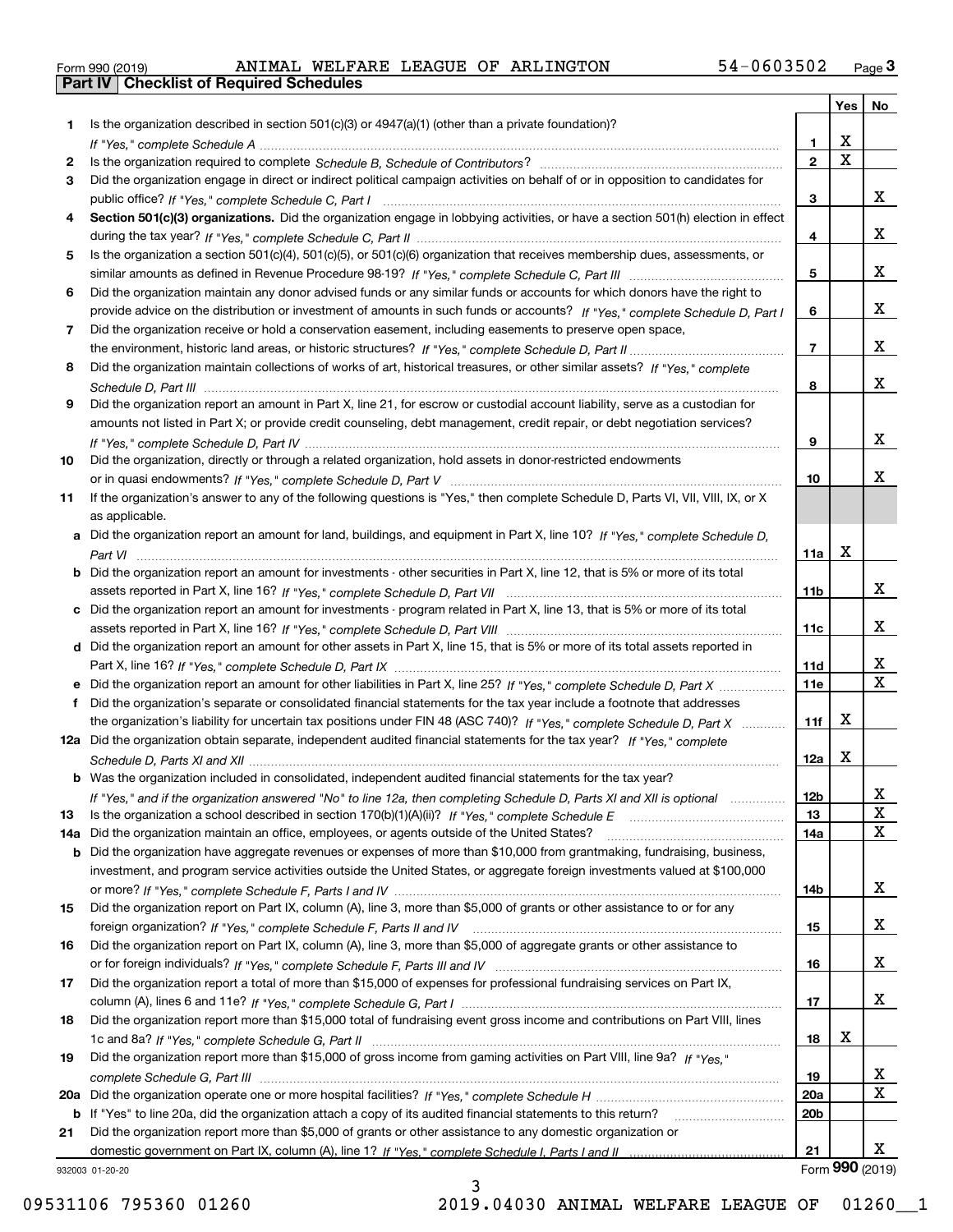|  | Form 990 (2019) |  |
|--|-----------------|--|
|  |                 |  |

**Part IV Checklist of Required Schedules**

*(continued)*

|               |                                                                                                                                   |                 | Yes | No                      |
|---------------|-----------------------------------------------------------------------------------------------------------------------------------|-----------------|-----|-------------------------|
| 22            | Did the organization report more than \$5,000 of grants or other assistance to or for domestic individuals on                     |                 |     |                         |
|               | Part IX, column (A), line 2? If "Yes," complete Schedule I, Parts I and III [[11]] [11] [11] [11] [11] [11] [1                    | 22              |     | х                       |
| 23            | Did the organization answer "Yes" to Part VII, Section A, line 3, 4, or 5 about compensation of the organization's current        |                 |     |                         |
|               | and former officers, directors, trustees, key employees, and highest compensated employees? If "Yes," complete                    |                 |     |                         |
|               |                                                                                                                                   | 23              |     | x                       |
|               | 24a Did the organization have a tax-exempt bond issue with an outstanding principal amount of more than \$100,000 as of the       |                 |     |                         |
|               | last day of the year, that was issued after December 31, 2002? If "Yes," answer lines 24b through 24d and complete                |                 |     |                         |
|               |                                                                                                                                   | 24a             |     | x                       |
|               | <b>b</b> Did the organization invest any proceeds of tax-exempt bonds beyond a temporary period exception?                        | 24 <sub>b</sub> |     |                         |
|               | c Did the organization maintain an escrow account other than a refunding escrow at any time during the year to defease            |                 |     |                         |
|               | any tax-exempt bonds?                                                                                                             | 24c             |     |                         |
|               | d Did the organization act as an "on behalf of" issuer for bonds outstanding at any time during the year?                         | 24d             |     |                         |
|               | 25a Section 501(c)(3), 501(c)(4), and 501(c)(29) organizations. Did the organization engage in an excess benefit                  |                 |     |                         |
|               |                                                                                                                                   | 25a             |     | x                       |
|               | b Is the organization aware that it engaged in an excess benefit transaction with a disqualified person in a prior year, and      |                 |     |                         |
|               | that the transaction has not been reported on any of the organization's prior Forms 990 or 990-EZ? If "Yes," complete             |                 |     |                         |
|               | Schedule L, Part I                                                                                                                | 25b             |     | x                       |
| 26            | Did the organization report any amount on Part X, line 5 or 22, for receivables from or payables to any current                   |                 |     |                         |
|               | or former officer, director, trustee, key employee, creator or founder, substantial contributor, or 35%                           |                 |     |                         |
|               |                                                                                                                                   | 26              |     | x                       |
| 27            | Did the organization provide a grant or other assistance to any current or former officer, director, trustee, key employee,       |                 |     |                         |
|               | creator or founder, substantial contributor or employee thereof, a grant selection committee member, or to a 35% controlled       |                 |     |                         |
|               | entity (including an employee thereof) or family member of any of these persons? If "Yes," complete Schedule L, Part III          | 27              |     | х                       |
| 28            | Was the organization a party to a business transaction with one of the following parties (see Schedule L, Part IV                 |                 |     |                         |
|               | instructions, for applicable filing thresholds, conditions, and exceptions):                                                      |                 |     |                         |
|               | a A current or former officer, director, trustee, key employee, creator or founder, or substantial contributor? If                |                 |     |                         |
|               |                                                                                                                                   | 28a             |     | х                       |
|               |                                                                                                                                   | 28b             |     | $\overline{\mathbf{x}}$ |
|               | c A 35% controlled entity of one or more individuals and/or organizations described in lines 28a or 28b? If                       |                 |     |                         |
|               |                                                                                                                                   | 28c             |     | х                       |
| 29            |                                                                                                                                   | 29              |     | $\mathbf X$             |
| 30            | Did the organization receive contributions of art, historical treasures, or other similar assets, or qualified conservation       |                 |     |                         |
|               |                                                                                                                                   | 30              |     | х                       |
| 31            | Did the organization liquidate, terminate, or dissolve and cease operations? If "Yes," complete Schedule N, Part I                | 31              |     | $\mathbf X$             |
| 32            | Did the organization sell, exchange, dispose of, or transfer more than 25% of its net assets? If "Yes," complete                  |                 |     |                         |
|               |                                                                                                                                   | 32              |     | X                       |
|               | Schedule N, Part II<br>Did the organization own 100% of an entity disregarded as separate from the organization under Regulations |                 |     |                         |
| 33            |                                                                                                                                   | 33              |     | х                       |
|               |                                                                                                                                   |                 |     |                         |
| 34            | Was the organization related to any tax-exempt or taxable entity? If "Yes," complete Schedule R, Part II, III, or IV, and         |                 |     | х                       |
|               |                                                                                                                                   | 34              |     | $\mathbf X$             |
|               | 35a Did the organization have a controlled entity within the meaning of section 512(b)(13)?                                       | 35a             |     |                         |
|               | b If "Yes" to line 35a, did the organization receive any payment from or engage in any transaction with a controlled entity       |                 |     |                         |
|               |                                                                                                                                   | 35b             |     |                         |
| 36            | Section 501(c)(3) organizations. Did the organization make any transfers to an exempt non-charitable related organization?        |                 |     | х                       |
|               |                                                                                                                                   | 36              |     |                         |
| 37            | Did the organization conduct more than 5% of its activities through an entity that is not a related organization                  |                 |     | X                       |
|               | and that is treated as a partnership for federal income tax purposes? If "Yes," complete Schedule R, Part VI                      | 37              |     |                         |
| 38            | Did the organization complete Schedule O and provide explanations in Schedule O for Part VI, lines 11b and 19?                    |                 | X   |                         |
| <b>Part V</b> | Note: All Form 990 filers are required to complete Schedule O<br><b>Statements Regarding Other IRS Filings and Tax Compliance</b> | 38              |     |                         |
|               |                                                                                                                                   |                 |     |                         |
|               | Check if Schedule O contains a response or note to any line in this Part V                                                        |                 |     |                         |
|               |                                                                                                                                   |                 | Yes | No                      |
|               | 14<br>1a Enter the number reported in Box 3 of Form 1096. Enter -0- if not applicable<br>1a<br>0                                  |                 |     |                         |
|               | <b>b</b> Enter the number of Forms W-2G included in line 1a. Enter -0- if not applicable<br>1b                                    |                 |     |                         |
|               | c Did the organization comply with backup withholding rules for reportable payments to vendors and reportable gaming              |                 |     |                         |
|               | (gambling) winnings to prize winners?                                                                                             | 1c              | X   |                         |
|               | 932004 01-20-20                                                                                                                   |                 |     | Form 990 (2019)         |
|               | 4                                                                                                                                 |                 |     |                         |

09531106 795360 01260 2019.04030 ANIMAL WELFARE LEAGUE OF 01260\_1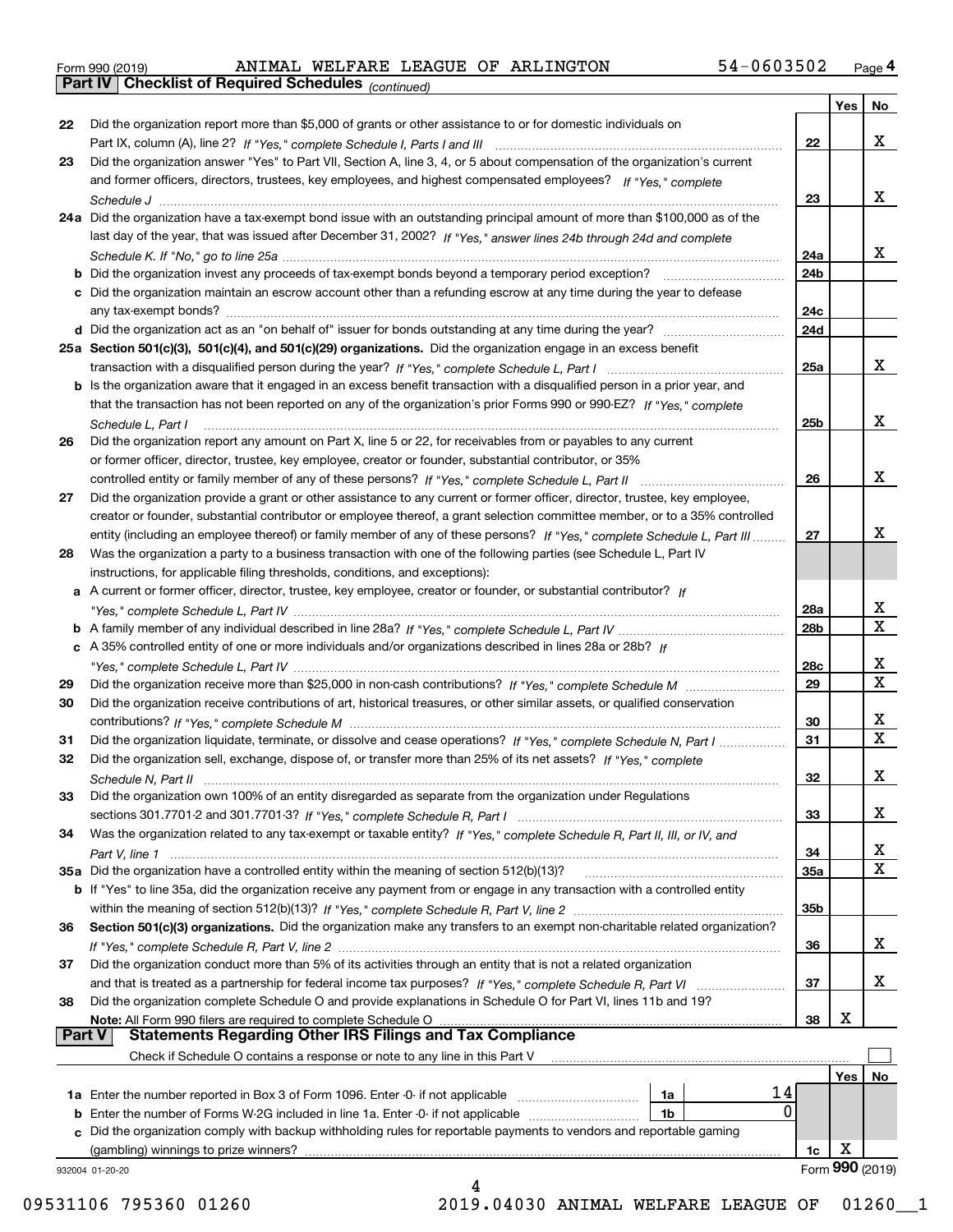| Form 990 (2019) |  |  | ANIMAL WELFARE LEAGUE OF ARLINGTON                                                       | 54-0603502 | Page 5 |
|-----------------|--|--|------------------------------------------------------------------------------------------|------------|--------|
|                 |  |  | <b>Part V</b> Statements Regarding Other IRS Filings and Tax Compliance $_{(continued)}$ |            |        |

|          |                                                                                                                                                                                                                                                    |    |                | Yes | <b>No</b> |
|----------|----------------------------------------------------------------------------------------------------------------------------------------------------------------------------------------------------------------------------------------------------|----|----------------|-----|-----------|
|          | 2a Enter the number of employees reported on Form W-3, Transmittal of Wage and Tax Statements,                                                                                                                                                     |    |                |     |           |
|          | filed for the calendar year ending with or within the year covered by this return<br>2a                                                                                                                                                            | 58 |                |     |           |
| b        | If at least one is reported on line 2a, did the organization file all required federal employment tax returns?                                                                                                                                     |    | 2 <sub>b</sub> | X   |           |
|          |                                                                                                                                                                                                                                                    |    |                |     |           |
|          | 3a Did the organization have unrelated business gross income of \$1,000 or more during the year?                                                                                                                                                   |    | 3a             |     | х         |
| b        |                                                                                                                                                                                                                                                    |    | 3b             |     |           |
|          | 4a At any time during the calendar year, did the organization have an interest in, or a signature or other authority over, a                                                                                                                       |    |                |     |           |
|          | financial account in a foreign country (such as a bank account, securities account, or other financial account)?                                                                                                                                   |    | 4a             |     | х         |
|          | <b>b</b> If "Yes," enter the name of the foreign country $\blacktriangleright$                                                                                                                                                                     |    |                |     |           |
|          | See instructions for filing requirements for FinCEN Form 114, Report of Foreign Bank and Financial Accounts (FBAR).                                                                                                                                |    |                |     |           |
| 5a       |                                                                                                                                                                                                                                                    |    | 5a             |     | x         |
| b        |                                                                                                                                                                                                                                                    |    | 5b             |     | х         |
| c        |                                                                                                                                                                                                                                                    |    | 5c             |     |           |
|          | 6a Does the organization have annual gross receipts that are normally greater than \$100,000, and did the organization solicit                                                                                                                     |    |                |     |           |
|          | any contributions that were not tax deductible as charitable contributions?                                                                                                                                                                        |    | 6a             |     | х         |
|          | <b>b</b> If "Yes," did the organization include with every solicitation an express statement that such contributions or gifts                                                                                                                      |    |                |     |           |
|          | were not tax deductible?                                                                                                                                                                                                                           |    | 6b             |     |           |
| 7        | Organizations that may receive deductible contributions under section 170(c).                                                                                                                                                                      |    |                |     | х         |
| а        | Did the organization receive a payment in excess of \$75 made partly as a contribution and partly for goods and services provided to the payor?<br>If "Yes," did the organization notify the donor of the value of the goods or services provided? |    | 7a<br>7b       |     |           |
| b<br>c   | Did the organization sell, exchange, or otherwise dispose of tangible personal property for which it was required                                                                                                                                  |    |                |     |           |
|          |                                                                                                                                                                                                                                                    |    | 7c             |     | х         |
|          | 7d<br>d If "Yes," indicate the number of Forms 8282 filed during the year manufactured in the second of the New York                                                                                                                               |    |                |     |           |
| е        | Did the organization receive any funds, directly or indirectly, to pay premiums on a personal benefit contract?                                                                                                                                    |    | 7е             |     | х         |
| Ť.       | Did the organization, during the year, pay premiums, directly or indirectly, on a personal benefit contract?                                                                                                                                       |    | 7f             |     | х         |
| g        | If the organization received a contribution of qualified intellectual property, did the organization file Form 8899 as required?                                                                                                                   |    | 7g             |     |           |
| h.       | If the organization received a contribution of cars, boats, airplanes, or other vehicles, did the organization file a Form 1098-C?                                                                                                                 |    | 7h             |     |           |
| 8        | Sponsoring organizations maintaining donor advised funds. Did a donor advised fund maintained by the                                                                                                                                               |    |                |     |           |
|          | sponsoring organization have excess business holdings at any time during the year?                                                                                                                                                                 |    | 8              |     |           |
| 9        | Sponsoring organizations maintaining donor advised funds.                                                                                                                                                                                          |    |                |     |           |
| а        | Did the sponsoring organization make any taxable distributions under section 4966?                                                                                                                                                                 |    | 9a             |     |           |
| b        | Did the sponsoring organization make a distribution to a donor, donor advisor, or related person?                                                                                                                                                  |    | 9b             |     |           |
| 10       | Section 501(c)(7) organizations. Enter:                                                                                                                                                                                                            |    |                |     |           |
| а        | 10a                                                                                                                                                                                                                                                |    |                |     |           |
| b        | 10 <sub>b</sub><br>Gross receipts, included on Form 990, Part VIII, line 12, for public use of club facilities                                                                                                                                     |    |                |     |           |
| 11       | Section 501(c)(12) organizations. Enter:                                                                                                                                                                                                           |    |                |     |           |
| а        | 11a                                                                                                                                                                                                                                                |    |                |     |           |
| b        | Gross income from other sources (Do not net amounts due or paid to other sources against                                                                                                                                                           |    |                |     |           |
|          | amounts due or received from them.)<br>11b                                                                                                                                                                                                         |    |                |     |           |
|          | 12a Section 4947(a)(1) non-exempt charitable trusts. Is the organization filing Form 990 in lieu of Form 1041?                                                                                                                                     |    | 12a            |     |           |
| b        | 12b<br>If "Yes," enter the amount of tax-exempt interest received or accrued during the year                                                                                                                                                       |    |                |     |           |
| 13       | Section 501(c)(29) qualified nonprofit health insurance issuers.                                                                                                                                                                                   |    |                |     |           |
| а        | Is the organization licensed to issue qualified health plans in more than one state?                                                                                                                                                               |    | 13а            |     |           |
|          | Note: See the instructions for additional information the organization must report on Schedule O.                                                                                                                                                  |    |                |     |           |
|          | <b>b</b> Enter the amount of reserves the organization is required to maintain by the states in which the                                                                                                                                          |    |                |     |           |
|          | 13b<br>13с                                                                                                                                                                                                                                         |    |                |     |           |
| c<br>14a | Did the organization receive any payments for indoor tanning services during the tax year?                                                                                                                                                         |    | 14a            |     | х         |
| b        |                                                                                                                                                                                                                                                    |    | 14b            |     |           |
| 15       | Is the organization subject to the section 4960 tax on payment(s) of more than \$1,000,000 in remuneration or                                                                                                                                      |    |                |     |           |
|          |                                                                                                                                                                                                                                                    |    | 15             |     | х         |
|          | If "Yes," see instructions and file Form 4720, Schedule N.                                                                                                                                                                                         |    |                |     |           |
| 16       | Is the organization an educational institution subject to the section 4968 excise tax on net investment income?                                                                                                                                    |    | 16             |     | х         |
|          | If "Yes," complete Form 4720, Schedule O.                                                                                                                                                                                                          |    |                |     |           |
|          |                                                                                                                                                                                                                                                    |    |                |     |           |

Form (2019) **990**

932005 01-20-20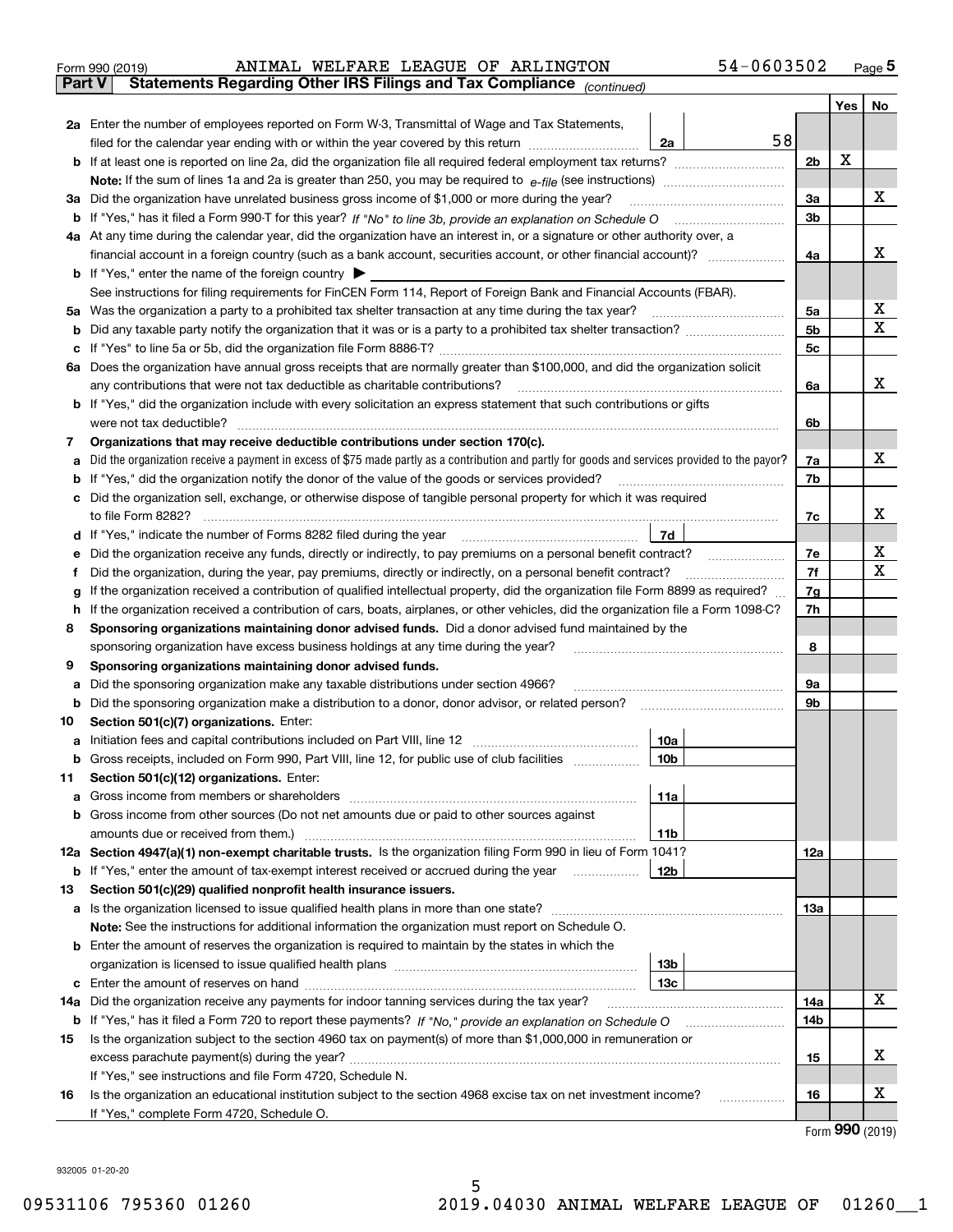#### Form 990 (2019) ANIMAL WELFARE LEAGUE OF ARLINGTON 54-0603502 Page ANIMAL WELFARE LEAGUE OF ARLINGTON 54-0603502

*For each "Yes" response to lines 2 through 7b below, and for a "No" response to line 8a, 8b, or 10b below, describe the circumstances, processes, or changes on Schedule O. See instructions.* **Part VI Governance, Management, and Disclosure** 

|    |                                                                                                                                                                            |    |    |                 | Yes         | No                      |
|----|----------------------------------------------------------------------------------------------------------------------------------------------------------------------------|----|----|-----------------|-------------|-------------------------|
|    | <b>1a</b> Enter the number of voting members of the governing body at the end of the tax year <i>manumum</i>                                                               | 1a | 14 |                 |             |                         |
|    | If there are material differences in voting rights among members of the governing body, or if the governing                                                                |    |    |                 |             |                         |
|    | body delegated broad authority to an executive committee or similar committee, explain on Schedule O.                                                                      |    |    |                 |             |                         |
|    |                                                                                                                                                                            | 1b | 14 |                 |             |                         |
| 2  | Did any officer, director, trustee, or key employee have a family relationship or a business relationship with any other                                                   |    |    |                 |             |                         |
|    | officer, director, trustee, or key employee?                                                                                                                               |    |    | $\mathbf{2}$    |             | X                       |
| 3  | Did the organization delegate control over management duties customarily performed by or under the direct supervision                                                      |    |    |                 |             |                         |
|    |                                                                                                                                                                            |    |    | 3               |             | X                       |
| 4  | Did the organization make any significant changes to its governing documents since the prior Form 990 was filed?                                                           |    |    | 4               |             | $\overline{\mathbf{x}}$ |
| 5  |                                                                                                                                                                            |    |    | 5               |             | $\mathbf X$             |
| 6  | Did the organization have members or stockholders?                                                                                                                         |    |    | 6               |             | $\mathbf X$             |
|    | 7a Did the organization have members, stockholders, or other persons who had the power to elect or appoint one or                                                          |    |    |                 |             |                         |
|    |                                                                                                                                                                            |    |    | 7a              |             | X                       |
|    | <b>b</b> Are any governance decisions of the organization reserved to (or subject to approval by) members, stockholders, or                                                |    |    |                 |             |                         |
|    | persons other than the governing body?                                                                                                                                     |    |    | 7b              |             | X                       |
| 8  | Did the organization contemporaneously document the meetings held or written actions undertaken during the year by the following:                                          |    |    |                 |             |                         |
| a  |                                                                                                                                                                            |    |    | 8a              | X           |                         |
|    |                                                                                                                                                                            |    |    | 8b              | X           |                         |
| 9  | Is there any officer, director, trustee, or key employee listed in Part VII, Section A, who cannot be reached at the                                                       |    |    |                 |             |                         |
|    |                                                                                                                                                                            |    |    | 9               |             | х                       |
|    | Section B. Policies (This Section B requests information about policies not required by the Internal Revenue Code.)                                                        |    |    |                 |             |                         |
|    |                                                                                                                                                                            |    |    |                 | Yes∣        | No                      |
|    |                                                                                                                                                                            |    |    | 10a             |             | X                       |
|    | <b>b</b> If "Yes," did the organization have written policies and procedures governing the activities of such chapters, affiliates,                                        |    |    |                 |             |                         |
|    |                                                                                                                                                                            |    |    | 10 <sub>b</sub> |             |                         |
|    | 11a Has the organization provided a complete copy of this Form 990 to all members of its governing body before filing the form?                                            |    |    | 11a             | $\mathbf X$ |                         |
|    | <b>b</b> Describe in Schedule O the process, if any, used by the organization to review this Form 990.                                                                     |    |    |                 |             |                         |
|    |                                                                                                                                                                            |    |    | 12a             | X           |                         |
| b  |                                                                                                                                                                            |    |    | 12b             | X           |                         |
|    | c Did the organization regularly and consistently monitor and enforce compliance with the policy? If "Yes," describe                                                       |    |    |                 |             |                         |
|    | in Schedule O how this was done measured and continuum control to the state of the state of the state of the s                                                             |    |    | 12c             | X           |                         |
| 13 |                                                                                                                                                                            |    |    | 13              | X           |                         |
| 14 | Did the organization have a written document retention and destruction policy? manufactured and the organization have a written document retention and destruction policy? |    |    | 14              | $\mathbf X$ |                         |
| 15 | Did the process for determining compensation of the following persons include a review and approval by independent                                                         |    |    |                 |             |                         |
|    | persons, comparability data, and contemporaneous substantiation of the deliberation and decision?                                                                          |    |    |                 |             |                         |
|    |                                                                                                                                                                            |    |    | 15a             | X           |                         |
|    | <b>b</b> Other officers or key employees of the organization                                                                                                               |    |    | 15b             | X           |                         |
|    | If "Yes" to line 15a or 15b, describe the process in Schedule O (see instructions).                                                                                        |    |    |                 |             |                         |
|    | 16a Did the organization invest in, contribute assets to, or participate in a joint venture or similar arrangement with a                                                  |    |    |                 |             |                         |
|    | taxable entity during the year?                                                                                                                                            |    |    | 16a             |             | X                       |
|    | <b>b</b> If "Yes," did the organization follow a written policy or procedure requiring the organization to evaluate its participation                                      |    |    |                 |             |                         |
|    | in joint venture arrangements under applicable federal tax law, and take steps to safeguard the organization's                                                             |    |    |                 |             |                         |
|    | exempt status with respect to such arrangements?                                                                                                                           |    |    | 16b             |             |                         |
|    | <b>Section C. Disclosure</b>                                                                                                                                               |    |    |                 |             |                         |
| 17 | List the states with which a copy of this Form 990 is required to be filed $\blacktriangleright\text{VA}$                                                                  |    |    |                 |             |                         |
| 18 | Section 6104 requires an organization to make its Forms 1023 (1024 or 1024-A, if applicable), 990, and 990-T (Section 501(c)(3)s only) available                           |    |    |                 |             |                         |
|    | for public inspection. Indicate how you made these available. Check all that apply.                                                                                        |    |    |                 |             |                         |
|    | $X$ Upon request<br>  X   Own website<br>Another's website<br>Other (explain on Schedule O)                                                                                |    |    |                 |             |                         |
| 19 | Describe on Schedule O whether (and if so, how) the organization made its governing documents, conflict of interest policy, and financial                                  |    |    |                 |             |                         |
|    | statements available to the public during the tax year.                                                                                                                    |    |    |                 |             |                         |
| 20 | State the name, address, and telephone number of the person who possesses the organization's books and records                                                             |    |    |                 |             |                         |
|    | THE ANIMAL WELFARE LEAGUE OF ARLINGTON - 703-931-9241                                                                                                                      |    |    |                 |             |                         |
|    | 2650 SOUTH ARLINGTON MILL DRIVE, ARLINGTON, VA<br>22206                                                                                                                    |    |    |                 |             |                         |
|    |                                                                                                                                                                            |    |    |                 |             | Form 990 (2019)         |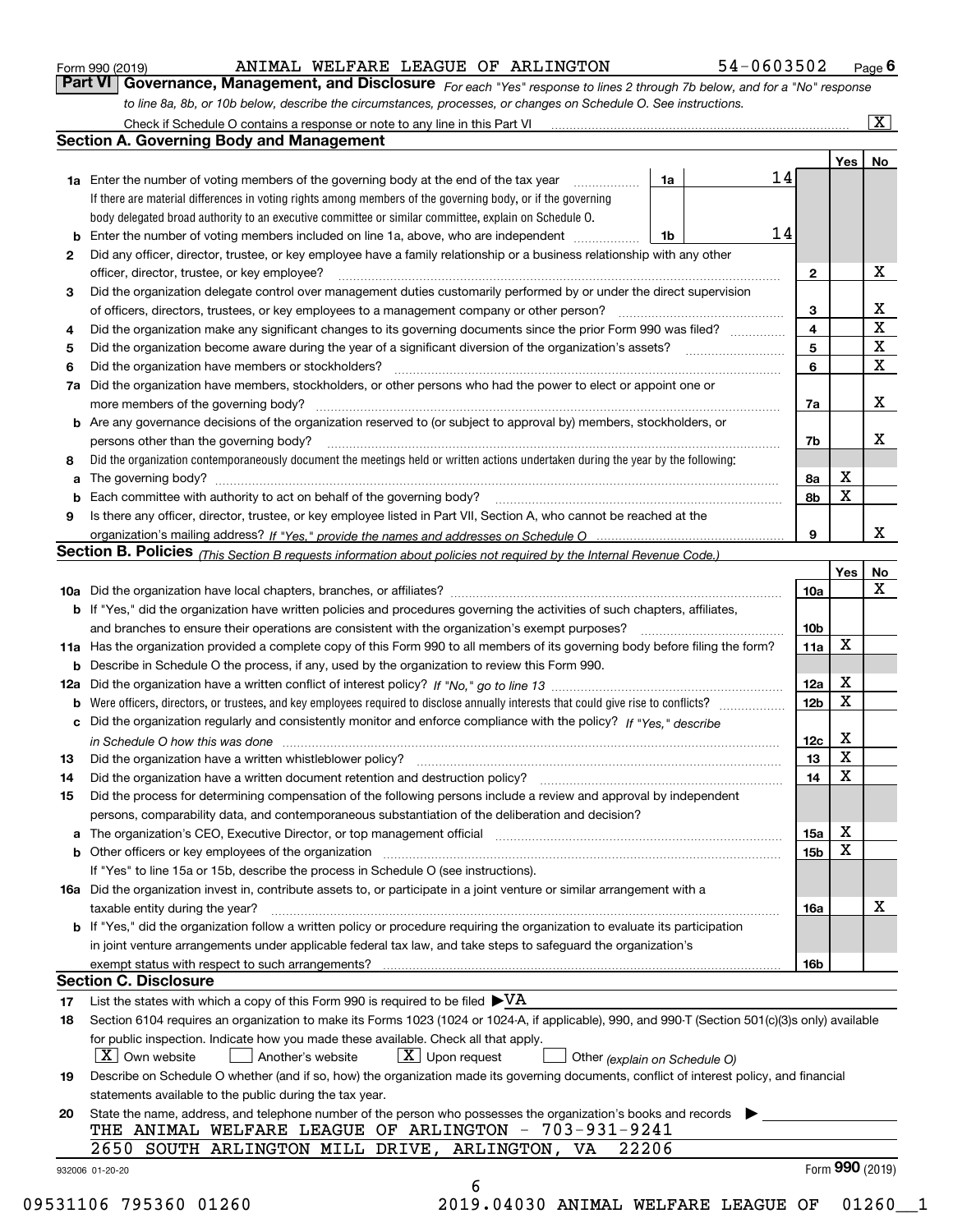$\begin{array}{c} \hline \end{array}$ 

**Part VII Compensation of Officers, Directors, Trustees, Key Employees, Highest Compensated Employees, and Independent Contractors**

Check if Schedule O contains a response or note to any line in this Part VII

**Section A. Officers, Directors, Trustees, Key Employees, and Highest Compensated Employees**

**1a**  Complete this table for all persons required to be listed. Report compensation for the calendar year ending with or within the organization's tax year.  $\bullet$  List all of the organization's current officers, directors, trustees (whether individuals or organizations), regardless of amount of compensation.

Enter -0- in columns (D), (E), and (F) if no compensation was paid.

**•** List all of the organization's current key employees, if any. See instructions for definition of "key employee."

**•** List the organization's five current highest compensated employees (other than an officer, director, trustee, or key employee) who received reportable compensation (Box 5 of Form W-2 and/or Box 7 of Form 1099-MISC) of more than \$100,000 from the organization and any related organizations.

 $\bullet$  List all of the organization's former officers, key employees, and highest compensated employees who received more than \$100,000 of reportable compensation from the organization and any related organizations.

**•** List all of the organization's former directors or trustees that received, in the capacity as a former director or trustee of the organization, more than \$10,000 of reportable compensation from the organization and any related organizations.

See instructions for the order in which to list the persons above.

Check this box if neither the organization nor any related organization compensated any current officer, director, or trustee.  $\Box$ 

| (A)                          | (B)                    |                                |                       |             | (C)          |                                                                  |        | (D)             | (E)             | (F)           |
|------------------------------|------------------------|--------------------------------|-----------------------|-------------|--------------|------------------------------------------------------------------|--------|-----------------|-----------------|---------------|
| Name and title               | Average                |                                |                       |             | Position     | (do not check more than one                                      |        | Reportable      | Reportable      | Estimated     |
|                              | hours per              |                                |                       |             |              | box, unless person is both an<br>officer and a director/trustee) |        | compensation    | compensation    | amount of     |
|                              | week                   |                                |                       |             |              |                                                                  |        | from            | from related    | other         |
|                              | (list any              |                                |                       |             |              |                                                                  |        | the             | organizations   | compensation  |
|                              | hours for              |                                |                       |             |              |                                                                  |        | organization    | (W-2/1099-MISC) | from the      |
|                              | related                |                                |                       |             |              |                                                                  |        | (W-2/1099-MISC) |                 | organization  |
|                              | organizations<br>below |                                |                       |             |              |                                                                  |        |                 |                 | and related   |
|                              | line)                  | Individual trustee or director | Institutional trustee | Officer     | Key employee | Highest compensated<br> employee                                 | Former |                 |                 | organizations |
| (1)<br>JENNIFER CASE         | $\overline{1.50}$      |                                |                       |             |              |                                                                  |        |                 |                 |               |
| <b>TREASURER</b>             |                        | $\overline{\textbf{X}}$        |                       | $\mathbf X$ |              |                                                                  |        | 0.              | 0.              | $0_{\bullet}$ |
| ALICE BARRETT-FEELEY<br>(2)  | 1.50                   |                                |                       |             |              |                                                                  |        |                 |                 |               |
| VICE CHAIR                   |                        | $\overline{\mathbf{X}}$        |                       | $\rm X$     |              |                                                                  |        | 0.              | $\mathbf 0$ .   | $\mathbf 0$ . |
| (3)<br><b>ALLEN HERZBERG</b> | 1.50                   |                                |                       |             |              |                                                                  |        |                 |                 |               |
| <b>CHAIR</b>                 |                        | $\overline{\textbf{X}}$        |                       | $\mathbf X$ |              |                                                                  |        | 0.              | $\mathbf 0$ .   | 0.            |
| ED KUSSY<br>(4)              | 1.50                   |                                |                       |             |              |                                                                  |        |                 |                 |               |
| MEMBER                       |                        | $\overline{\mathbf{X}}$        |                       |             |              |                                                                  |        | 0.              | $\mathbf 0$ .   | $0_{.}$       |
| DIVA NAGULA<br>(5)           | 1.50                   |                                |                       |             |              |                                                                  |        |                 |                 |               |
| <b>MEMBER</b>                |                        | $\overline{\textbf{X}}$        |                       |             |              |                                                                  |        | 0.              | $\mathbf 0$ .   | $\mathbf 0$ . |
| (6)<br><b>JEFF NEWMAN</b>    | 1.50                   |                                |                       |             |              |                                                                  |        |                 |                 |               |
| MEMBER                       |                        | $\overline{\mathbf{X}}$        |                       |             |              |                                                                  |        | 0.              | $\mathbf 0$ .   | $\mathbf 0$ . |
| (7)<br>SALLY KAPLAN          | 1.50                   |                                |                       |             |              |                                                                  |        |                 |                 |               |
| <b>MEMBER</b>                |                        | $\overline{\textbf{X}}$        |                       |             |              |                                                                  |        | 0.              | $\mathbf 0$ .   | $0_{\cdot}$   |
| SHEILA RAEBEL<br>(8)         | 1.50                   |                                |                       |             |              |                                                                  |        |                 |                 |               |
| <b>MEMBER</b>                |                        | $\overline{\mathbf{X}}$        |                       |             |              |                                                                  |        | 0.              | $\mathbf 0$ .   | $\mathbf 0$ . |
| (9)<br>TIM DENNING           | 1.50                   |                                |                       |             |              |                                                                  |        |                 |                 |               |
| <b>MEMBER</b>                |                        | $\overline{\textbf{X}}$        |                       |             |              |                                                                  |        | 0.              | $\mathbf 0$ .   | $\mathbf 0$ . |
| (10) CAROL A. FREYSINGER     | 1.50                   |                                |                       |             |              |                                                                  |        |                 |                 |               |
| <b>SECRETARY</b>             |                        | $\overline{\mathbf{X}}$        |                       | $\rm X$     |              |                                                                  |        | 0.              | $\mathbf 0$ .   | $\mathbf 0$ . |
| (11) KAYLEEN GLOOR           | 1.50                   |                                |                       |             |              |                                                                  |        |                 |                 |               |
| <b>MEMBER</b>                |                        | $\overline{\mathbf{X}}$        |                       |             |              |                                                                  |        | 0.              | $\mathbf 0$ .   | $\mathbf 0$ . |
| (12) KATY J. NELSON          | 1.50                   |                                |                       |             |              |                                                                  |        |                 |                 |               |
| <b>MEMBER</b>                |                        | $\rm X$                        |                       |             |              |                                                                  |        | 0.              | $\mathbf 0$ .   | 0.            |
| (13) SAMUEL WOLBERT          | 40.00                  |                                |                       |             |              |                                                                  |        |                 |                 |               |
| PRESIDENT/CEO                |                        |                                |                       | $\mathbf X$ |              |                                                                  |        | 129,592.        | $\mathbf 0$ .   | 12,968.       |
| (14) AMY SCHINDLER           | 40.00                  |                                |                       |             |              |                                                                  |        |                 |                 |               |
| CHIEF OPERATIONS OFFICER     |                        |                                |                       | $\mathbf X$ |              |                                                                  |        | 83,640.         | $\mathbf 0$ .   | 9,523.        |
|                              |                        |                                |                       |             |              |                                                                  |        |                 |                 |               |
|                              |                        |                                |                       |             |              |                                                                  |        |                 |                 |               |
|                              |                        |                                |                       |             |              |                                                                  |        |                 |                 |               |
|                              |                        |                                |                       |             |              |                                                                  |        |                 |                 |               |
|                              |                        |                                |                       |             |              |                                                                  |        |                 |                 |               |
|                              |                        |                                |                       |             |              |                                                                  |        |                 |                 |               |

7

932007 01-20-20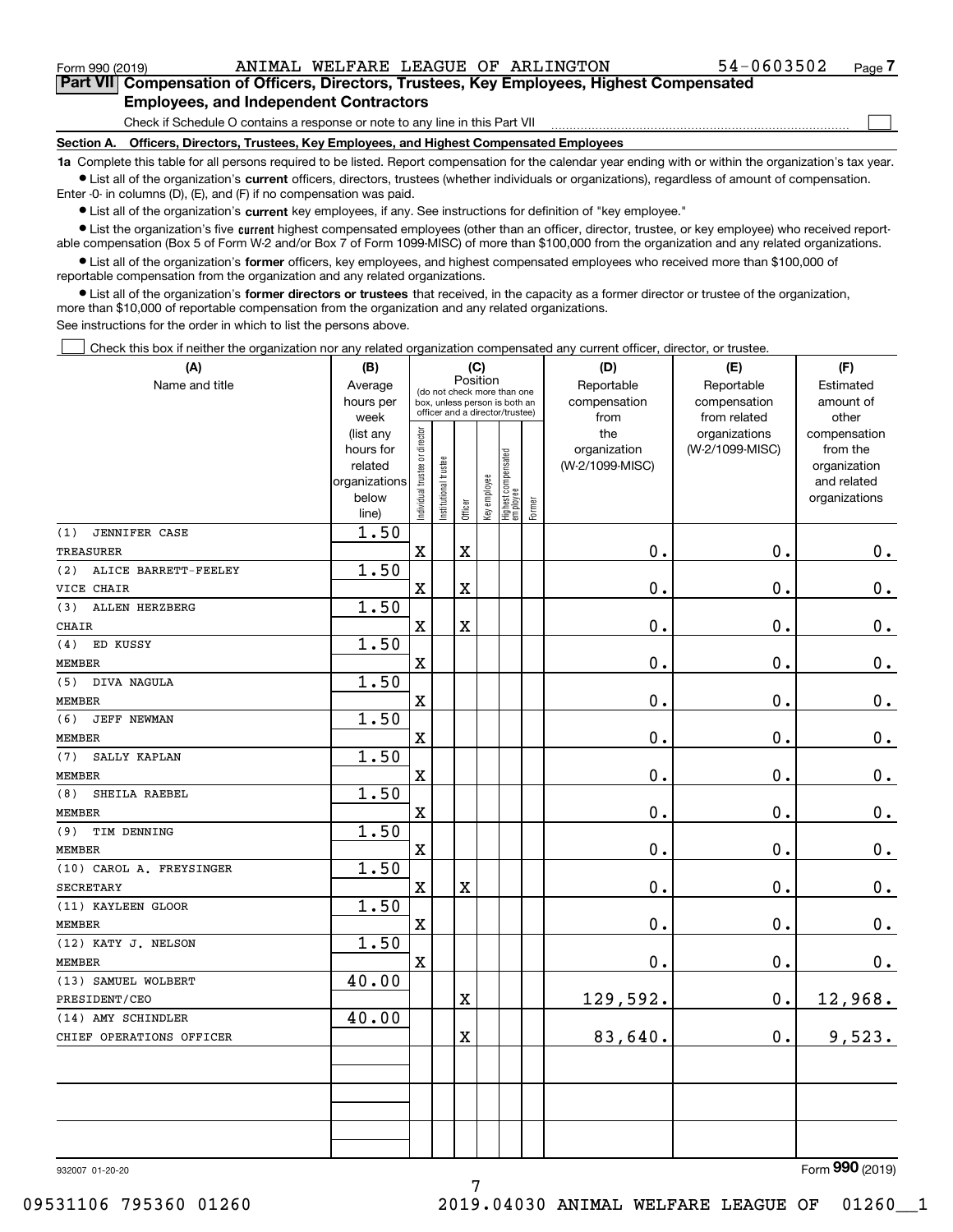|              | ANIMAL WELFARE LEAGUE OF ARLINGTON<br>Form 990 (2019)                                                                                                                                    |                                                               |                                                                                                                    |                       |         |              |                                  |        |                                                                  | 54-0603502                                                                            |                      |                     |                                                    | Page 8    |
|--------------|------------------------------------------------------------------------------------------------------------------------------------------------------------------------------------------|---------------------------------------------------------------|--------------------------------------------------------------------------------------------------------------------|-----------------------|---------|--------------|----------------------------------|--------|------------------------------------------------------------------|---------------------------------------------------------------------------------------|----------------------|---------------------|----------------------------------------------------|-----------|
|              | <b>Part VII</b><br>Section A. Officers, Directors, Trustees, Key Employees, and Highest Compensated Employees (continued)                                                                |                                                               |                                                                                                                    |                       |         |              |                                  |        |                                                                  |                                                                                       |                      |                     |                                                    |           |
|              | (A)<br>Name and title                                                                                                                                                                    | (B)<br>Average<br>hours per<br>week<br>(list any<br>hours for | (C)<br>Position<br>(do not check more than one<br>box, unless person is both an<br>officer and a director/trustee) |                       |         |              |                                  |        | (D)<br>Reportable<br>compensation<br>from<br>the<br>organization | (E)<br>Reportable<br>compensation<br>from related<br>organizations<br>(W-2/1099-MISC) |                      | compensation        | (F)<br>Estimated<br>amount of<br>other<br>from the |           |
|              |                                                                                                                                                                                          | related<br>organizations<br>below<br>line)                    | ndividual trustee or director                                                                                      | Institutional trustee | Officer | Key employee | Highest compensated<br> employee | Former | (W-2/1099-MISC)                                                  |                                                                                       |                      | organizations       | organization<br>and related                        |           |
|              |                                                                                                                                                                                          |                                                               |                                                                                                                    |                       |         |              |                                  |        |                                                                  |                                                                                       |                      |                     |                                                    |           |
|              |                                                                                                                                                                                          |                                                               |                                                                                                                    |                       |         |              |                                  |        |                                                                  |                                                                                       |                      |                     |                                                    |           |
|              |                                                                                                                                                                                          |                                                               |                                                                                                                    |                       |         |              |                                  |        |                                                                  |                                                                                       |                      |                     |                                                    |           |
|              |                                                                                                                                                                                          |                                                               |                                                                                                                    |                       |         |              |                                  |        |                                                                  |                                                                                       |                      |                     |                                                    |           |
|              |                                                                                                                                                                                          |                                                               |                                                                                                                    |                       |         |              |                                  |        |                                                                  |                                                                                       |                      |                     |                                                    |           |
|              |                                                                                                                                                                                          |                                                               |                                                                                                                    |                       |         |              |                                  |        |                                                                  |                                                                                       |                      |                     |                                                    |           |
|              | 1b Subtotal                                                                                                                                                                              |                                                               |                                                                                                                    |                       |         |              |                                  | ▶      | 213, 232.<br>0.<br>213, 232.                                     |                                                                                       | $0$ .<br>$0$ .<br>0. |                     | 22,491.<br>22,491.                                 | 0.        |
| $\mathbf{2}$ | Total number of individuals (including but not limited to those listed above) who received more than \$100,000 of reportable<br>compensation from the organization $\blacktriangleright$ |                                                               |                                                                                                                    |                       |         |              |                                  |        |                                                                  |                                                                                       |                      |                     |                                                    |           |
| 3            | Did the organization list any former officer, director, trustee, key employee, or highest compensated employee on                                                                        |                                                               |                                                                                                                    |                       |         |              |                                  |        |                                                                  |                                                                                       |                      |                     | Yes                                                | <b>No</b> |
| 4            | For any individual listed on line 1a, is the sum of reportable compensation and other compensation from the organization                                                                 |                                                               |                                                                                                                    |                       |         |              |                                  |        |                                                                  |                                                                                       |                      | 3<br>4              |                                                    | х<br>x    |
| 5            | Did any person listed on line 1a receive or accrue compensation from any unrelated organization or individual for services                                                               |                                                               |                                                                                                                    |                       |         |              |                                  |        |                                                                  |                                                                                       |                      | 5                   |                                                    | x         |
| 1            | <b>Section B. Independent Contractors</b><br>Complete this table for your five highest compensated independent contractors that received more than \$100,000 of compensation from        |                                                               |                                                                                                                    |                       |         |              |                                  |        |                                                                  |                                                                                       |                      |                     |                                                    |           |
|              | the organization. Report compensation for the calendar year ending with or within the organization's tax year.                                                                           |                                                               |                                                                                                                    |                       |         |              |                                  |        |                                                                  |                                                                                       |                      |                     |                                                    |           |
|              | (A)<br>Name and business address                                                                                                                                                         |                                                               |                                                                                                                    | <b>NONE</b>           |         |              |                                  |        | (B)<br>Description of services                                   |                                                                                       |                      | (C)<br>Compensation |                                                    |           |
|              |                                                                                                                                                                                          |                                                               |                                                                                                                    |                       |         |              |                                  |        |                                                                  |                                                                                       |                      |                     |                                                    |           |
|              |                                                                                                                                                                                          |                                                               |                                                                                                                    |                       |         |              |                                  |        |                                                                  |                                                                                       |                      |                     |                                                    |           |
|              |                                                                                                                                                                                          |                                                               |                                                                                                                    |                       |         |              |                                  |        |                                                                  |                                                                                       |                      |                     |                                                    |           |
| 2            | Total number of independent contractors (including but not limited to those listed above) who received more than<br>\$100,000 of compensation from the organization >                    |                                                               |                                                                                                                    |                       |         |              |                                  |        |                                                                  |                                                                                       |                      |                     |                                                    |           |
|              |                                                                                                                                                                                          |                                                               |                                                                                                                    |                       |         |              |                                  |        |                                                                  |                                                                                       |                      | Form 990 (2019)     |                                                    |           |

932008 01-20-20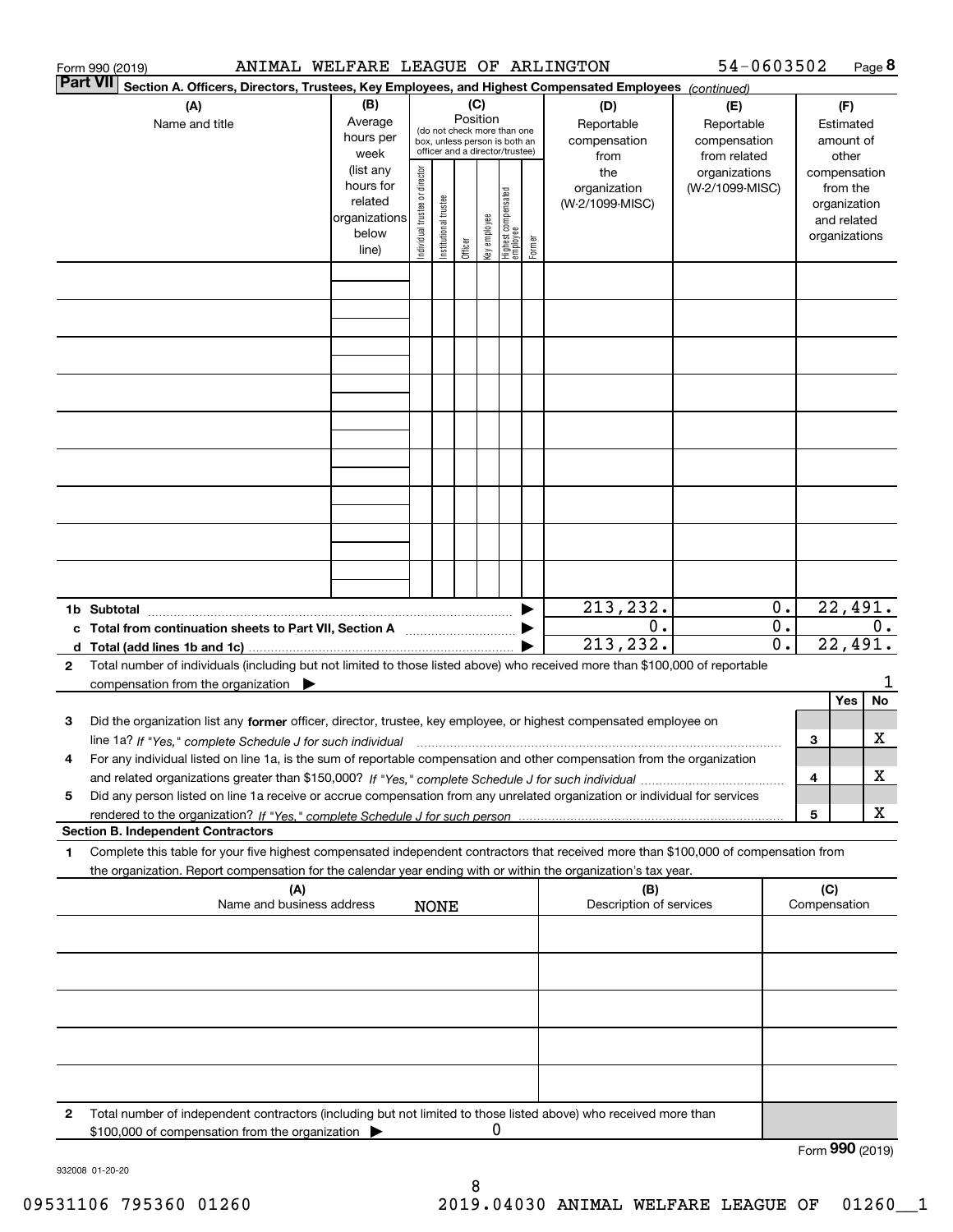|                                                                  |                  | Form 990 (2019)                                                                                                      |   |                          |                          |                      |                      | ANIMAL WELFARE LEAGUE OF ARLINGTON                                            |                                       | 54-0603502                     | Page 9                                                          |
|------------------------------------------------------------------|------------------|----------------------------------------------------------------------------------------------------------------------|---|--------------------------|--------------------------|----------------------|----------------------|-------------------------------------------------------------------------------|---------------------------------------|--------------------------------|-----------------------------------------------------------------|
|                                                                  | <b>Part VIII</b> | <b>Statement of Revenue</b>                                                                                          |   |                          |                          |                      |                      |                                                                               |                                       |                                |                                                                 |
|                                                                  |                  |                                                                                                                      |   |                          |                          |                      |                      | Check if Schedule O contains a response or note to any line in this Part VIII | (B)                                   | $\overline{(\overline{C})}$    |                                                                 |
|                                                                  |                  |                                                                                                                      |   |                          |                          |                      |                      | Total revenue                                                                 | Related or exempt<br>function revenue | Unrelated<br>Ibusiness revenue | (D)<br>Revenue excluded<br>from tax under<br>sections 512 - 514 |
|                                                                  |                  | 1 a Federated campaigns                                                                                              |   |                          | 1a                       |                      | 100,265.             |                                                                               |                                       |                                |                                                                 |
|                                                                  | b                | Membership dues                                                                                                      |   |                          | 1 <sub>b</sub>           |                      |                      |                                                                               |                                       |                                |                                                                 |
| <b>Contributions, Gifts, Grants</b><br>and Other Similar Amounts | с                | Fundraising events                                                                                                   |   |                          | 1 <sub>c</sub>           |                      | 40,639.              |                                                                               |                                       |                                |                                                                 |
|                                                                  |                  | Related organizations<br>d                                                                                           |   | $\overline{\phantom{a}}$ | 1 <sub>d</sub>           |                      |                      |                                                                               |                                       |                                |                                                                 |
|                                                                  |                  | Government grants (contributions)                                                                                    |   |                          | 1e                       |                      |                      |                                                                               |                                       |                                |                                                                 |
|                                                                  | f                | All other contributions, gifts, grants, and                                                                          |   |                          |                          |                      | 1,800,115.           |                                                                               |                                       |                                |                                                                 |
|                                                                  |                  | similar amounts not included above<br>Noncash contributions included in lines 1a-1f                                  |   |                          | 1f<br>$1g$ $\frac{1}{3}$ |                      | 7,740.               |                                                                               |                                       |                                |                                                                 |
|                                                                  |                  | h.                                                                                                                   |   |                          |                          |                      |                      | 1,941,019.                                                                    |                                       |                                |                                                                 |
|                                                                  |                  |                                                                                                                      |   |                          |                          |                      | <b>Business Code</b> |                                                                               |                                       |                                |                                                                 |
|                                                                  | 2 a              | GOVERNMENT CONTRACT                                                                                                  |   |                          |                          |                      | 541900               | 1,419,517.                                                                    | 1,419,517.                            |                                |                                                                 |
|                                                                  | b                | ADOPTIONS AND OTHER                                                                                                  |   |                          |                          |                      | 541900               | 402,807.                                                                      | 402,807.                              |                                |                                                                 |
| Program Service<br>Revenue                                       | с                |                                                                                                                      |   |                          |                          |                      |                      |                                                                               |                                       |                                |                                                                 |
|                                                                  | d                | <u> 1989 - Johann Barbara, martin amerikan basar dan berasal dalam basa dalam basar dalam basar dalam basa dalam</u> |   |                          |                          |                      |                      |                                                                               |                                       |                                |                                                                 |
|                                                                  |                  |                                                                                                                      |   |                          |                          |                      |                      |                                                                               |                                       |                                |                                                                 |
|                                                                  |                  | f All other program service revenue                                                                                  |   |                          |                          |                      |                      |                                                                               |                                       |                                |                                                                 |
|                                                                  |                  |                                                                                                                      |   |                          |                          |                      |                      | 1,822,324.                                                                    |                                       |                                |                                                                 |
|                                                                  | 3                | Investment income (including dividends, interest, and                                                                |   |                          |                          |                      |                      | 340,057.                                                                      |                                       |                                | 340,057.                                                        |
|                                                                  | 4                | Income from investment of tax-exempt bond proceeds                                                                   |   |                          |                          |                      |                      |                                                                               |                                       |                                |                                                                 |
|                                                                  | 5                |                                                                                                                      |   |                          |                          |                      |                      |                                                                               |                                       |                                |                                                                 |
|                                                                  |                  |                                                                                                                      |   |                          | (i) Real                 |                      | (ii) Personal        |                                                                               |                                       |                                |                                                                 |
|                                                                  | 6а               | Gross rents                                                                                                          | . | 6a                       |                          |                      |                      |                                                                               |                                       |                                |                                                                 |
|                                                                  |                  | Less: rental expenses                                                                                                |   | 6 <sub>b</sub>           |                          |                      |                      |                                                                               |                                       |                                |                                                                 |
|                                                                  |                  | Rental income or (loss)                                                                                              |   | 6c                       |                          |                      |                      |                                                                               |                                       |                                |                                                                 |
|                                                                  | d                | Net rental income or (loss)                                                                                          |   |                          |                          |                      |                      |                                                                               |                                       |                                |                                                                 |
|                                                                  |                  | 7 a Gross amount from sales of                                                                                       |   |                          | (i) Securities           |                      | (ii) Other           |                                                                               |                                       |                                |                                                                 |
|                                                                  |                  | assets other than inventory                                                                                          |   | 7a                       | 2,066,830.               |                      |                      |                                                                               |                                       |                                |                                                                 |
|                                                                  |                  | <b>b</b> Less: cost or other basis                                                                                   |   |                          | $7b$ 1, 983, 578.        |                      | 8,230.               |                                                                               |                                       |                                |                                                                 |
| evenue                                                           |                  | and sales expenses<br>c Gain or (loss)                                                                               |   | 7c                       | 83,252.                  |                      | $-8, 230.$           |                                                                               |                                       |                                |                                                                 |
|                                                                  |                  |                                                                                                                      |   |                          |                          |                      |                      | 75,022.                                                                       |                                       |                                | 75,022.                                                         |
| Other R                                                          |                  | 8 a Gross income from fundraising events (not                                                                        |   |                          |                          |                      |                      |                                                                               |                                       |                                |                                                                 |
|                                                                  |                  | including $$$                                                                                                        |   |                          | $40,639.$ of             |                      |                      |                                                                               |                                       |                                |                                                                 |
|                                                                  |                  | contributions reported on line 1c). See                                                                              |   |                          |                          |                      |                      |                                                                               |                                       |                                |                                                                 |
|                                                                  |                  |                                                                                                                      |   |                          |                          | l 8a                 | 8,315.               |                                                                               |                                       |                                |                                                                 |
|                                                                  |                  | <b>b</b> Less: direct expenses <i>manually contained</i>                                                             |   |                          |                          | 8b                   | 9,633.               |                                                                               |                                       |                                |                                                                 |
|                                                                  | c                | Net income or (loss) from fundraising events                                                                         |   |                          |                          |                      | ▶<br>.               | $-1,318.$                                                                     |                                       |                                | $-1,318.$                                                       |
|                                                                  |                  | 9 a Gross income from gaming activities. See                                                                         |   |                          |                          |                      |                      |                                                                               |                                       |                                |                                                                 |
|                                                                  |                  | <b>b</b> Less: direct expenses <b>contained b</b> Less:                                                              |   |                          |                          | 9a<br>9 <sub>b</sub> |                      |                                                                               |                                       |                                |                                                                 |
|                                                                  |                  | c Net income or (loss) from gaming activities                                                                        |   |                          |                          |                      | .                    |                                                                               |                                       |                                |                                                                 |
|                                                                  |                  | 10 a Gross sales of inventory, less returns                                                                          |   |                          |                          |                      |                      |                                                                               |                                       |                                |                                                                 |
|                                                                  |                  |                                                                                                                      |   |                          |                          | 10a                  |                      |                                                                               |                                       |                                |                                                                 |
|                                                                  |                  | <b>b</b> Less: cost of goods sold                                                                                    |   |                          |                          | 10b                  |                      |                                                                               |                                       |                                |                                                                 |
|                                                                  |                  | c Net income or (loss) from sales of inventory                                                                       |   |                          |                          |                      |                      |                                                                               |                                       |                                |                                                                 |
|                                                                  |                  |                                                                                                                      |   |                          |                          |                      | <b>Business Code</b> |                                                                               |                                       |                                |                                                                 |
|                                                                  | 11 a             | <u> 1989 - Johann Barn, amerikansk politiker (d. 1989)</u>                                                           |   |                          |                          |                      |                      |                                                                               |                                       |                                |                                                                 |
| evenue                                                           |                  | b                                                                                                                    |   |                          |                          |                      |                      |                                                                               |                                       |                                |                                                                 |
| Miscellaneous                                                    | c                |                                                                                                                      |   |                          |                          |                      |                      |                                                                               |                                       |                                |                                                                 |
|                                                                  |                  |                                                                                                                      |   |                          |                          |                      | ▶                    |                                                                               |                                       |                                |                                                                 |
|                                                                  | 12               |                                                                                                                      |   |                          |                          |                      |                      | 4, 177, 104.                                                                  | 1,822,324.                            | 0.                             | 413,761.                                                        |
|                                                                  | 932009 01-20-20  |                                                                                                                      |   |                          |                          |                      |                      |                                                                               |                                       |                                | Form 990 (2019)                                                 |

9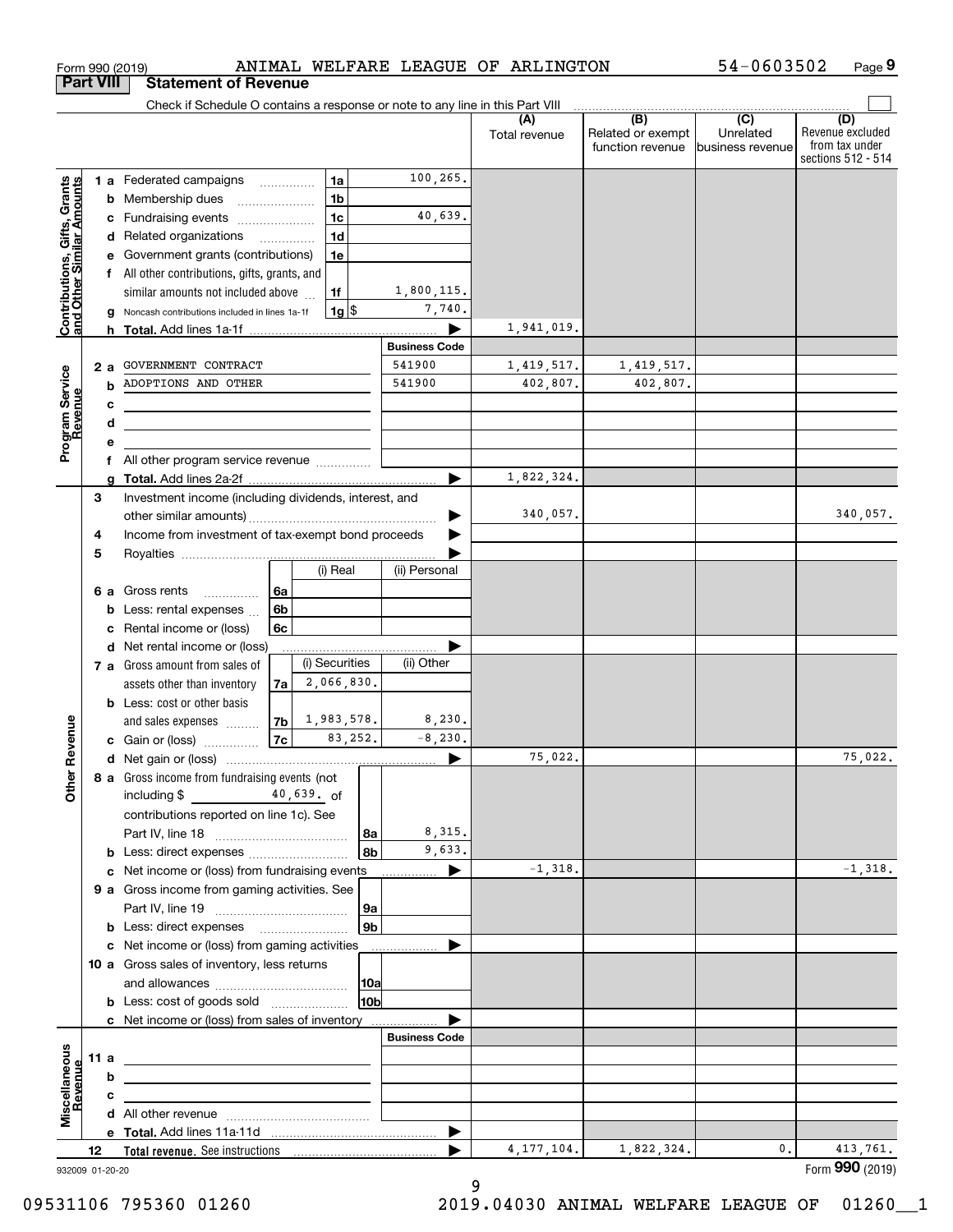$_{\rm Form}$   $_{990}$   $_{(2019)}$   $_{\rm PANIMAL}$  WELFARE LEAGUE OF ARLINGTON  $_{\rm 54-0603502}$   $_{\rm Page}$ **Porm 990 (2019)**<br>**Part IX** Statement of Functional Expenses

|    | Section 501(c)(3) and 501(c)(4) organizations must complete all columns. All other organizations must complete column (A).                                                                                                                                          |                                   |                                    |                                    |                                |  |  |  |  |  |  |  |  |
|----|---------------------------------------------------------------------------------------------------------------------------------------------------------------------------------------------------------------------------------------------------------------------|-----------------------------------|------------------------------------|------------------------------------|--------------------------------|--|--|--|--|--|--|--|--|
|    | Check if Schedule O contains a response or note to any line in this Part IX<br>(C)                                                                                                                                                                                  |                                   |                                    |                                    |                                |  |  |  |  |  |  |  |  |
|    | Do not include amounts reported on lines 6b,<br>7b, 8b, 9b, and 10b of Part VIII.                                                                                                                                                                                   | (A)<br>Total expenses             | (B)<br>Program service<br>expenses | Management and<br>general expenses | (D)<br>Fundraising<br>expenses |  |  |  |  |  |  |  |  |
| 1  | Grants and other assistance to domestic organizations                                                                                                                                                                                                               |                                   |                                    |                                    |                                |  |  |  |  |  |  |  |  |
|    | and domestic governments. See Part IV, line 21                                                                                                                                                                                                                      |                                   |                                    |                                    |                                |  |  |  |  |  |  |  |  |
| 2  | Grants and other assistance to domestic                                                                                                                                                                                                                             |                                   |                                    |                                    |                                |  |  |  |  |  |  |  |  |
|    | individuals. See Part IV, line 22<br>and a complete the complete state of the state of the state of the state of the state of the state of the state of the state of the state of the state of the state of the state of the state of the state of the state of the |                                   |                                    |                                    |                                |  |  |  |  |  |  |  |  |
| 3  | Grants and other assistance to foreign                                                                                                                                                                                                                              |                                   |                                    |                                    |                                |  |  |  |  |  |  |  |  |
|    | organizations, foreign governments, and foreign                                                                                                                                                                                                                     |                                   |                                    |                                    |                                |  |  |  |  |  |  |  |  |
|    | individuals. See Part IV, lines 15 and 16                                                                                                                                                                                                                           |                                   |                                    |                                    |                                |  |  |  |  |  |  |  |  |
| 4  | Benefits paid to or for members                                                                                                                                                                                                                                     |                                   |                                    |                                    |                                |  |  |  |  |  |  |  |  |
| 5  | Compensation of current officers, directors,                                                                                                                                                                                                                        |                                   |                                    |                                    |                                |  |  |  |  |  |  |  |  |
|    |                                                                                                                                                                                                                                                                     | 241,976.                          | 203, 260.                          | 2,420.                             | 36, 296.                       |  |  |  |  |  |  |  |  |
| 6  | Compensation not included above to disqualified                                                                                                                                                                                                                     |                                   |                                    |                                    |                                |  |  |  |  |  |  |  |  |
|    | persons (as defined under section 4958(f)(1)) and                                                                                                                                                                                                                   |                                   |                                    |                                    |                                |  |  |  |  |  |  |  |  |
|    | persons described in section 4958(c)(3)(B)                                                                                                                                                                                                                          |                                   |                                    |                                    |                                |  |  |  |  |  |  |  |  |
| 7  |                                                                                                                                                                                                                                                                     | 1,901,718.                        | 1,683,295.                         | 18,825.                            | 199,598.                       |  |  |  |  |  |  |  |  |
| 8  | Pension plan accruals and contributions (include                                                                                                                                                                                                                    |                                   |                                    |                                    |                                |  |  |  |  |  |  |  |  |
|    | section 401(k) and 403(b) employer contributions)                                                                                                                                                                                                                   | 73,885.<br>$\overline{207,438}$ . | $\frac{64,784}{186,417}$ .         | $\frac{1,452.}{1,288.}$            | $\frac{7,649}{19,733}$         |  |  |  |  |  |  |  |  |
| 9  |                                                                                                                                                                                                                                                                     |                                   |                                    |                                    |                                |  |  |  |  |  |  |  |  |
| 10 |                                                                                                                                                                                                                                                                     | 163,410.                          | 143,801.                           | 1,634.                             | 17,975.                        |  |  |  |  |  |  |  |  |
| 11 | Fees for services (nonemployees):                                                                                                                                                                                                                                   |                                   |                                    |                                    |                                |  |  |  |  |  |  |  |  |
| a  |                                                                                                                                                                                                                                                                     |                                   |                                    |                                    |                                |  |  |  |  |  |  |  |  |
| b  |                                                                                                                                                                                                                                                                     |                                   |                                    |                                    |                                |  |  |  |  |  |  |  |  |
|    |                                                                                                                                                                                                                                                                     |                                   |                                    |                                    |                                |  |  |  |  |  |  |  |  |
| d  |                                                                                                                                                                                                                                                                     |                                   |                                    |                                    |                                |  |  |  |  |  |  |  |  |
|    | Professional fundraising services. See Part IV, line 17                                                                                                                                                                                                             | 42,744.                           |                                    | 42,744.                            |                                |  |  |  |  |  |  |  |  |
| f  | Investment management fees<br>Other. (If line 11g amount exceeds 10% of line 25,                                                                                                                                                                                    |                                   |                                    |                                    |                                |  |  |  |  |  |  |  |  |
| g  | column (A) amount, list line 11g expenses on Sch O.)                                                                                                                                                                                                                | 33,226.                           | 2,385.                             | 30,841.                            |                                |  |  |  |  |  |  |  |  |
| 12 |                                                                                                                                                                                                                                                                     |                                   |                                    |                                    |                                |  |  |  |  |  |  |  |  |
| 13 |                                                                                                                                                                                                                                                                     | 52,674.                           | 51, 172.                           | 230.                               | 1,272.                         |  |  |  |  |  |  |  |  |
| 14 |                                                                                                                                                                                                                                                                     | $\overline{54, 725}$ .            | $\overline{51,791}$ .              | 1,147.                             | $\overline{1,787.}$            |  |  |  |  |  |  |  |  |
| 15 |                                                                                                                                                                                                                                                                     |                                   |                                    |                                    |                                |  |  |  |  |  |  |  |  |
| 16 |                                                                                                                                                                                                                                                                     |                                   |                                    |                                    |                                |  |  |  |  |  |  |  |  |
| 17 |                                                                                                                                                                                                                                                                     |                                   |                                    |                                    |                                |  |  |  |  |  |  |  |  |
| 18 | Payments of travel or entertainment expenses                                                                                                                                                                                                                        |                                   |                                    |                                    |                                |  |  |  |  |  |  |  |  |
|    | for any federal, state, or local public officials                                                                                                                                                                                                                   |                                   |                                    |                                    |                                |  |  |  |  |  |  |  |  |
| 19 | Conferences, conventions, and meetings                                                                                                                                                                                                                              |                                   |                                    |                                    |                                |  |  |  |  |  |  |  |  |
| 20 | Interest                                                                                                                                                                                                                                                            |                                   |                                    |                                    |                                |  |  |  |  |  |  |  |  |
| 21 |                                                                                                                                                                                                                                                                     | 247,388.                          | 225, 123.                          | 7,422.                             | 14,843.                        |  |  |  |  |  |  |  |  |
| 22 | Depreciation, depletion, and amortization                                                                                                                                                                                                                           | $\overline{51,368}$ .             | 51,368.                            |                                    |                                |  |  |  |  |  |  |  |  |
| 23 | Insurance<br>Other expenses. Itemize expenses not covered                                                                                                                                                                                                           |                                   |                                    |                                    |                                |  |  |  |  |  |  |  |  |
| 24 | above (List miscellaneous expenses on line 24e. If<br>line 24e amount exceeds 10% of line 25, column (A)<br>amount, list line 24e expenses on Schedule O.)                                                                                                          |                                   |                                    |                                    |                                |  |  |  |  |  |  |  |  |
| a  | ANIMAL CARE                                                                                                                                                                                                                                                         | 274,022.                          | 274,022.                           |                                    |                                |  |  |  |  |  |  |  |  |
| b  | EVENTS & APPEALS                                                                                                                                                                                                                                                    | 101,945.                          |                                    |                                    | 101,945.                       |  |  |  |  |  |  |  |  |
|    | REPAIRS AND MAINTENANCE                                                                                                                                                                                                                                             | 96,957.                           | 75,476.                            | 1,897.                             | 19,584.                        |  |  |  |  |  |  |  |  |
| d  | COMMUNITY PROGRAMS                                                                                                                                                                                                                                                  | 82, 143.                          | 82,143.                            |                                    |                                |  |  |  |  |  |  |  |  |
|    | e All other expenses                                                                                                                                                                                                                                                | 293,864.                          | 219,628.                           | 16, 140.                           | 58,096.                        |  |  |  |  |  |  |  |  |
| 25 | Total functional expenses. Add lines 1 through 24e                                                                                                                                                                                                                  | 3,919,483.                        | 3,314,665.                         | 126,040.                           | 478,778.                       |  |  |  |  |  |  |  |  |
| 26 | Joint costs. Complete this line only if the organization                                                                                                                                                                                                            |                                   |                                    |                                    |                                |  |  |  |  |  |  |  |  |
|    | reported in column (B) joint costs from a combined                                                                                                                                                                                                                  |                                   |                                    |                                    |                                |  |  |  |  |  |  |  |  |
|    | educational campaign and fundraising solicitation.                                                                                                                                                                                                                  |                                   |                                    |                                    |                                |  |  |  |  |  |  |  |  |
|    | Check here $\blacktriangleright$<br>if following SOP 98-2 (ASC 958-720)                                                                                                                                                                                             |                                   |                                    |                                    |                                |  |  |  |  |  |  |  |  |

10

932010 01-20-20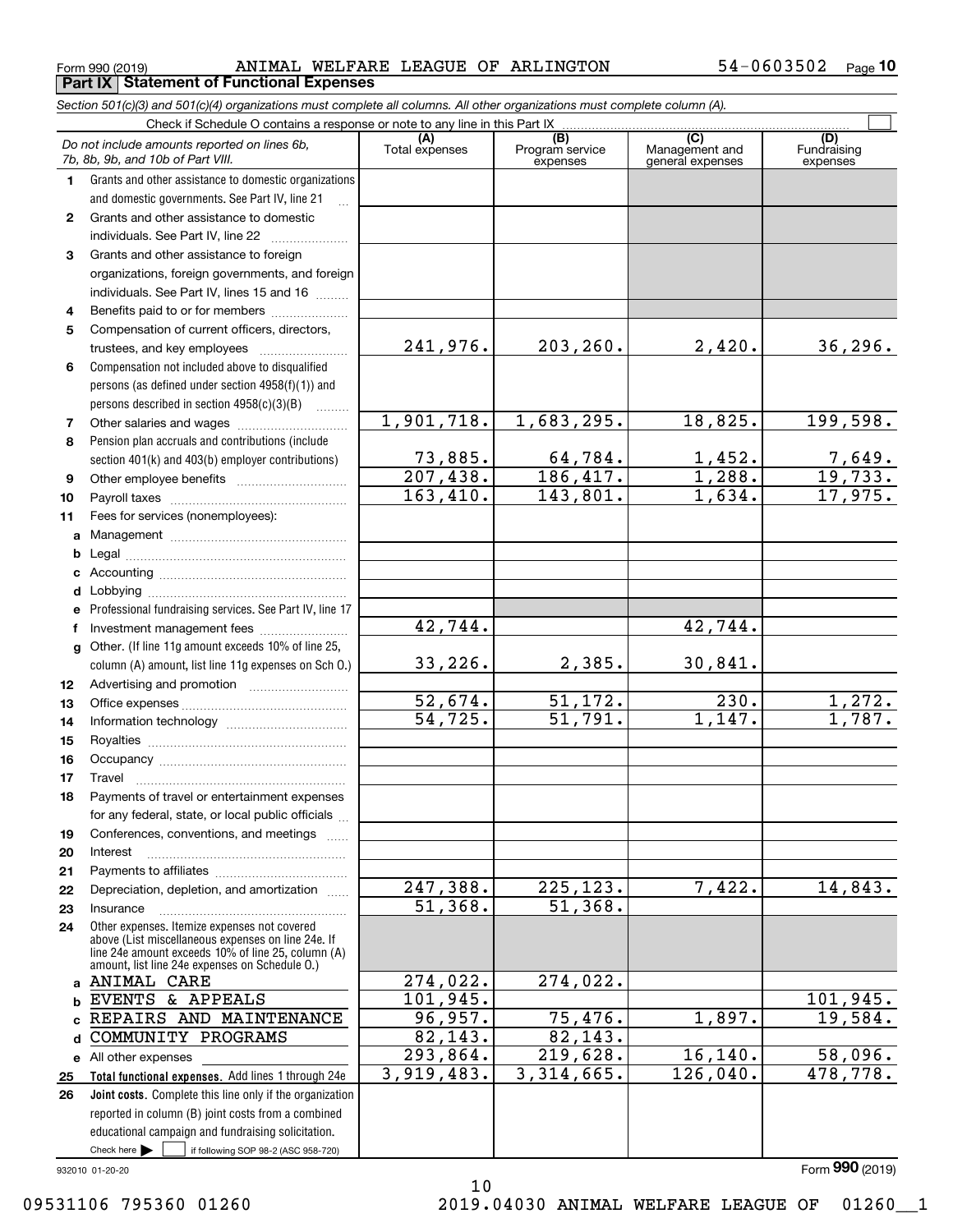**Part X** | Balance Sheet

| Form 990 (2019) |  | ANIMAL | WELFARE | LEAGUE | OF | <b>ARLINGTON</b> | 0603502<br>4، | -<br>Page |  |
|-----------------|--|--------|---------|--------|----|------------------|---------------|-----------|--|
|-----------------|--|--------|---------|--------|----|------------------|---------------|-----------|--|

|                             |    | Check if Schedule O contains a response or note to any line in this Part X                                                                                                                                                     |                       |                                 |                 |                                 |
|-----------------------------|----|--------------------------------------------------------------------------------------------------------------------------------------------------------------------------------------------------------------------------------|-----------------------|---------------------------------|-----------------|---------------------------------|
|                             |    |                                                                                                                                                                                                                                |                       | (A)<br>Beginning of year        |                 | (B)<br>End of year              |
|                             | 1  |                                                                                                                                                                                                                                |                       | 258.                            | $\mathbf{1}$    | 188.                            |
|                             | 2  |                                                                                                                                                                                                                                |                       | 877,745.                        | $\overline{2}$  | 864, 247.                       |
|                             | з  |                                                                                                                                                                                                                                |                       | 185,405.                        | 3               | 64,027.                         |
|                             | 4  |                                                                                                                                                                                                                                |                       | 1,756.                          | 4               | 630.                            |
|                             | 5  | Loans and other receivables from any current or former officer, director,                                                                                                                                                      |                       |                                 |                 |                                 |
|                             |    | trustee, key employee, creator or founder, substantial contributor, or 35%                                                                                                                                                     |                       |                                 |                 |                                 |
|                             |    | controlled entity or family member of any of these persons                                                                                                                                                                     |                       |                                 | 5               |                                 |
|                             | 6  | Loans and other receivables from other disqualified persons (as defined                                                                                                                                                        |                       |                                 |                 |                                 |
|                             |    | under section $4958(f)(1)$ , and persons described in section $4958(c)(3)(B)$                                                                                                                                                  | $\ldots$              |                                 | 6               |                                 |
|                             | 7  |                                                                                                                                                                                                                                |                       |                                 | $\overline{7}$  |                                 |
| Assets                      | 8  |                                                                                                                                                                                                                                |                       | 3,302.                          | 8               | $\frac{5,265}{29,981}$          |
|                             | 9  | Prepaid expenses and deferred charges                                                                                                                                                                                          | $\overline{28,819}$ . | $\boldsymbol{9}$                |                 |                                 |
|                             |    | <b>10a</b> Land, buildings, and equipment: cost or other                                                                                                                                                                       |                       |                                 |                 |                                 |
|                             |    | basis. Complete Part VI of Schedule D  10a   5, 228, 650.                                                                                                                                                                      |                       |                                 |                 |                                 |
|                             |    | 2,731,719.<br>10 <sub>b</sub><br><b>b</b> Less: accumulated depreciation<br>. 1                                                                                                                                                |                       | $\frac{2,677,256.}{5,420,213.}$ | 10 <sub>c</sub> | $\frac{2,496,931.}{6,349,188.}$ |
|                             | 11 |                                                                                                                                                                                                                                |                       | 11                              |                 |                                 |
|                             | 12 |                                                                                                                                                                                                                                |                       |                                 | 12              |                                 |
|                             | 13 | Investments - program-related. See Part IV, line 11                                                                                                                                                                            |                       |                                 | 13              |                                 |
|                             | 14 |                                                                                                                                                                                                                                |                       |                                 | 14              |                                 |
|                             | 15 |                                                                                                                                                                                                                                |                       | 15                              |                 |                                 |
|                             | 16 |                                                                                                                                                                                                                                |                       | 9,194,754.                      | 16              | $\frac{9,810,457.}{263,479.}$   |
|                             | 17 |                                                                                                                                                                                                                                |                       | 242,013.                        | 17              |                                 |
|                             | 18 |                                                                                                                                                                                                                                |                       |                                 | 18              |                                 |
|                             | 19 | Deferred revenue manual contracts and contracts are all the contracts and contracts are contracted and contracts are contracted and contract are contracted and contract are contracted and contract are contracted and contra |                       | $\overline{0}$ .                | 19              | 27,047.                         |
|                             | 20 |                                                                                                                                                                                                                                |                       |                                 | 20              |                                 |
|                             | 21 | Escrow or custodial account liability. Complete Part IV of Schedule D                                                                                                                                                          | .                     |                                 | 21              |                                 |
|                             | 22 | Loans and other payables to any current or former officer, director,                                                                                                                                                           |                       |                                 |                 |                                 |
| Liabilities                 |    | trustee, key employee, creator or founder, substantial contributor, or 35%                                                                                                                                                     |                       |                                 |                 |                                 |
|                             |    | controlled entity or family member of any of these persons                                                                                                                                                                     |                       |                                 | 22              |                                 |
|                             | 23 | Secured mortgages and notes payable to unrelated third parties                                                                                                                                                                 |                       |                                 | 23              | 436,326.                        |
|                             | 24 |                                                                                                                                                                                                                                |                       |                                 | 24              |                                 |
|                             | 25 | Other liabilities (including federal income tax, payables to related third                                                                                                                                                     |                       |                                 |                 |                                 |
|                             |    | parties, and other liabilities not included on lines 17-24). Complete Part X                                                                                                                                                   |                       |                                 |                 |                                 |
|                             |    | of Schedule D                                                                                                                                                                                                                  |                       |                                 | 25              |                                 |
|                             | 26 | Total liabilities. Add lines 17 through 25                                                                                                                                                                                     |                       | 242,013                         | 26              | 726,852.                        |
|                             |    | Organizations that follow FASB ASC 958, check here $\blacktriangleright \boxed{X}$                                                                                                                                             |                       |                                 |                 |                                 |
|                             |    | and complete lines 27, 28, 32, and 33.                                                                                                                                                                                         |                       |                                 |                 |                                 |
|                             | 27 | Net assets without donor restrictions                                                                                                                                                                                          |                       | 8,555,258.<br>397,483.          | 27              | $\frac{8,404,130}{679,475}$     |
|                             | 28 |                                                                                                                                                                                                                                |                       |                                 | 28              |                                 |
|                             |    | Organizations that do not follow FASB ASC 958, check here $\blacktriangleright$                                                                                                                                                |                       |                                 |                 |                                 |
|                             |    | and complete lines 29 through 33.                                                                                                                                                                                              |                       |                                 |                 |                                 |
|                             | 29 |                                                                                                                                                                                                                                |                       |                                 | 29              |                                 |
|                             | 30 | Paid-in or capital surplus, or land, building, or equipment fund                                                                                                                                                               |                       |                                 | 30              |                                 |
| Net Assets or Fund Balances | 31 | Retained earnings, endowment, accumulated income, or other funds                                                                                                                                                               | 1.1.1.1.1.1.1.1.1.1   | 8,952,741.                      | 31<br>32        | 9,083,605.                      |
|                             | 32 |                                                                                                                                                                                                                                |                       | 9,194,754.                      | 33              | 9,810,457.                      |
|                             | 33 |                                                                                                                                                                                                                                |                       |                                 |                 |                                 |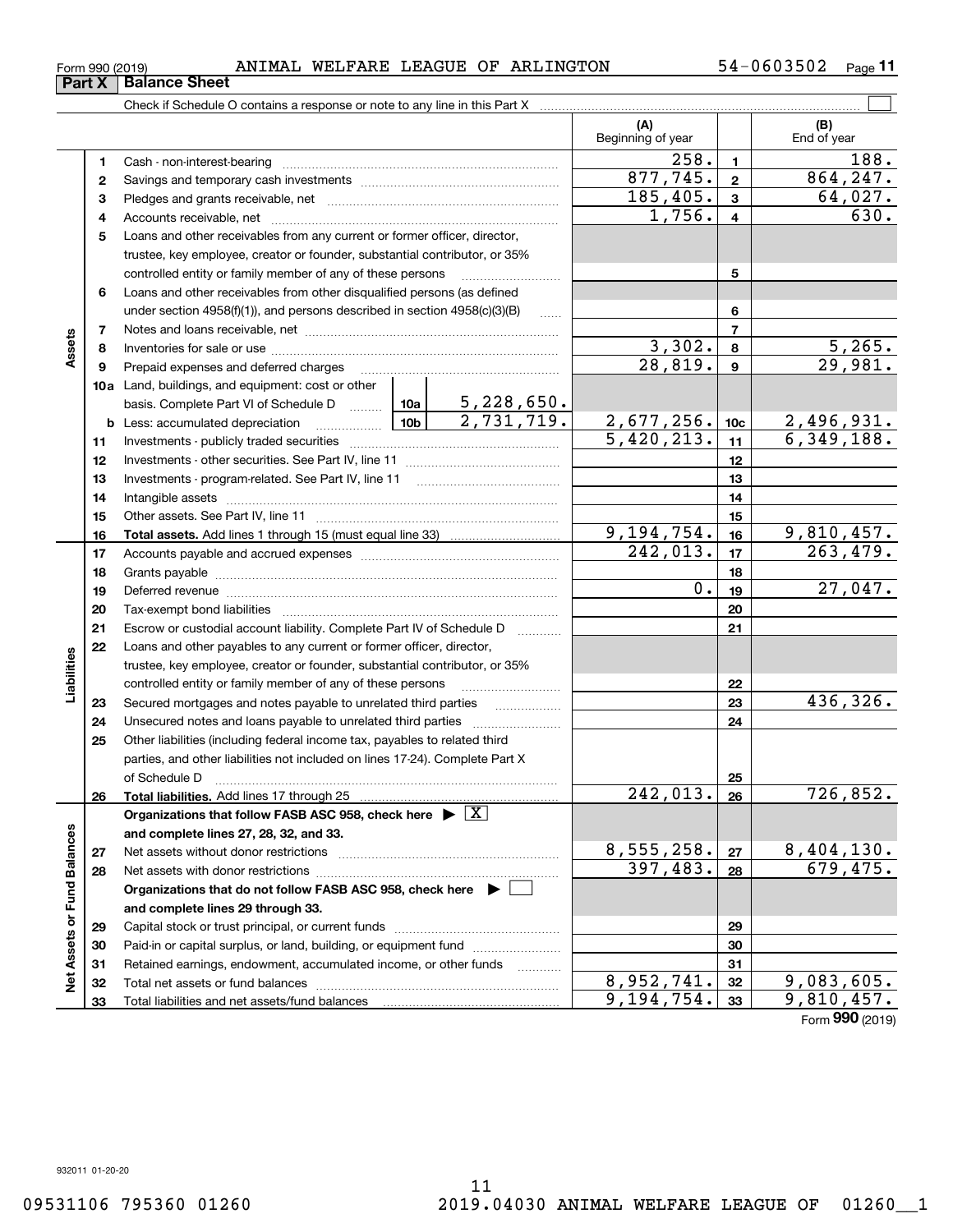| Part XI<br><b>Reconciliation of Net Assets</b><br>$\overline{\mathbf{x}}$<br>4, 177, 104.<br>$\mathbf{1}$<br>1<br>3,919,483.<br>$\overline{2}$<br>Total expenses (must equal Part IX, column (A), line 25)<br>2<br>257,621.<br>3<br>Revenue less expenses. Subtract line 2 from line 1<br>з<br>8,952,741.<br>$\overline{\mathbf{4}}$<br>4<br>$-29,089.$<br>5<br>5<br>6<br>6<br>$\overline{7}$<br>7<br>Investment expenses www.communication.com/www.communication.com/www.communication.com/www.communication.com<br>8<br>8<br>$-97,668.$<br>$\mathbf{9}$<br>Other changes in net assets or fund balances (explain on Schedule O)<br>9<br>Net assets or fund balances at end of year. Combine lines 3 through 9 (must equal Part X, line 32,<br>10<br>9,083,605.<br>10<br>Part XII Financial Statements and Reporting<br>x<br><b>No</b><br>Yes<br>$\boxed{\mathbf{X}}$ Accrual<br>Accounting method used to prepare the Form 990: <u>June</u> Cash<br>Other<br>1<br>If the organization changed its method of accounting from a prior year or checked "Other," explain in Schedule O.<br>х<br>2a Were the organization's financial statements compiled or reviewed by an independent accountant?<br>2a<br>If "Yes," check a box below to indicate whether the financial statements for the year were compiled or reviewed on a<br>separate basis, consolidated basis, or both:<br>Separate basis<br>Consolidated basis<br>Both consolidated and separate basis<br>Х<br><b>b</b> Were the organization's financial statements audited by an independent accountant?<br>2 <sub>b</sub><br>If "Yes," check a box below to indicate whether the financial statements for the year were audited on a separate basis,<br>consolidated basis, or both:<br>$\lfloor x \rfloor$ Separate basis<br>Consolidated basis<br>Both consolidated and separate basis<br>c If "Yes" to line 2a or 2b, does the organization have a committee that assumes responsibility for oversight of the audit,<br>X<br>2c<br>If the organization changed either its oversight process or selection process during the tax year, explain on Schedule O.<br>3a As a result of a federal award, was the organization required to undergo an audit or audits as set forth in the Single Audit<br>x<br>За<br>b If "Yes," did the organization undergo the required audit or audits? If the organization did not undergo the required audit<br>3b<br><b>000 -</b> | ANIMAL WELFARE LEAGUE OF ARLINGTON<br>Form 990 (2019) |  | 54-0603502 | Page $12$ |  |  |  |  |
|---------------------------------------------------------------------------------------------------------------------------------------------------------------------------------------------------------------------------------------------------------------------------------------------------------------------------------------------------------------------------------------------------------------------------------------------------------------------------------------------------------------------------------------------------------------------------------------------------------------------------------------------------------------------------------------------------------------------------------------------------------------------------------------------------------------------------------------------------------------------------------------------------------------------------------------------------------------------------------------------------------------------------------------------------------------------------------------------------------------------------------------------------------------------------------------------------------------------------------------------------------------------------------------------------------------------------------------------------------------------------------------------------------------------------------------------------------------------------------------------------------------------------------------------------------------------------------------------------------------------------------------------------------------------------------------------------------------------------------------------------------------------------------------------------------------------------------------------------------------------------------------------------------------------------------------------------------------------------------------------------------------------------------------------------------------------------------------------------------------------------------------------------------------------------------------------------------------------------------------------------------------------------------------------------------------------------------------------------------------------------------------------------------------------------------|-------------------------------------------------------|--|------------|-----------|--|--|--|--|
|                                                                                                                                                                                                                                                                                                                                                                                                                                                                                                                                                                                                                                                                                                                                                                                                                                                                                                                                                                                                                                                                                                                                                                                                                                                                                                                                                                                                                                                                                                                                                                                                                                                                                                                                                                                                                                                                                                                                                                                                                                                                                                                                                                                                                                                                                                                                                                                                                                 |                                                       |  |            |           |  |  |  |  |
|                                                                                                                                                                                                                                                                                                                                                                                                                                                                                                                                                                                                                                                                                                                                                                                                                                                                                                                                                                                                                                                                                                                                                                                                                                                                                                                                                                                                                                                                                                                                                                                                                                                                                                                                                                                                                                                                                                                                                                                                                                                                                                                                                                                                                                                                                                                                                                                                                                 |                                                       |  |            |           |  |  |  |  |
|                                                                                                                                                                                                                                                                                                                                                                                                                                                                                                                                                                                                                                                                                                                                                                                                                                                                                                                                                                                                                                                                                                                                                                                                                                                                                                                                                                                                                                                                                                                                                                                                                                                                                                                                                                                                                                                                                                                                                                                                                                                                                                                                                                                                                                                                                                                                                                                                                                 |                                                       |  |            |           |  |  |  |  |
|                                                                                                                                                                                                                                                                                                                                                                                                                                                                                                                                                                                                                                                                                                                                                                                                                                                                                                                                                                                                                                                                                                                                                                                                                                                                                                                                                                                                                                                                                                                                                                                                                                                                                                                                                                                                                                                                                                                                                                                                                                                                                                                                                                                                                                                                                                                                                                                                                                 |                                                       |  |            |           |  |  |  |  |
|                                                                                                                                                                                                                                                                                                                                                                                                                                                                                                                                                                                                                                                                                                                                                                                                                                                                                                                                                                                                                                                                                                                                                                                                                                                                                                                                                                                                                                                                                                                                                                                                                                                                                                                                                                                                                                                                                                                                                                                                                                                                                                                                                                                                                                                                                                                                                                                                                                 |                                                       |  |            |           |  |  |  |  |
|                                                                                                                                                                                                                                                                                                                                                                                                                                                                                                                                                                                                                                                                                                                                                                                                                                                                                                                                                                                                                                                                                                                                                                                                                                                                                                                                                                                                                                                                                                                                                                                                                                                                                                                                                                                                                                                                                                                                                                                                                                                                                                                                                                                                                                                                                                                                                                                                                                 |                                                       |  |            |           |  |  |  |  |
|                                                                                                                                                                                                                                                                                                                                                                                                                                                                                                                                                                                                                                                                                                                                                                                                                                                                                                                                                                                                                                                                                                                                                                                                                                                                                                                                                                                                                                                                                                                                                                                                                                                                                                                                                                                                                                                                                                                                                                                                                                                                                                                                                                                                                                                                                                                                                                                                                                 |                                                       |  |            |           |  |  |  |  |
|                                                                                                                                                                                                                                                                                                                                                                                                                                                                                                                                                                                                                                                                                                                                                                                                                                                                                                                                                                                                                                                                                                                                                                                                                                                                                                                                                                                                                                                                                                                                                                                                                                                                                                                                                                                                                                                                                                                                                                                                                                                                                                                                                                                                                                                                                                                                                                                                                                 |                                                       |  |            |           |  |  |  |  |
|                                                                                                                                                                                                                                                                                                                                                                                                                                                                                                                                                                                                                                                                                                                                                                                                                                                                                                                                                                                                                                                                                                                                                                                                                                                                                                                                                                                                                                                                                                                                                                                                                                                                                                                                                                                                                                                                                                                                                                                                                                                                                                                                                                                                                                                                                                                                                                                                                                 |                                                       |  |            |           |  |  |  |  |
|                                                                                                                                                                                                                                                                                                                                                                                                                                                                                                                                                                                                                                                                                                                                                                                                                                                                                                                                                                                                                                                                                                                                                                                                                                                                                                                                                                                                                                                                                                                                                                                                                                                                                                                                                                                                                                                                                                                                                                                                                                                                                                                                                                                                                                                                                                                                                                                                                                 |                                                       |  |            |           |  |  |  |  |
|                                                                                                                                                                                                                                                                                                                                                                                                                                                                                                                                                                                                                                                                                                                                                                                                                                                                                                                                                                                                                                                                                                                                                                                                                                                                                                                                                                                                                                                                                                                                                                                                                                                                                                                                                                                                                                                                                                                                                                                                                                                                                                                                                                                                                                                                                                                                                                                                                                 |                                                       |  |            |           |  |  |  |  |
|                                                                                                                                                                                                                                                                                                                                                                                                                                                                                                                                                                                                                                                                                                                                                                                                                                                                                                                                                                                                                                                                                                                                                                                                                                                                                                                                                                                                                                                                                                                                                                                                                                                                                                                                                                                                                                                                                                                                                                                                                                                                                                                                                                                                                                                                                                                                                                                                                                 |                                                       |  |            |           |  |  |  |  |
|                                                                                                                                                                                                                                                                                                                                                                                                                                                                                                                                                                                                                                                                                                                                                                                                                                                                                                                                                                                                                                                                                                                                                                                                                                                                                                                                                                                                                                                                                                                                                                                                                                                                                                                                                                                                                                                                                                                                                                                                                                                                                                                                                                                                                                                                                                                                                                                                                                 |                                                       |  |            |           |  |  |  |  |
|                                                                                                                                                                                                                                                                                                                                                                                                                                                                                                                                                                                                                                                                                                                                                                                                                                                                                                                                                                                                                                                                                                                                                                                                                                                                                                                                                                                                                                                                                                                                                                                                                                                                                                                                                                                                                                                                                                                                                                                                                                                                                                                                                                                                                                                                                                                                                                                                                                 |                                                       |  |            |           |  |  |  |  |
|                                                                                                                                                                                                                                                                                                                                                                                                                                                                                                                                                                                                                                                                                                                                                                                                                                                                                                                                                                                                                                                                                                                                                                                                                                                                                                                                                                                                                                                                                                                                                                                                                                                                                                                                                                                                                                                                                                                                                                                                                                                                                                                                                                                                                                                                                                                                                                                                                                 |                                                       |  |            |           |  |  |  |  |
|                                                                                                                                                                                                                                                                                                                                                                                                                                                                                                                                                                                                                                                                                                                                                                                                                                                                                                                                                                                                                                                                                                                                                                                                                                                                                                                                                                                                                                                                                                                                                                                                                                                                                                                                                                                                                                                                                                                                                                                                                                                                                                                                                                                                                                                                                                                                                                                                                                 |                                                       |  |            |           |  |  |  |  |
|                                                                                                                                                                                                                                                                                                                                                                                                                                                                                                                                                                                                                                                                                                                                                                                                                                                                                                                                                                                                                                                                                                                                                                                                                                                                                                                                                                                                                                                                                                                                                                                                                                                                                                                                                                                                                                                                                                                                                                                                                                                                                                                                                                                                                                                                                                                                                                                                                                 |                                                       |  |            |           |  |  |  |  |
|                                                                                                                                                                                                                                                                                                                                                                                                                                                                                                                                                                                                                                                                                                                                                                                                                                                                                                                                                                                                                                                                                                                                                                                                                                                                                                                                                                                                                                                                                                                                                                                                                                                                                                                                                                                                                                                                                                                                                                                                                                                                                                                                                                                                                                                                                                                                                                                                                                 |                                                       |  |            |           |  |  |  |  |
|                                                                                                                                                                                                                                                                                                                                                                                                                                                                                                                                                                                                                                                                                                                                                                                                                                                                                                                                                                                                                                                                                                                                                                                                                                                                                                                                                                                                                                                                                                                                                                                                                                                                                                                                                                                                                                                                                                                                                                                                                                                                                                                                                                                                                                                                                                                                                                                                                                 |                                                       |  |            |           |  |  |  |  |
|                                                                                                                                                                                                                                                                                                                                                                                                                                                                                                                                                                                                                                                                                                                                                                                                                                                                                                                                                                                                                                                                                                                                                                                                                                                                                                                                                                                                                                                                                                                                                                                                                                                                                                                                                                                                                                                                                                                                                                                                                                                                                                                                                                                                                                                                                                                                                                                                                                 |                                                       |  |            |           |  |  |  |  |
|                                                                                                                                                                                                                                                                                                                                                                                                                                                                                                                                                                                                                                                                                                                                                                                                                                                                                                                                                                                                                                                                                                                                                                                                                                                                                                                                                                                                                                                                                                                                                                                                                                                                                                                                                                                                                                                                                                                                                                                                                                                                                                                                                                                                                                                                                                                                                                                                                                 |                                                       |  |            |           |  |  |  |  |
|                                                                                                                                                                                                                                                                                                                                                                                                                                                                                                                                                                                                                                                                                                                                                                                                                                                                                                                                                                                                                                                                                                                                                                                                                                                                                                                                                                                                                                                                                                                                                                                                                                                                                                                                                                                                                                                                                                                                                                                                                                                                                                                                                                                                                                                                                                                                                                                                                                 |                                                       |  |            |           |  |  |  |  |
|                                                                                                                                                                                                                                                                                                                                                                                                                                                                                                                                                                                                                                                                                                                                                                                                                                                                                                                                                                                                                                                                                                                                                                                                                                                                                                                                                                                                                                                                                                                                                                                                                                                                                                                                                                                                                                                                                                                                                                                                                                                                                                                                                                                                                                                                                                                                                                                                                                 |                                                       |  |            |           |  |  |  |  |
|                                                                                                                                                                                                                                                                                                                                                                                                                                                                                                                                                                                                                                                                                                                                                                                                                                                                                                                                                                                                                                                                                                                                                                                                                                                                                                                                                                                                                                                                                                                                                                                                                                                                                                                                                                                                                                                                                                                                                                                                                                                                                                                                                                                                                                                                                                                                                                                                                                 |                                                       |  |            |           |  |  |  |  |
|                                                                                                                                                                                                                                                                                                                                                                                                                                                                                                                                                                                                                                                                                                                                                                                                                                                                                                                                                                                                                                                                                                                                                                                                                                                                                                                                                                                                                                                                                                                                                                                                                                                                                                                                                                                                                                                                                                                                                                                                                                                                                                                                                                                                                                                                                                                                                                                                                                 |                                                       |  |            |           |  |  |  |  |
|                                                                                                                                                                                                                                                                                                                                                                                                                                                                                                                                                                                                                                                                                                                                                                                                                                                                                                                                                                                                                                                                                                                                                                                                                                                                                                                                                                                                                                                                                                                                                                                                                                                                                                                                                                                                                                                                                                                                                                                                                                                                                                                                                                                                                                                                                                                                                                                                                                 |                                                       |  |            |           |  |  |  |  |
|                                                                                                                                                                                                                                                                                                                                                                                                                                                                                                                                                                                                                                                                                                                                                                                                                                                                                                                                                                                                                                                                                                                                                                                                                                                                                                                                                                                                                                                                                                                                                                                                                                                                                                                                                                                                                                                                                                                                                                                                                                                                                                                                                                                                                                                                                                                                                                                                                                 |                                                       |  |            |           |  |  |  |  |
|                                                                                                                                                                                                                                                                                                                                                                                                                                                                                                                                                                                                                                                                                                                                                                                                                                                                                                                                                                                                                                                                                                                                                                                                                                                                                                                                                                                                                                                                                                                                                                                                                                                                                                                                                                                                                                                                                                                                                                                                                                                                                                                                                                                                                                                                                                                                                                                                                                 |                                                       |  |            |           |  |  |  |  |
|                                                                                                                                                                                                                                                                                                                                                                                                                                                                                                                                                                                                                                                                                                                                                                                                                                                                                                                                                                                                                                                                                                                                                                                                                                                                                                                                                                                                                                                                                                                                                                                                                                                                                                                                                                                                                                                                                                                                                                                                                                                                                                                                                                                                                                                                                                                                                                                                                                 |                                                       |  |            |           |  |  |  |  |
|                                                                                                                                                                                                                                                                                                                                                                                                                                                                                                                                                                                                                                                                                                                                                                                                                                                                                                                                                                                                                                                                                                                                                                                                                                                                                                                                                                                                                                                                                                                                                                                                                                                                                                                                                                                                                                                                                                                                                                                                                                                                                                                                                                                                                                                                                                                                                                                                                                 |                                                       |  |            |           |  |  |  |  |
|                                                                                                                                                                                                                                                                                                                                                                                                                                                                                                                                                                                                                                                                                                                                                                                                                                                                                                                                                                                                                                                                                                                                                                                                                                                                                                                                                                                                                                                                                                                                                                                                                                                                                                                                                                                                                                                                                                                                                                                                                                                                                                                                                                                                                                                                                                                                                                                                                                 |                                                       |  |            |           |  |  |  |  |
|                                                                                                                                                                                                                                                                                                                                                                                                                                                                                                                                                                                                                                                                                                                                                                                                                                                                                                                                                                                                                                                                                                                                                                                                                                                                                                                                                                                                                                                                                                                                                                                                                                                                                                                                                                                                                                                                                                                                                                                                                                                                                                                                                                                                                                                                                                                                                                                                                                 |                                                       |  |            |           |  |  |  |  |
|                                                                                                                                                                                                                                                                                                                                                                                                                                                                                                                                                                                                                                                                                                                                                                                                                                                                                                                                                                                                                                                                                                                                                                                                                                                                                                                                                                                                                                                                                                                                                                                                                                                                                                                                                                                                                                                                                                                                                                                                                                                                                                                                                                                                                                                                                                                                                                                                                                 |                                                       |  |            |           |  |  |  |  |
|                                                                                                                                                                                                                                                                                                                                                                                                                                                                                                                                                                                                                                                                                                                                                                                                                                                                                                                                                                                                                                                                                                                                                                                                                                                                                                                                                                                                                                                                                                                                                                                                                                                                                                                                                                                                                                                                                                                                                                                                                                                                                                                                                                                                                                                                                                                                                                                                                                 |                                                       |  |            |           |  |  |  |  |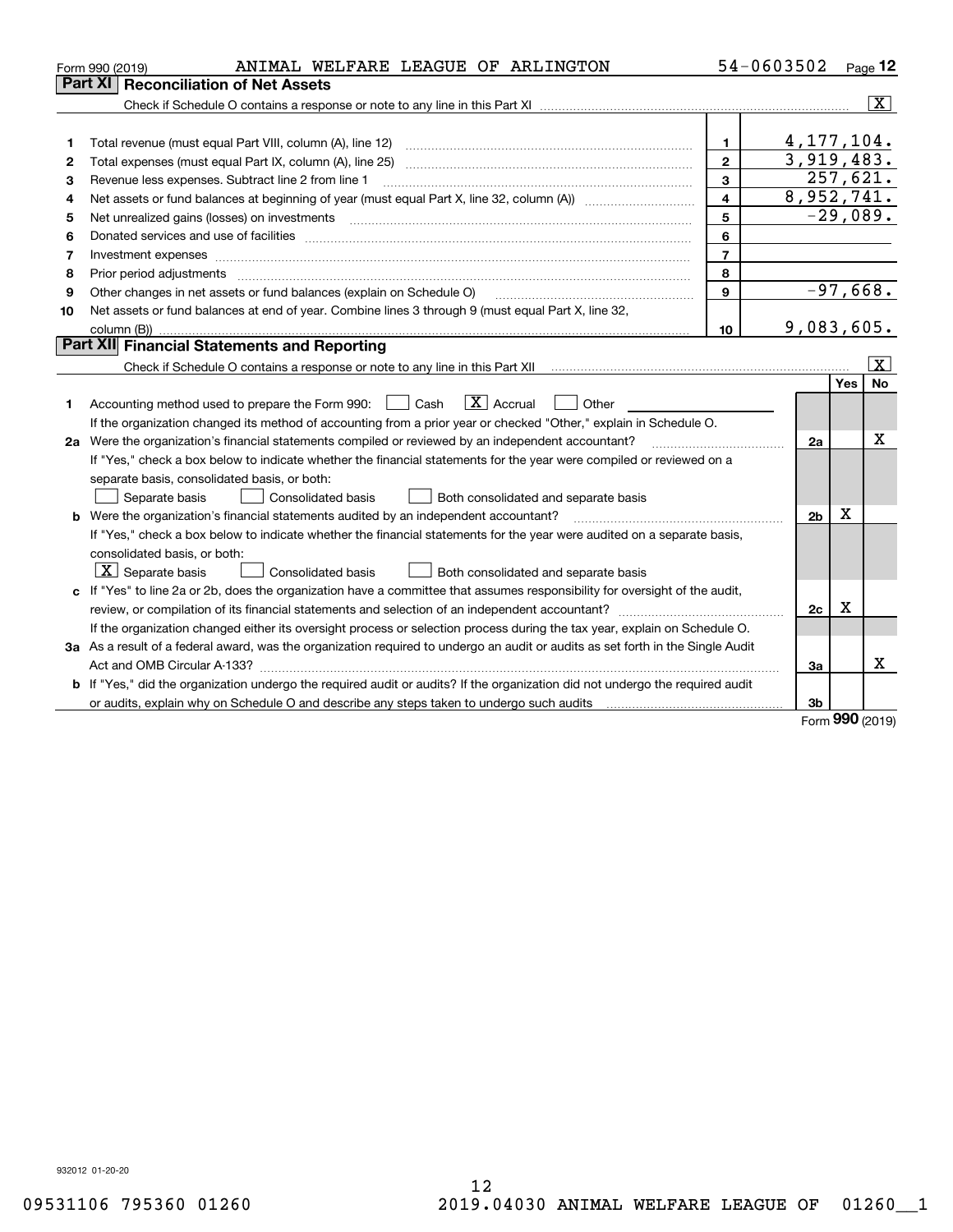| <b>SCHEDULE A</b> |  |
|-------------------|--|
|-------------------|--|

# **Public Charity Status and Public Support**<br> **Public Support**<br> **2019**

**(Form 990 or 990-EZ) Complete if the organization is a section 501(c)(3) organization or a section 4947(a)(1) nonexempt charitable trust. | Attach to Form 990 or Form 990-EZ.** 

| OMB No. 1545-0047            |
|------------------------------|
| 2019                         |
| Open to Public<br>Inenaction |

| Department of the Treasury<br>Internal Revenue Service |            |                                             |  | Attach to Form 990 or Form 990-EZ.<br>$\blacktriangleright$ Go to www.irs.gov/Form990 for instructions and the latest information. | <b>Open to Public</b><br><b>Inspection</b>                                                                                                                                                                                      |                                                                |    |                            |                                       |  |
|--------------------------------------------------------|------------|---------------------------------------------|--|------------------------------------------------------------------------------------------------------------------------------------|---------------------------------------------------------------------------------------------------------------------------------------------------------------------------------------------------------------------------------|----------------------------------------------------------------|----|----------------------------|---------------------------------------|--|
|                                                        |            | Name of the organization                    |  |                                                                                                                                    |                                                                                                                                                                                                                                 |                                                                |    |                            | <b>Employer identification number</b> |  |
|                                                        | Part I     |                                             |  |                                                                                                                                    | ANIMAL WELFARE LEAGUE OF ARLINGTON<br>Reason for Public Charity Status (All organizations must complete this part.) See instructions.                                                                                           |                                                                |    |                            | 54-0603502                            |  |
|                                                        |            |                                             |  |                                                                                                                                    |                                                                                                                                                                                                                                 |                                                                |    |                            |                                       |  |
| 1                                                      |            |                                             |  |                                                                                                                                    | The organization is not a private foundation because it is: (For lines 1 through 12, check only one box.)<br>A church, convention of churches, or association of churches described in section 170(b)(1)(A)(i).                 |                                                                |    |                            |                                       |  |
| 2                                                      |            |                                             |  |                                                                                                                                    | A school described in section 170(b)(1)(A)(ii). (Attach Schedule E (Form 990 or 990-EZ).)                                                                                                                                       |                                                                |    |                            |                                       |  |
| 3                                                      |            |                                             |  |                                                                                                                                    | A hospital or a cooperative hospital service organization described in section $170(b)(1)(A)(iii)$ .                                                                                                                            |                                                                |    |                            |                                       |  |
|                                                        |            |                                             |  |                                                                                                                                    | A medical research organization operated in conjunction with a hospital described in section 170(b)(1)(A)(iii). Enter the hospital's name,                                                                                      |                                                                |    |                            |                                       |  |
| 4                                                      |            | city, and state:                            |  |                                                                                                                                    |                                                                                                                                                                                                                                 |                                                                |    |                            |                                       |  |
| 5                                                      |            |                                             |  |                                                                                                                                    | An organization operated for the benefit of a college or university owned or operated by a governmental unit described in                                                                                                       |                                                                |    |                            |                                       |  |
|                                                        |            |                                             |  | section 170(b)(1)(A)(iv). (Complete Part II.)                                                                                      |                                                                                                                                                                                                                                 |                                                                |    |                            |                                       |  |
| 6                                                      |            |                                             |  |                                                                                                                                    | A federal, state, or local government or governmental unit described in section 170(b)(1)(A)(v).                                                                                                                                |                                                                |    |                            |                                       |  |
|                                                        | $7 \times$ |                                             |  |                                                                                                                                    | An organization that normally receives a substantial part of its support from a governmental unit or from the general public described in                                                                                       |                                                                |    |                            |                                       |  |
|                                                        |            |                                             |  | section 170(b)(1)(A)(vi). (Complete Part II.)                                                                                      |                                                                                                                                                                                                                                 |                                                                |    |                            |                                       |  |
| 8                                                      |            |                                             |  |                                                                                                                                    | A community trust described in section 170(b)(1)(A)(vi). (Complete Part II.)                                                                                                                                                    |                                                                |    |                            |                                       |  |
| 9                                                      |            |                                             |  |                                                                                                                                    | An agricultural research organization described in section 170(b)(1)(A)(ix) operated in conjunction with a land-grant college                                                                                                   |                                                                |    |                            |                                       |  |
|                                                        |            |                                             |  |                                                                                                                                    | or university or a non-land-grant college of agriculture (see instructions). Enter the name, city, and state of the college or                                                                                                  |                                                                |    |                            |                                       |  |
|                                                        |            | university:                                 |  |                                                                                                                                    |                                                                                                                                                                                                                                 |                                                                |    |                            |                                       |  |
| 10                                                     |            |                                             |  |                                                                                                                                    | An organization that normally receives: (1) more than 33 1/3% of its support from contributions, membership fees, and gross receipts from                                                                                       |                                                                |    |                            |                                       |  |
|                                                        |            |                                             |  |                                                                                                                                    | activities related to its exempt functions - subject to certain exceptions, and (2) no more than 33 1/3% of its support from gross investment                                                                                   |                                                                |    |                            |                                       |  |
|                                                        |            |                                             |  |                                                                                                                                    | income and unrelated business taxable income (less section 511 tax) from businesses acquired by the organization after June 30, 1975.                                                                                           |                                                                |    |                            |                                       |  |
|                                                        |            |                                             |  | See section 509(a)(2). (Complete Part III.)                                                                                        |                                                                                                                                                                                                                                 |                                                                |    |                            |                                       |  |
| 11                                                     |            |                                             |  |                                                                                                                                    | An organization organized and operated exclusively to test for public safety. See section 509(a)(4).                                                                                                                            |                                                                |    |                            |                                       |  |
| 12                                                     |            |                                             |  |                                                                                                                                    | An organization organized and operated exclusively for the benefit of, to perform the functions of, or to carry out the purposes of one or                                                                                      |                                                                |    |                            |                                       |  |
|                                                        |            |                                             |  |                                                                                                                                    | more publicly supported organizations described in section 509(a)(1) or section 509(a)(2). See section 509(a)(3). Check the box in                                                                                              |                                                                |    |                            |                                       |  |
|                                                        |            |                                             |  |                                                                                                                                    | lines 12a through 12d that describes the type of supporting organization and complete lines 12e, 12f, and 12g.                                                                                                                  |                                                                |    |                            |                                       |  |
| а                                                      |            |                                             |  |                                                                                                                                    | Type I. A supporting organization operated, supervised, or controlled by its supported organization(s), typically by giving                                                                                                     |                                                                |    |                            |                                       |  |
|                                                        |            |                                             |  |                                                                                                                                    | the supported organization(s) the power to regularly appoint or elect a majority of the directors or trustees of the supporting                                                                                                 |                                                                |    |                            |                                       |  |
|                                                        |            |                                             |  | organization. You must complete Part IV, Sections A and B.                                                                         |                                                                                                                                                                                                                                 |                                                                |    |                            |                                       |  |
| b                                                      |            |                                             |  |                                                                                                                                    | Type II. A supporting organization supervised or controlled in connection with its supported organization(s), by having                                                                                                         |                                                                |    |                            |                                       |  |
|                                                        |            |                                             |  |                                                                                                                                    | control or management of the supporting organization vested in the same persons that control or manage the supported                                                                                                            |                                                                |    |                            |                                       |  |
|                                                        |            |                                             |  | organization(s). You must complete Part IV, Sections A and C.                                                                      |                                                                                                                                                                                                                                 |                                                                |    |                            |                                       |  |
| с                                                      |            |                                             |  |                                                                                                                                    | Type III functionally integrated. A supporting organization operated in connection with, and functionally integrated with,                                                                                                      |                                                                |    |                            |                                       |  |
| d                                                      |            |                                             |  |                                                                                                                                    | its supported organization(s) (see instructions). You must complete Part IV, Sections A, D, and E.<br>Type III non-functionally integrated. A supporting organization operated in connection with its supported organization(s) |                                                                |    |                            |                                       |  |
|                                                        |            |                                             |  |                                                                                                                                    | that is not functionally integrated. The organization generally must satisfy a distribution requirement and an attentiveness                                                                                                    |                                                                |    |                            |                                       |  |
|                                                        |            |                                             |  |                                                                                                                                    | requirement (see instructions). You must complete Part IV, Sections A and D, and Part V.                                                                                                                                        |                                                                |    |                            |                                       |  |
| е                                                      |            |                                             |  |                                                                                                                                    | Check this box if the organization received a written determination from the IRS that it is a Type I, Type II, Type III                                                                                                         |                                                                |    |                            |                                       |  |
|                                                        |            |                                             |  |                                                                                                                                    | functionally integrated, or Type III non-functionally integrated supporting organization.                                                                                                                                       |                                                                |    |                            |                                       |  |
| f                                                      |            | Enter the number of supported organizations |  |                                                                                                                                    |                                                                                                                                                                                                                                 |                                                                |    |                            |                                       |  |
|                                                        |            |                                             |  | Provide the following information about the supported organization(s).                                                             |                                                                                                                                                                                                                                 |                                                                |    |                            |                                       |  |
|                                                        |            | (i) Name of supported                       |  | (ii) EIN                                                                                                                           | (iii) Type of organization<br>(described on lines 1-10                                                                                                                                                                          | (iv) Is the organization listed<br>in your governing document? |    | (v) Amount of monetary     | (vi) Amount of other                  |  |
|                                                        |            | organization                                |  |                                                                                                                                    | above (see instructions))                                                                                                                                                                                                       | Yes                                                            | No | support (see instructions) | support (see instructions)            |  |
|                                                        |            |                                             |  |                                                                                                                                    |                                                                                                                                                                                                                                 |                                                                |    |                            |                                       |  |
|                                                        |            |                                             |  |                                                                                                                                    |                                                                                                                                                                                                                                 |                                                                |    |                            |                                       |  |
|                                                        |            |                                             |  |                                                                                                                                    |                                                                                                                                                                                                                                 |                                                                |    |                            |                                       |  |
|                                                        |            |                                             |  |                                                                                                                                    |                                                                                                                                                                                                                                 |                                                                |    |                            |                                       |  |
|                                                        |            |                                             |  |                                                                                                                                    |                                                                                                                                                                                                                                 |                                                                |    |                            |                                       |  |
|                                                        |            |                                             |  |                                                                                                                                    |                                                                                                                                                                                                                                 |                                                                |    |                            |                                       |  |
|                                                        |            |                                             |  |                                                                                                                                    |                                                                                                                                                                                                                                 |                                                                |    |                            |                                       |  |

LHA For Paperwork Reduction Act Notice, see the Instructions for Form 990 or 990-EZ. 932021 09-25-19 Schedule A (Form 990 or 990-EZ) 2019 13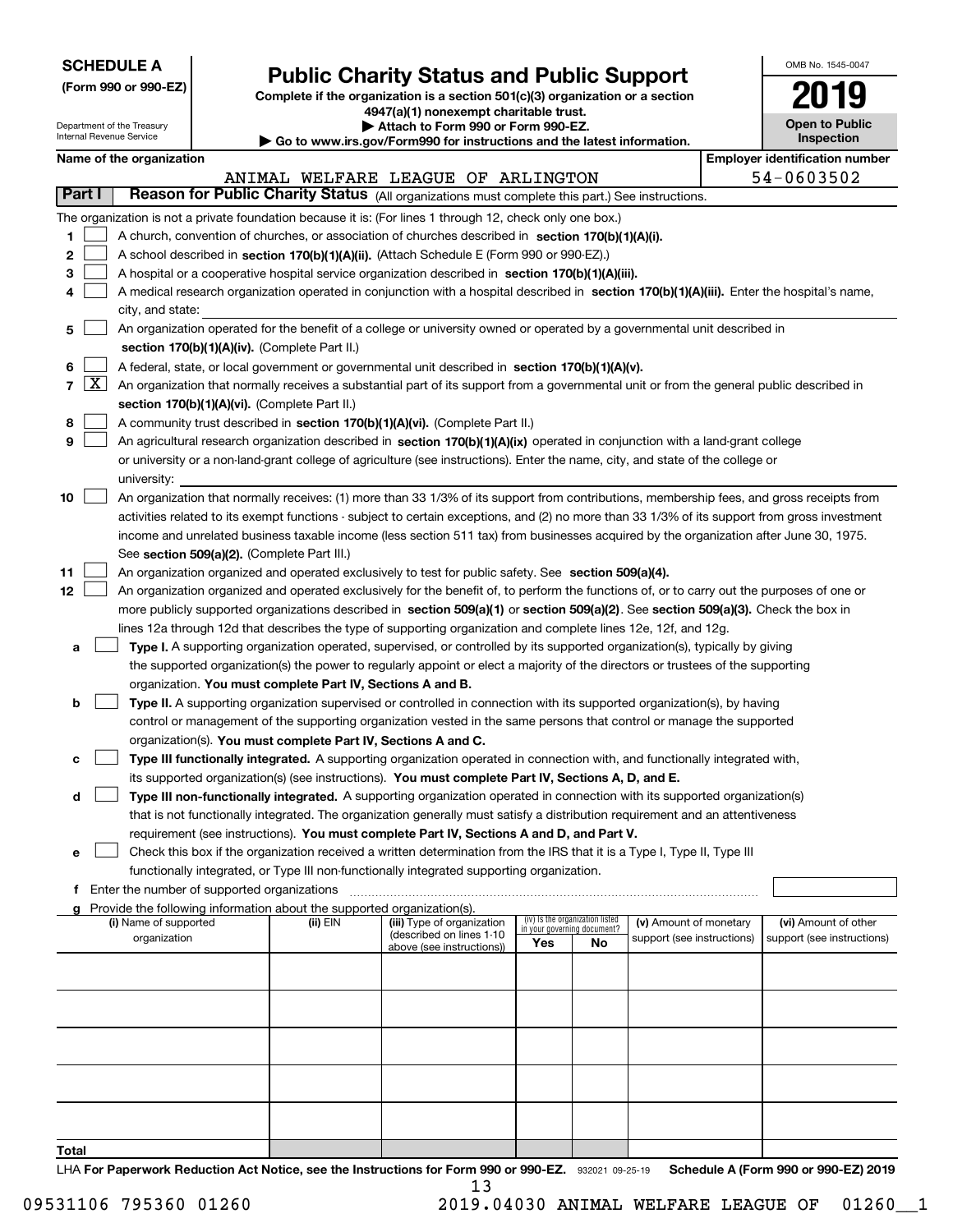## Schedule A (Form 990 or 990-EZ) 2019 ANIMAL WELFARE LEAGUE OF ARLINGTON  $54-0603502$  Page

(Complete only if you checked the box on line 5, 7, or 8 of Part I or if the organization failed to qualify under Part III. If the organization fails to qualify under the tests listed below, please complete Part III.) **Part II** | Support Schedule for Organizations Described in Sections 170(b)(1)(A)(iv) and 170(b)(1)(A)(vi)

|    | <b>Section A. Public Support</b>                                                                                                               |          |            |            |            |                                      |                                |  |  |
|----|------------------------------------------------------------------------------------------------------------------------------------------------|----------|------------|------------|------------|--------------------------------------|--------------------------------|--|--|
|    | Calendar year (or fiscal year beginning in) $\blacktriangleright$                                                                              | (a) 2015 | $(b)$ 2016 | $(c)$ 2017 | $(d)$ 2018 | (e) 2019                             | (f) Total                      |  |  |
|    | 1 Gifts, grants, contributions, and                                                                                                            |          |            |            |            |                                      |                                |  |  |
|    | membership fees received. (Do not                                                                                                              |          |            |            |            |                                      |                                |  |  |
|    | include any "unusual grants.")                                                                                                                 | 1647270. | 1604549.   | 1912450.   | 1838009.   | 1822324.                             | 8824602.                       |  |  |
|    | 2 Tax revenues levied for the organ-                                                                                                           |          |            |            |            |                                      |                                |  |  |
|    | ization's benefit and either paid to                                                                                                           |          |            |            |            |                                      |                                |  |  |
|    | or expended on its behalf                                                                                                                      |          |            |            |            |                                      |                                |  |  |
|    | 3 The value of services or facilities                                                                                                          |          |            |            |            |                                      |                                |  |  |
|    | furnished by a governmental unit to                                                                                                            |          |            |            |            |                                      |                                |  |  |
|    | the organization without charge                                                                                                                |          |            |            |            |                                      |                                |  |  |
|    | 4 Total. Add lines 1 through 3                                                                                                                 | 1647270. | 1604549.   | 1912450.   | 1838009.   | 1822324.                             | 8824602.                       |  |  |
| 5. | The portion of total contributions                                                                                                             |          |            |            |            |                                      |                                |  |  |
|    | by each person (other than a                                                                                                                   |          |            |            |            |                                      |                                |  |  |
|    | governmental unit or publicly                                                                                                                  |          |            |            |            |                                      |                                |  |  |
|    | supported organization) included                                                                                                               |          |            |            |            |                                      |                                |  |  |
|    | on line 1 that exceeds 2% of the                                                                                                               |          |            |            |            |                                      |                                |  |  |
|    | amount shown on line 11,                                                                                                                       |          |            |            |            |                                      |                                |  |  |
|    | column (f)                                                                                                                                     |          |            |            |            |                                      |                                |  |  |
|    | 6 Public support. Subtract line 5 from line 4.                                                                                                 |          |            |            |            |                                      | 8824602.                       |  |  |
|    | <b>Section B. Total Support</b>                                                                                                                |          |            |            |            |                                      |                                |  |  |
|    | Calendar year (or fiscal year beginning in) $\blacktriangleright$                                                                              | (a) 2015 | (b) 2016   | $(c)$ 2017 | $(d)$ 2018 | (e) 2019                             | (f) Total                      |  |  |
|    | 7 Amounts from line 4                                                                                                                          | 1647270. | 1604549.   | 1912450.   | 1838009.   | 1822324.                             | 8824602.                       |  |  |
| 8  | Gross income from interest,                                                                                                                    |          |            |            |            |                                      |                                |  |  |
|    | dividends, payments received on                                                                                                                |          |            |            |            |                                      |                                |  |  |
|    | securities loans, rents, royalties,                                                                                                            |          |            |            |            |                                      |                                |  |  |
|    | and income from similar sources                                                                                                                | 196,544. | 201, 751.  | 377,817.   | 415,079.   | 349,334.                             | 1540525.                       |  |  |
| 9  | Net income from unrelated business                                                                                                             |          |            |            |            |                                      |                                |  |  |
|    |                                                                                                                                                |          |            |            |            |                                      |                                |  |  |
|    | activities, whether or not the                                                                                                                 |          |            |            |            |                                      |                                |  |  |
|    | business is regularly carried on                                                                                                               |          |            |            |            |                                      |                                |  |  |
|    | <b>10</b> Other income. Do not include gain                                                                                                    |          |            |            |            |                                      |                                |  |  |
|    | or loss from the sale of capital                                                                                                               |          |            |            |            |                                      |                                |  |  |
|    | assets (Explain in Part VI.)                                                                                                                   |          |            |            |            |                                      | 10365127.                      |  |  |
|    | 11 Total support. Add lines 7 through 10                                                                                                       |          |            |            |            | 12                                   | 8,847,333.                     |  |  |
|    | 12 Gross receipts from related activities, etc. (see instructions)                                                                             |          |            |            |            |                                      |                                |  |  |
|    | 13 First five years. If the Form 990 is for the organization's first, second, third, fourth, or fifth tax year as a section 501(c)(3)          |          |            |            |            |                                      |                                |  |  |
|    | organization, check this box and stop here<br><b>Section C. Computation of Public Support Percentage</b>                                       |          |            |            |            |                                      |                                |  |  |
|    |                                                                                                                                                |          |            |            |            |                                      | 85.14                          |  |  |
|    | 14 Public support percentage for 2019 (line 6, column (f) divided by line 11, column (f) <i>mummumumum</i>                                     |          |            |            |            | 14<br>15                             | $\frac{9}{6}$<br>84.72         |  |  |
|    |                                                                                                                                                |          |            |            |            |                                      | %                              |  |  |
|    | 16a 33 1/3% support test - 2019. If the organization did not check the box on line 13, and line 14 is 33 1/3% or more, check this box and      |          |            |            |            |                                      | $\blacktriangleright$ $\mid$ X |  |  |
|    | stop here. The organization qualifies as a publicly supported organization                                                                     |          |            |            |            |                                      |                                |  |  |
|    | b 33 1/3% support test - 2018. If the organization did not check a box on line 13 or 16a, and line 15 is 33 1/3% or more, check this box       |          |            |            |            |                                      |                                |  |  |
|    | and stop here. The organization qualifies as a publicly supported organization                                                                 |          |            |            |            |                                      |                                |  |  |
|    | 17a 10% -facts-and-circumstances test - 2019. If the organization did not check a box on line 13, 16a, or 16b, and line 14 is 10% or more,     |          |            |            |            |                                      |                                |  |  |
|    | and if the organization meets the "facts-and-circumstances" test, check this box and stop here. Explain in Part VI how the organization        |          |            |            |            |                                      |                                |  |  |
|    | meets the "facts-and-circumstances" test. The organization qualifies as a publicly supported organization                                      |          |            |            |            |                                      |                                |  |  |
|    | <b>b 10% -facts-and-circumstances test - 2018.</b> If the organization did not check a box on line 13, 16a, 16b, or 17a, and line 15 is 10% or |          |            |            |            |                                      |                                |  |  |
|    | more, and if the organization meets the "facts-and-circumstances" test, check this box and stop here. Explain in Part VI how the               |          |            |            |            |                                      |                                |  |  |
|    | organization meets the "facts-and-circumstances" test. The organization qualifies as a publicly supported organization                         |          |            |            |            |                                      |                                |  |  |
|    | 18 Private foundation. If the organization did not check a box on line 13, 16a, 16b, 17a, or 17b, check this box and see instructions          |          |            |            |            | Schedule A (Form 990 or 990-F7) 2019 |                                |  |  |

**Schedule A (Form 990 or 990-EZ) 2019**

932022 09-25-19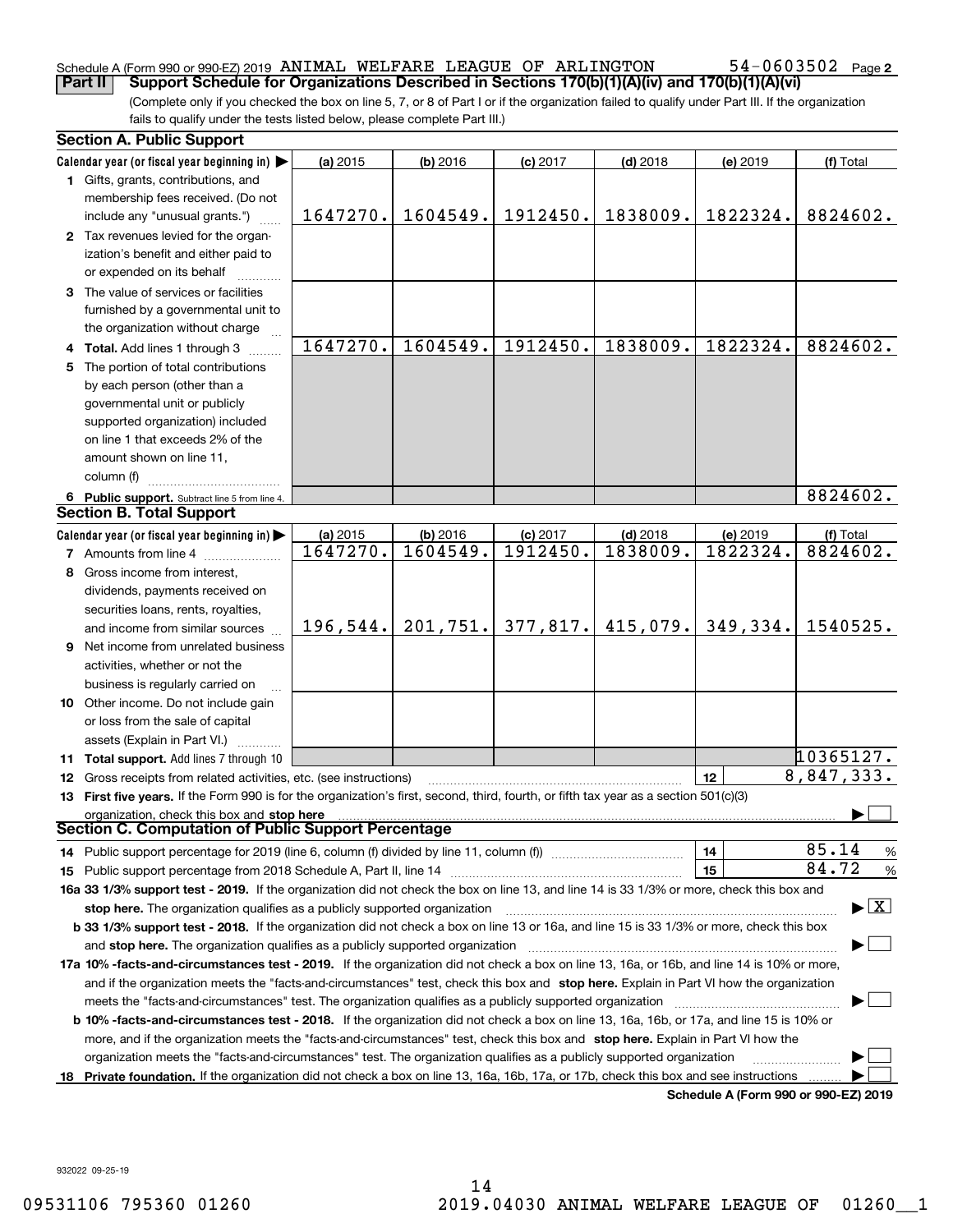#### Schedule A (Form 990 or 990-EZ) 2019 ANIMAL WELFARE LEAGUE OF ARLINGTON  $54-0603502$  Page **Part III | Support Schedule for Organizations Described in Section 509(a)(2)**

(Complete only if you checked the box on line 10 of Part I or if the organization failed to qualify under Part II. If the organization fails to qualify under the tests listed below, please complete Part II.)

|    | <b>Section A. Public Support</b>                                                                                                                                                                |          |          |                 |            |          |                                      |
|----|-------------------------------------------------------------------------------------------------------------------------------------------------------------------------------------------------|----------|----------|-----------------|------------|----------|--------------------------------------|
|    | Calendar year (or fiscal year beginning in) $\blacktriangleright$                                                                                                                               | (a) 2015 | (b) 2016 | <b>(c)</b> 2017 | $(d)$ 2018 | (e) 2019 | (f) Total                            |
|    | 1 Gifts, grants, contributions, and                                                                                                                                                             |          |          |                 |            |          |                                      |
|    | membership fees received. (Do not                                                                                                                                                               |          |          |                 |            |          |                                      |
|    | include any "unusual grants.")                                                                                                                                                                  |          |          |                 |            |          |                                      |
|    | <b>2</b> Gross receipts from admissions,<br>merchandise sold or services per-<br>formed, or facilities furnished in<br>any activity that is related to the<br>organization's tax-exempt purpose |          |          |                 |            |          |                                      |
| З  | Gross receipts from activities that                                                                                                                                                             |          |          |                 |            |          |                                      |
|    | are not an unrelated trade or bus-                                                                                                                                                              |          |          |                 |            |          |                                      |
|    | iness under section 513                                                                                                                                                                         |          |          |                 |            |          |                                      |
|    | 4 Tax revenues levied for the organ-                                                                                                                                                            |          |          |                 |            |          |                                      |
|    | ization's benefit and either paid to<br>or expended on its behalf                                                                                                                               |          |          |                 |            |          |                                      |
|    |                                                                                                                                                                                                 |          |          |                 |            |          |                                      |
| 5. | The value of services or facilities<br>furnished by a governmental unit to                                                                                                                      |          |          |                 |            |          |                                      |
|    | the organization without charge                                                                                                                                                                 |          |          |                 |            |          |                                      |
|    |                                                                                                                                                                                                 |          |          |                 |            |          |                                      |
|    | <b>6 Total.</b> Add lines 1 through 5 $\ldots$<br>7a Amounts included on lines 1, 2, and                                                                                                        |          |          |                 |            |          |                                      |
|    | 3 received from disqualified persons                                                                                                                                                            |          |          |                 |            |          |                                      |
|    | <b>b</b> Amounts included on lines 2 and 3 received<br>from other than disqualified persons that<br>exceed the greater of \$5,000 or 1% of the<br>amount on line 13 for the year                |          |          |                 |            |          |                                      |
|    | c Add lines 7a and 7b                                                                                                                                                                           |          |          |                 |            |          |                                      |
|    | 8 Public support. (Subtract line 7c from line 6.)                                                                                                                                               |          |          |                 |            |          |                                      |
|    | <b>Section B. Total Support</b>                                                                                                                                                                 |          |          |                 |            |          |                                      |
|    | Calendar year (or fiscal year beginning in) $\blacktriangleright$                                                                                                                               | (a) 2015 | (b) 2016 | $(c)$ 2017      | $(d)$ 2018 | (e) 2019 | (f) Total                            |
|    | 9 Amounts from line 6                                                                                                                                                                           |          |          |                 |            |          |                                      |
|    | 10a Gross income from interest,<br>dividends, payments received on<br>securities loans, rents, royalties,<br>and income from similar sources                                                    |          |          |                 |            |          |                                      |
|    | <b>b</b> Unrelated business taxable income                                                                                                                                                      |          |          |                 |            |          |                                      |
|    | (less section 511 taxes) from businesses                                                                                                                                                        |          |          |                 |            |          |                                      |
|    | acquired after June 30, 1975                                                                                                                                                                    |          |          |                 |            |          |                                      |
|    | c Add lines 10a and 10b                                                                                                                                                                         |          |          |                 |            |          |                                      |
|    | <b>11</b> Net income from unrelated business<br>activities not included in line 10b,<br>whether or not the business is<br>regularly carried on                                                  |          |          |                 |            |          |                                      |
|    | <b>12</b> Other income. Do not include gain<br>or loss from the sale of capital<br>assets (Explain in Part VI.)                                                                                 |          |          |                 |            |          |                                      |
|    | 13 Total support. (Add lines 9, 10c, 11, and 12.)                                                                                                                                               |          |          |                 |            |          |                                      |
|    | 14 First five years. If the Form 990 is for the organization's first, second, third, fourth, or fifth tax year as a section 501(c)(3) organization,                                             |          |          |                 |            |          |                                      |
|    | check this box and stop here measurements are constructed as the state of the construction of the state of the                                                                                  |          |          |                 |            |          |                                      |
|    | <b>Section C. Computation of Public Support Percentage</b>                                                                                                                                      |          |          |                 |            |          |                                      |
|    |                                                                                                                                                                                                 |          |          |                 |            | 15       | %                                    |
|    | 16 Public support percentage from 2018 Schedule A, Part III, line 15                                                                                                                            |          |          |                 |            | 16       | %                                    |
|    | Section D. Computation of Investment Income Percentage                                                                                                                                          |          |          |                 |            |          |                                      |
|    |                                                                                                                                                                                                 |          |          |                 |            | 17       | %                                    |
|    | 18 Investment income percentage from 2018 Schedule A, Part III, line 17                                                                                                                         |          |          |                 |            | 18       | %                                    |
|    | 19a 33 1/3% support tests - 2019. If the organization did not check the box on line 14, and line 15 is more than 33 1/3%, and line 17 is not                                                    |          |          |                 |            |          |                                      |
|    | more than 33 1/3%, check this box and stop here. The organization qualifies as a publicly supported organization                                                                                |          |          |                 |            |          |                                      |
|    | b 33 1/3% support tests - 2018. If the organization did not check a box on line 14 or line 19a, and line 16 is more than 33 1/3%, and                                                           |          |          |                 |            |          |                                      |
|    | line 18 is not more than 33 1/3%, check this box and stop here. The organization qualifies as a publicly supported organization                                                                 |          |          |                 |            |          |                                      |
| 20 | <b>Private foundation.</b> If the organization did not check a box on line 14, 19a, or 19b, check this box and see instructions                                                                 |          |          |                 |            |          |                                      |
|    | 932023 09-25-19                                                                                                                                                                                 |          | 15       |                 |            |          | Schedule A (Form 990 or 990-EZ) 2019 |

09531106 795360 01260 2019.04030 ANIMAL WELFARE LEAGUE OF 01260\_1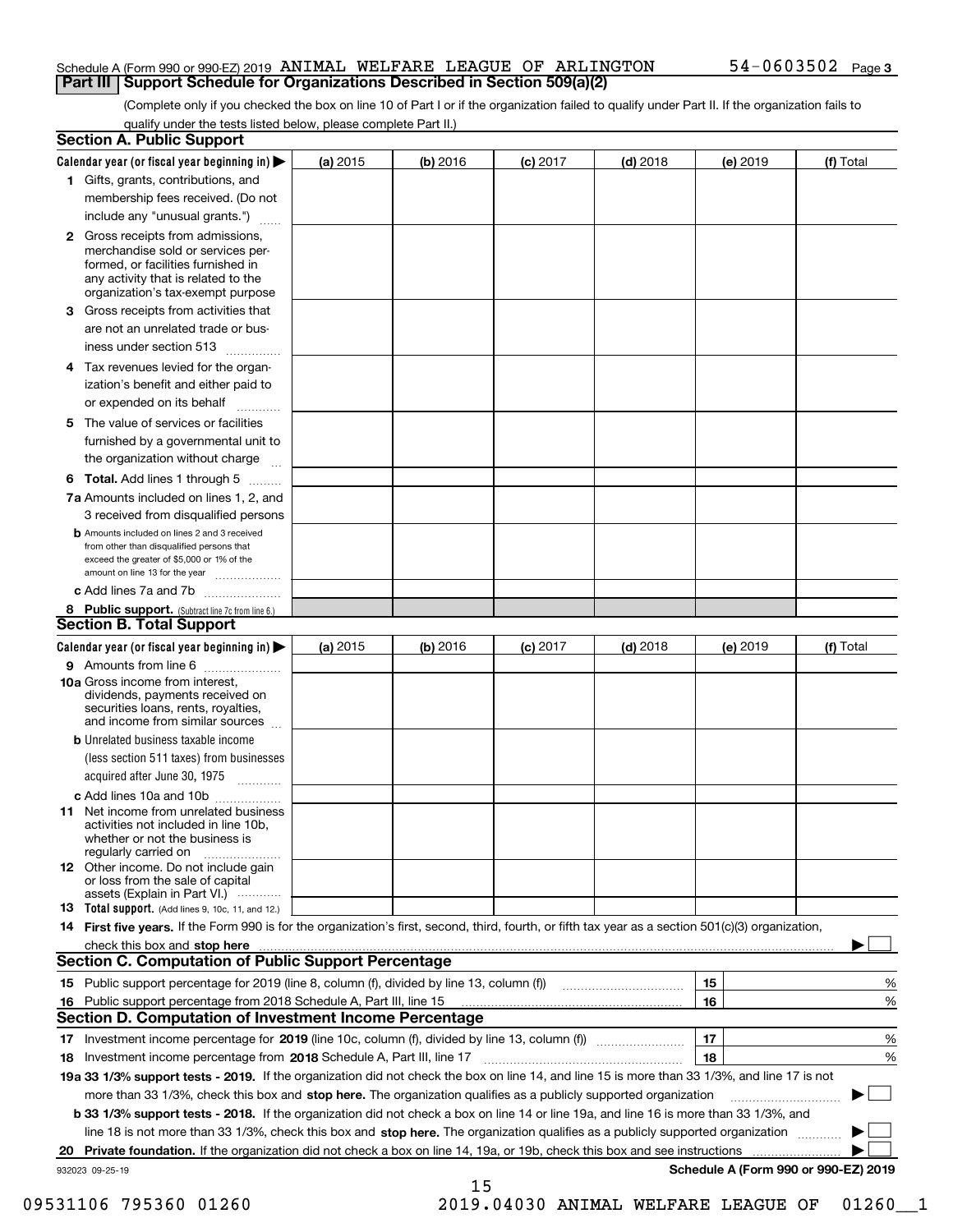#### Schedule A (Form 990 or 990-EZ) 2019 ANIMAL WELFARE LEAGUE OF ARLINGTON  $54-0603502$  Page

#### $54 - 0603502$  Page 4

**1**

**2**

**3a**

**3b**

**3c**

**4a**

**4b**

**4c**

**5a**

Yes | No

## **Part IV Supporting Organizations**

(Complete only if you checked a box in line 12 on Part I. If you checked 12a of Part I, complete Sections A and B. If you checked 12b of Part I, complete Sections A and C. If you checked 12c of Part I, complete Sections A, D, and E. If you checked 12d of Part I, complete Sections A and D, and complete Part V.)

#### **Section A. All Supporting Organizations**

- **1** Are all of the organization's supported organizations listed by name in the organization's governing documents? If "No," describe in Part VI how the supported organizations are designated. If designated by *class or purpose, describe the designation. If historic and continuing relationship, explain.*
- **2** Did the organization have any supported organization that does not have an IRS determination of status under section 509(a)(1) or (2)? If "Yes," explain in Part VI how the organization determined that the supported *organization was described in section 509(a)(1) or (2).*
- **3a** Did the organization have a supported organization described in section 501(c)(4), (5), or (6)? If "Yes," answer *(b) and (c) below.*
- **b** Did the organization confirm that each supported organization qualified under section 501(c)(4), (5), or (6) and satisfied the public support tests under section 509(a)(2)? If "Yes," describe in Part VI when and how the *organization made the determination.*
- **c** Did the organization ensure that all support to such organizations was used exclusively for section 170(c)(2)(B) purposes? If "Yes," explain in Part VI what controls the organization put in place to ensure such use.
- **4 a** *If* Was any supported organization not organized in the United States ("foreign supported organization")? *"Yes," and if you checked 12a or 12b in Part I, answer (b) and (c) below.*
- **b** Did the organization have ultimate control and discretion in deciding whether to make grants to the foreign supported organization? If "Yes," describe in Part VI how the organization had such control and discretion *despite being controlled or supervised by or in connection with its supported organizations.*
- **c** Did the organization support any foreign supported organization that does not have an IRS determination under sections 501(c)(3) and 509(a)(1) or (2)? If "Yes," explain in Part VI what controls the organization used *to ensure that all support to the foreign supported organization was used exclusively for section 170(c)(2)(B) purposes.*
- **5a** Did the organization add, substitute, or remove any supported organizations during the tax year? If "Yes," answer (b) and (c) below (if applicable). Also, provide detail in **Part VI,** including (i) the names and EIN *numbers of the supported organizations added, substituted, or removed; (ii) the reasons for each such action; (iii) the authority under the organization's organizing document authorizing such action; and (iv) how the action was accomplished (such as by amendment to the organizing document).*
- **b Type I or Type II only.** Was any added or substituted supported organization part of a class already designated in the organization's organizing document?
- **c Substitutions only.**  Was the substitution the result of an event beyond the organization's control?
- **6** Did the organization provide support (whether in the form of grants or the provision of services or facilities) to **Part VI.** *If "Yes," provide detail in* support or benefit one or more of the filing organization's supported organizations? anyone other than (i) its supported organizations, (ii) individuals that are part of the charitable class benefited by one or more of its supported organizations, or (iii) other supporting organizations that also
- **7** Did the organization provide a grant, loan, compensation, or other similar payment to a substantial contributor regard to a substantial contributor? If "Yes," complete Part I of Schedule L (Form 990 or 990-EZ). (as defined in section 4958(c)(3)(C)), a family member of a substantial contributor, or a 35% controlled entity with
- **8** Did the organization make a loan to a disqualified person (as defined in section 4958) not described in line 7? *If "Yes," complete Part I of Schedule L (Form 990 or 990-EZ).*
- **9 a** Was the organization controlled directly or indirectly at any time during the tax year by one or more in section 509(a)(1) or (2))? If "Yes," provide detail in Part VI. disqualified persons as defined in section 4946 (other than foundation managers and organizations described
- **b** Did one or more disqualified persons (as defined in line 9a) hold a controlling interest in any entity in which the supporting organization had an interest? If "Yes," provide detail in Part VI.
- **c** Did a disqualified person (as defined in line 9a) have an ownership interest in, or derive any personal benefit from, assets in which the supporting organization also had an interest? If "Yes," provide detail in Part VI.
- **10 a** Was the organization subject to the excess business holdings rules of section 4943 because of section supporting organizations)? If "Yes," answer 10b below. 4943(f) (regarding certain Type II supporting organizations, and all Type III non-functionally integrated
- **b** Did the organization have any excess business holdings in the tax year? (Use Schedule C, Form 4720, to *determine whether the organization had excess business holdings.)*

16

932024 09-25-19

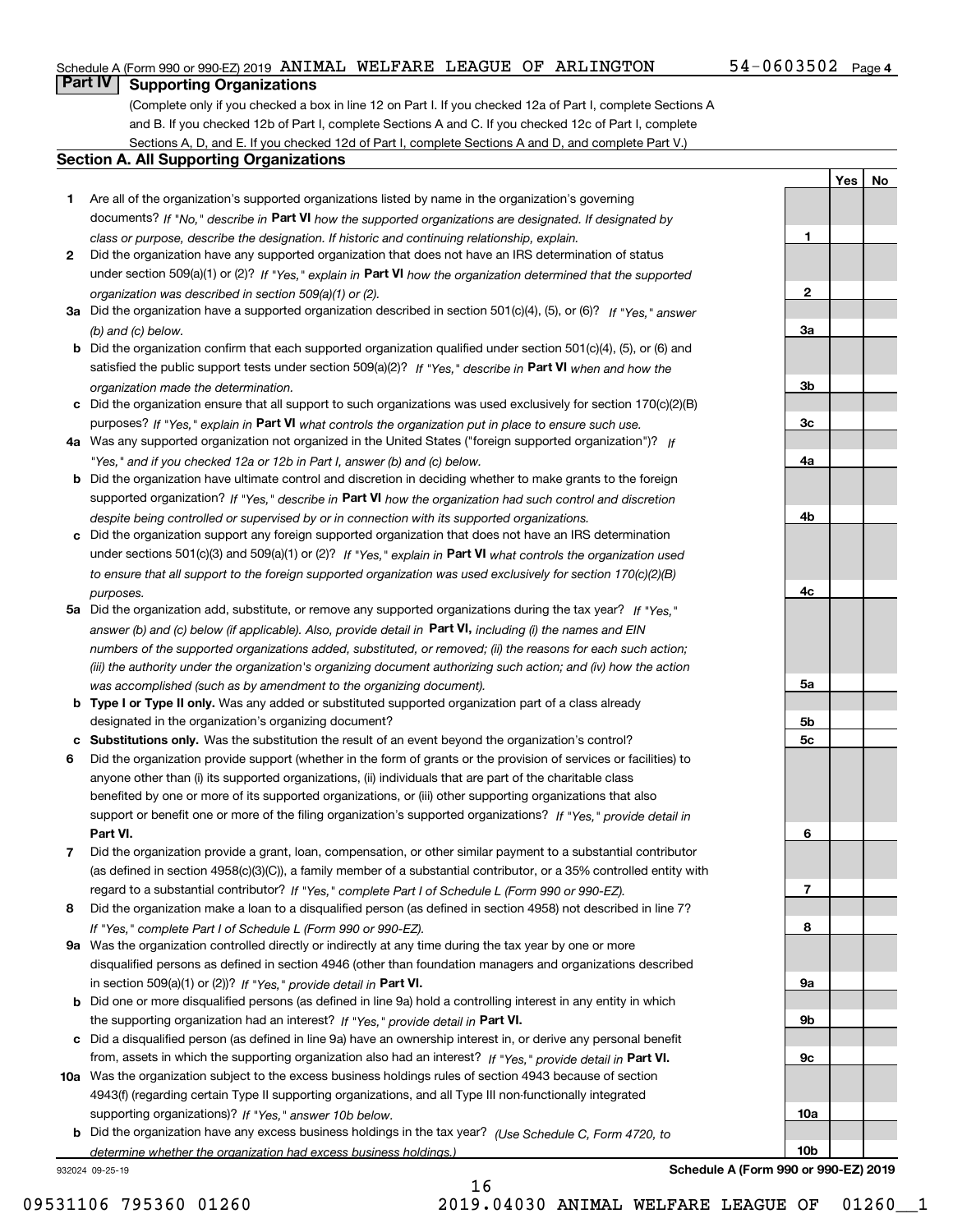#### Schedule A (Form 990 or 990-EZ) 2019 **AN IMAL WELF'ARE LEAGUE OF ARLING'I'ON** 5 4-U 6 U 3 5 U 2 Page 5 ANIMAL WELFARE LEAGUE OF ARLINGTON 54-0603502

|    | <b>Part IV</b><br><b>Supporting Organizations (continued)</b>                                                                     |              |     |    |
|----|-----------------------------------------------------------------------------------------------------------------------------------|--------------|-----|----|
|    |                                                                                                                                   |              | Yes | No |
| 11 | Has the organization accepted a gift or contribution from any of the following persons?                                           |              |     |    |
|    | a A person who directly or indirectly controls, either alone or together with persons described in (b) and (c)                    |              |     |    |
|    | below, the governing body of a supported organization?                                                                            | 11a          |     |    |
|    | <b>b</b> A family member of a person described in (a) above?                                                                      | 11b          |     |    |
|    | c A 35% controlled entity of a person described in (a) or (b) above? If "Yes" to a, b, or c, provide detail in Part VI.           | 11c          |     |    |
|    | <b>Section B. Type I Supporting Organizations</b>                                                                                 |              |     |    |
|    |                                                                                                                                   |              | Yes | No |
| 1  | Did the directors, trustees, or membership of one or more supported organizations have the power to                               |              |     |    |
|    | regularly appoint or elect at least a majority of the organization's directors or trustees at all times during the                |              |     |    |
|    | tax year? If "No," describe in Part VI how the supported organization(s) effectively operated, supervised, or                     |              |     |    |
|    | controlled the organization's activities. If the organization had more than one supported organization,                           |              |     |    |
|    | describe how the powers to appoint and/or remove directors or trustees were allocated among the supported                         |              |     |    |
|    | organizations and what conditions or restrictions, if any, applied to such powers during the tax year.                            | 1            |     |    |
| 2  | Did the organization operate for the benefit of any supported organization other than the supported                               |              |     |    |
|    | organization(s) that operated, supervised, or controlled the supporting organization? If "Yes," explain in                        |              |     |    |
|    | Part VI how providing such benefit carried out the purposes of the supported organization(s) that operated,                       |              |     |    |
|    | supervised, or controlled the supporting organization.                                                                            | $\mathbf{2}$ |     |    |
|    | <b>Section C. Type II Supporting Organizations</b>                                                                                |              |     |    |
|    |                                                                                                                                   |              | Yes | No |
| 1  | Were a majority of the organization's directors or trustees during the tax year also a majority of the directors                  |              |     |    |
|    | or trustees of each of the organization's supported organization(s)? If "No," describe in Part VI how control                     |              |     |    |
|    | or management of the supporting organization was vested in the same persons that controlled or managed                            |              |     |    |
|    | the supported organization(s).                                                                                                    | $\mathbf{1}$ |     |    |
|    | <b>Section D. All Type III Supporting Organizations</b>                                                                           |              |     |    |
|    |                                                                                                                                   |              | Yes | No |
| 1  | Did the organization provide to each of its supported organizations, by the last day of the fifth month of the                    |              |     |    |
|    | organization's tax year, (i) a written notice describing the type and amount of support provided during the prior tax             |              |     |    |
|    | year, (ii) a copy of the Form 990 that was most recently filed as of the date of notification, and (iii) copies of the            |              |     |    |
|    | organization's governing documents in effect on the date of notification, to the extent not previously provided?                  | 1            |     |    |
| 2  | Were any of the organization's officers, directors, or trustees either (i) appointed or elected by the supported                  |              |     |    |
|    | organization(s) or (ii) serving on the governing body of a supported organization? If "No," explain in Part VI how                |              |     |    |
|    | the organization maintained a close and continuous working relationship with the supported organization(s).                       | $\mathbf{2}$ |     |    |
| 3  | By reason of the relationship described in (2), did the organization's supported organizations have a                             |              |     |    |
|    | significant voice in the organization's investment policies and in directing the use of the organization's                        |              |     |    |
|    | income or assets at all times during the tax year? If "Yes," describe in Part VI the role the organization's                      |              |     |    |
|    | supported organizations played in this regard.                                                                                    | з            |     |    |
|    | Section E. Type III Functionally Integrated Supporting Organizations                                                              |              |     |    |
| 1  | Check the box next to the method that the organization used to satisfy the Integral Part Test during the year (see instructions). |              |     |    |
| a  | The organization satisfied the Activities Test. Complete line 2 below.                                                            |              |     |    |
| b  | The organization is the parent of each of its supported organizations. Complete line 3 below.                                     |              |     |    |
| c  | The organization supported a governmental entity. Describe in Part VI how you supported a government entity (see instructions).   |              |     |    |
| 2  | Activities Test. Answer (a) and (b) below.                                                                                        |              | Yes | No |
| а  | Did substantially all of the organization's activities during the tax year directly further the exempt purposes of                |              |     |    |
|    | the supported organization(s) to which the organization was responsive? If "Yes," then in Part VI identify                        |              |     |    |
|    | those supported organizations and explain how these activities directly furthered their exempt purposes,                          |              |     |    |
|    | how the organization was responsive to those supported organizations, and how the organization determined                         |              |     |    |
|    | that these activities constituted substantially all of its activities.                                                            | 2a           |     |    |
|    | <b>b</b> Did the activities described in (a) constitute activities that, but for the organization's involvement, one or more      |              |     |    |
|    | of the organization's supported organization(s) would have been engaged in? If "Yes," explain in Part VI the                      |              |     |    |
|    | reasons for the organization's position that its supported organization(s) would have engaged in these                            |              |     |    |
|    | activities but for the organization's involvement.                                                                                | 2b           |     |    |
| з  | Parent of Supported Organizations. Answer (a) and (b) below.                                                                      |              |     |    |
| а  | Did the organization have the power to regularly appoint or elect a majority of the officers, directors, or                       |              |     |    |
|    | trustees of each of the supported organizations? Provide details in Part VI.                                                      | За           |     |    |
|    | <b>b</b> Did the organization exercise a substantial degree of direction over the policies, programs, and activities of each      |              |     |    |
|    | of its supported organizations? If "Yes," describe in Part VI the role played by the organization in this regard.                 | 3b           |     |    |
|    |                                                                                                                                   |              |     |    |

17

932025 09-25-19

**Schedule A (Form 990 or 990-EZ) 2019**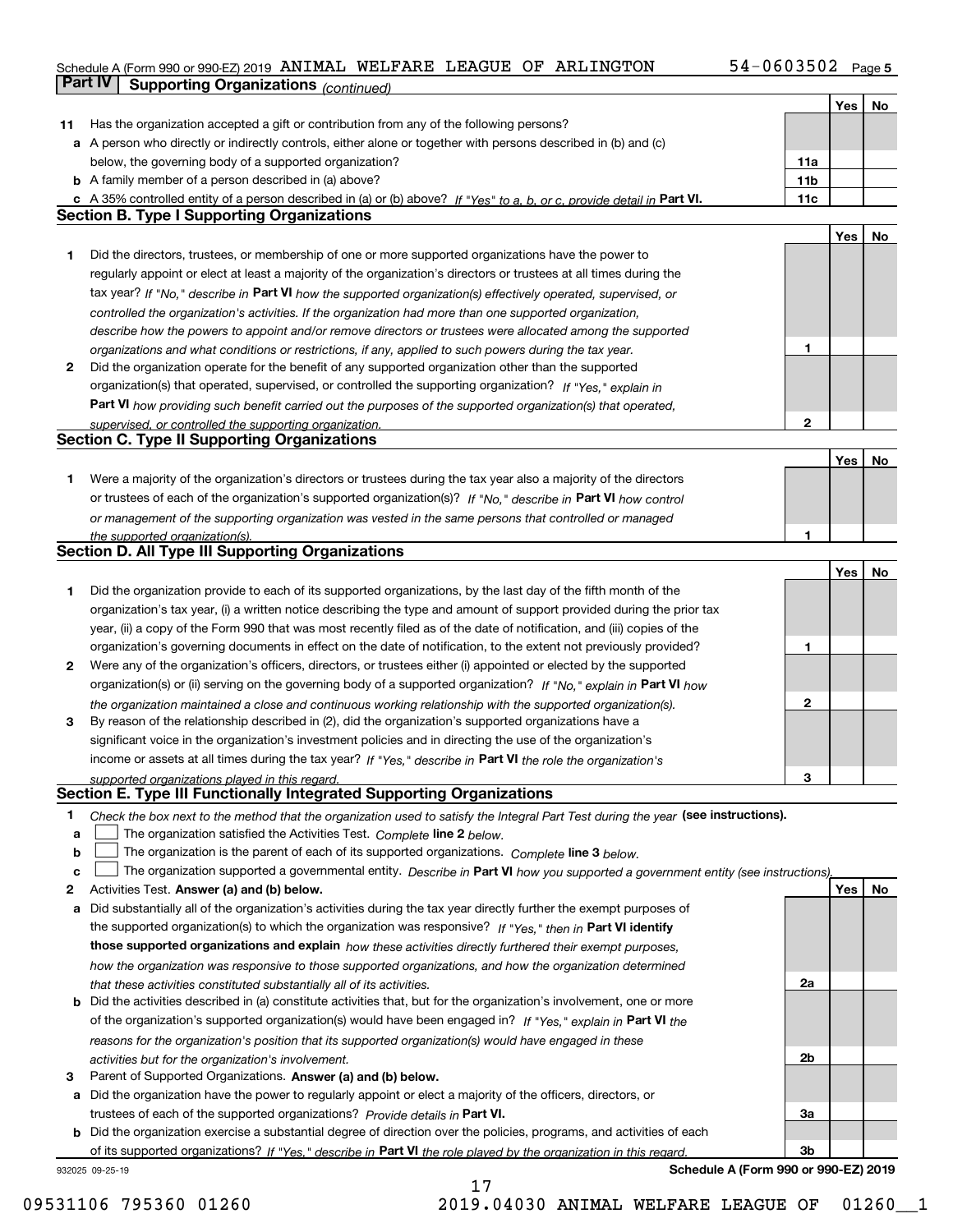#### Schedule A (Form 990 or 990-EZ) 2019 ANIMAL WELFARE LEAGUE OF ARLINGTON  $54-0603502$  Page **Part V Type III Non-Functionally Integrated 509(a)(3) Supporting Organizations**

### 1 **1** Check here if the organization satisfied the Integral Part Test as a qualifying trust on Nov. 20, 1970 (explain in Part VI). See instructions. All other Type III non-functionally integrated supporting organizations must complete Sections A through E.

| Section A - Adjusted Net Income |                                                                              |                | (A) Prior Year | (B) Current Year<br>(optional) |
|---------------------------------|------------------------------------------------------------------------------|----------------|----------------|--------------------------------|
| 1.                              | Net short-term capital gain                                                  | 1              |                |                                |
| $\mathbf{2}$                    | Recoveries of prior-year distributions                                       | $\overline{2}$ |                |                                |
| З                               | Other gross income (see instructions)                                        | 3              |                |                                |
| 4                               | Add lines 1 through 3.                                                       | 4              |                |                                |
| 5                               | Depreciation and depletion                                                   | 5              |                |                                |
| 6                               | Portion of operating expenses paid or incurred for production or             |                |                |                                |
|                                 | collection of gross income or for management, conservation, or               |                |                |                                |
|                                 | maintenance of property held for production of income (see instructions)     | 6              |                |                                |
| 7                               | Other expenses (see instructions)                                            | $\overline{7}$ |                |                                |
| 8                               | Adjusted Net Income (subtract lines 5, 6, and 7 from line 4)                 | 8              |                |                                |
|                                 | <b>Section B - Minimum Asset Amount</b>                                      |                | (A) Prior Year | (B) Current Year<br>(optional) |
| 1                               | Aggregate fair market value of all non-exempt-use assets (see                |                |                |                                |
|                                 | instructions for short tax year or assets held for part of year):            |                |                |                                |
|                                 | <b>a</b> Average monthly value of securities                                 | 1a             |                |                                |
|                                 | <b>b</b> Average monthly cash balances                                       | 1b             |                |                                |
|                                 | c Fair market value of other non-exempt-use assets                           | 1c             |                |                                |
|                                 | d Total (add lines 1a, 1b, and 1c)                                           | 1d             |                |                                |
|                                 | e Discount claimed for blockage or other                                     |                |                |                                |
|                                 | factors (explain in detail in Part VI):                                      |                |                |                                |
| 2                               | Acquisition indebtedness applicable to non-exempt-use assets                 | $\mathbf{2}$   |                |                                |
| 3                               | Subtract line 2 from line 1d.                                                | 3              |                |                                |
| 4                               | Cash deemed held for exempt use. Enter 1-1/2% of line 3 (for greater amount, |                |                |                                |
|                                 | see instructions).                                                           | 4              |                |                                |
| 5                               | Net value of non-exempt-use assets (subtract line 4 from line 3)             | 5              |                |                                |
| 6                               | Multiply line 5 by .035.                                                     | 6              |                |                                |
| 7                               | Recoveries of prior-year distributions                                       | $\overline{7}$ |                |                                |
| 8                               | <b>Minimum Asset Amount</b> (add line 7 to line 6)                           | 8              |                |                                |
|                                 | <b>Section C - Distributable Amount</b>                                      |                |                | <b>Current Year</b>            |
| 1                               | Adjusted net income for prior year (from Section A, line 8, Column A)        | 1              |                |                                |
| $\mathbf{2}$                    | Enter 85% of line 1.                                                         | $\overline{2}$ |                |                                |
| 3                               | Minimum asset amount for prior year (from Section B, line 8, Column A)       | 3              |                |                                |
| 4                               | Enter greater of line 2 or line 3.                                           | 4              |                |                                |
| 5                               | Income tax imposed in prior year                                             | 5              |                |                                |
| 6                               | <b>Distributable Amount.</b> Subtract line 5 from line 4, unless subject to  |                |                |                                |
|                                 | emergency temporary reduction (see instructions).                            | 6              |                |                                |
|                                 |                                                                              |                |                |                                |

**7** Check here if the current year is the organization's first as a non-functionally integrated Type III supporting organization (see instructions).

**Schedule A (Form 990 or 990-EZ) 2019**

932026 09-25-19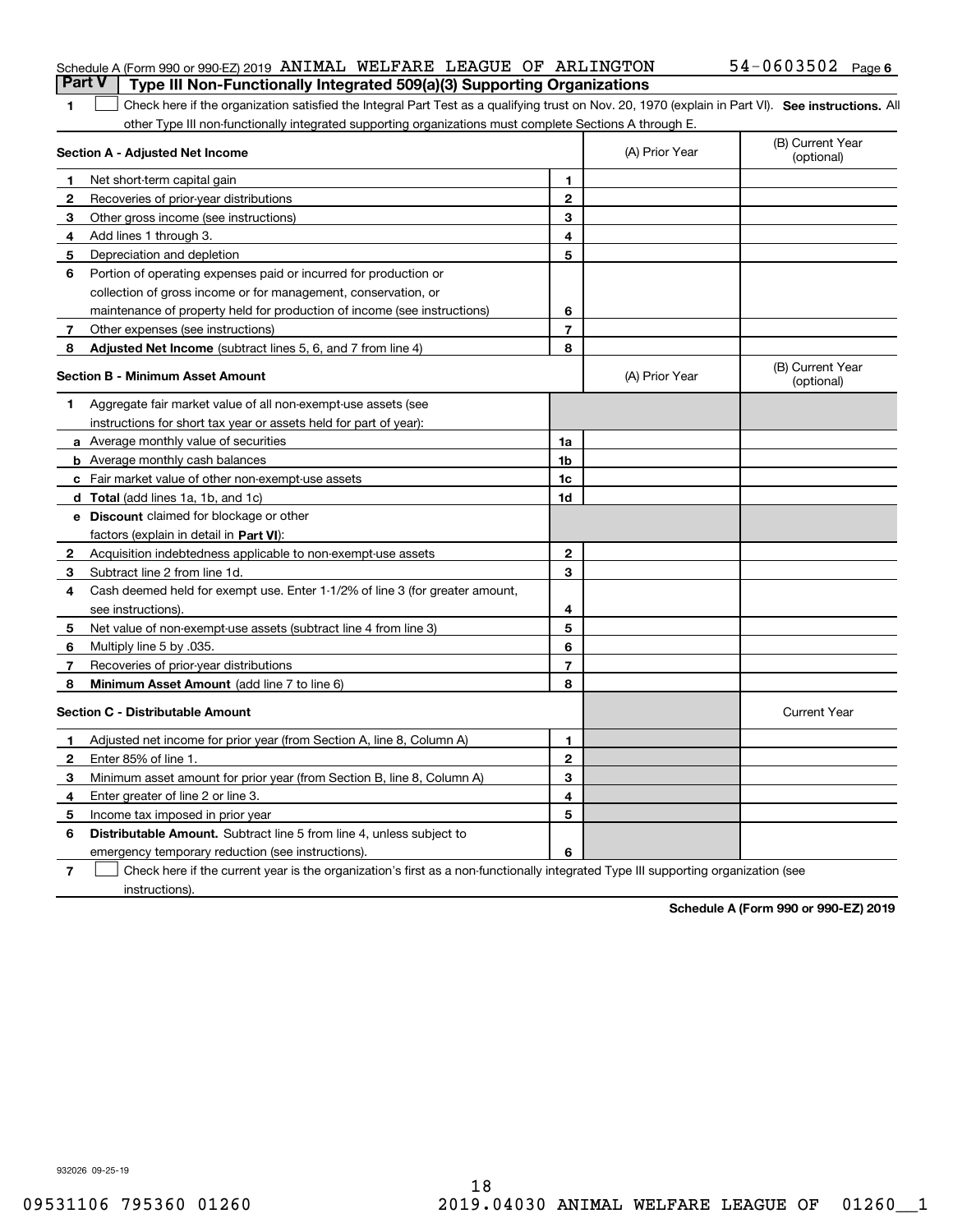#### Schedule A (Form 990 or 990-EZ) 2019 AN I MALI WELFARE LEAGUE OF ARLINGTON 54-0603502 Page ANIMAL WELFARE LEAGUE OF ARLINGTON 54-0603502

| <b>Part V</b><br>Type III Non-Functionally Integrated 509(a)(3) Supporting Organizations<br>(continued) |                                                                                            |                             |                                       |                                         |  |  |  |
|---------------------------------------------------------------------------------------------------------|--------------------------------------------------------------------------------------------|-----------------------------|---------------------------------------|-----------------------------------------|--|--|--|
|                                                                                                         | <b>Current Year</b><br><b>Section D - Distributions</b>                                    |                             |                                       |                                         |  |  |  |
| 1.                                                                                                      | Amounts paid to supported organizations to accomplish exempt purposes                      |                             |                                       |                                         |  |  |  |
| 2                                                                                                       | Amounts paid to perform activity that directly furthers exempt purposes of supported       |                             |                                       |                                         |  |  |  |
|                                                                                                         | organizations, in excess of income from activity                                           |                             |                                       |                                         |  |  |  |
| 3                                                                                                       | Administrative expenses paid to accomplish exempt purposes of supported organizations      |                             |                                       |                                         |  |  |  |
| 4                                                                                                       | Amounts paid to acquire exempt-use assets                                                  |                             |                                       |                                         |  |  |  |
| 5                                                                                                       | Qualified set-aside amounts (prior IRS approval required)                                  |                             |                                       |                                         |  |  |  |
| 6                                                                                                       | Other distributions (describe in Part VI). See instructions.                               |                             |                                       |                                         |  |  |  |
| 7                                                                                                       | <b>Total annual distributions.</b> Add lines 1 through 6.                                  |                             |                                       |                                         |  |  |  |
| 8                                                                                                       | Distributions to attentive supported organizations to which the organization is responsive |                             |                                       |                                         |  |  |  |
|                                                                                                         | (provide details in Part VI). See instructions.                                            |                             |                                       |                                         |  |  |  |
| 9                                                                                                       | Distributable amount for 2019 from Section C, line 6                                       |                             |                                       |                                         |  |  |  |
| 10                                                                                                      | Line 8 amount divided by line 9 amount                                                     |                             |                                       |                                         |  |  |  |
|                                                                                                         |                                                                                            | (i)                         | (iii)                                 | (iii)                                   |  |  |  |
|                                                                                                         | <b>Section E - Distribution Allocations</b> (see instructions)                             | <b>Excess Distributions</b> | <b>Underdistributions</b><br>Pre-2019 | <b>Distributable</b><br>Amount for 2019 |  |  |  |
| 1                                                                                                       | Distributable amount for 2019 from Section C, line 6                                       |                             |                                       |                                         |  |  |  |
| $\mathbf{2}$                                                                                            | Underdistributions, if any, for years prior to 2019 (reason-                               |                             |                                       |                                         |  |  |  |
|                                                                                                         | able cause required-explain in Part VI). See instructions.                                 |                             |                                       |                                         |  |  |  |
| 3                                                                                                       | Excess distributions carryover, if any, to 2019                                            |                             |                                       |                                         |  |  |  |
|                                                                                                         | <b>a</b> From 2014                                                                         |                             |                                       |                                         |  |  |  |
|                                                                                                         | <b>b</b> From $2015$                                                                       |                             |                                       |                                         |  |  |  |
|                                                                                                         | c From 2016                                                                                |                             |                                       |                                         |  |  |  |
|                                                                                                         | <b>d</b> From 2017                                                                         |                             |                                       |                                         |  |  |  |
|                                                                                                         | e From 2018                                                                                |                             |                                       |                                         |  |  |  |
|                                                                                                         | f Total of lines 3a through e                                                              |                             |                                       |                                         |  |  |  |
|                                                                                                         | <b>g</b> Applied to underdistributions of prior years                                      |                             |                                       |                                         |  |  |  |
|                                                                                                         | <b>h</b> Applied to 2019 distributable amount                                              |                             |                                       |                                         |  |  |  |
| -1                                                                                                      | Carryover from 2014 not applied (see instructions)                                         |                             |                                       |                                         |  |  |  |
|                                                                                                         | Remainder. Subtract lines 3g, 3h, and 3i from 3f.                                          |                             |                                       |                                         |  |  |  |
| 4                                                                                                       | Distributions for 2019 from Section D,                                                     |                             |                                       |                                         |  |  |  |
|                                                                                                         | line $7:$                                                                                  |                             |                                       |                                         |  |  |  |
|                                                                                                         | a Applied to underdistributions of prior years                                             |                             |                                       |                                         |  |  |  |
|                                                                                                         | <b>b</b> Applied to 2019 distributable amount                                              |                             |                                       |                                         |  |  |  |
|                                                                                                         | c Remainder. Subtract lines 4a and 4b from 4.                                              |                             |                                       |                                         |  |  |  |
| 5                                                                                                       | Remaining underdistributions for years prior to 2019, if                                   |                             |                                       |                                         |  |  |  |
|                                                                                                         | any. Subtract lines 3g and 4a from line 2. For result greater                              |                             |                                       |                                         |  |  |  |
|                                                                                                         | than zero, explain in Part VI. See instructions.                                           |                             |                                       |                                         |  |  |  |
| 6                                                                                                       | Remaining underdistributions for 2019. Subtract lines 3h                                   |                             |                                       |                                         |  |  |  |
|                                                                                                         | and 4b from line 1. For result greater than zero, explain in                               |                             |                                       |                                         |  |  |  |
|                                                                                                         | Part VI. See instructions.                                                                 |                             |                                       |                                         |  |  |  |
| 7                                                                                                       | Excess distributions carryover to 2020. Add lines 3j                                       |                             |                                       |                                         |  |  |  |
|                                                                                                         | and 4c.                                                                                    |                             |                                       |                                         |  |  |  |
| 8                                                                                                       | Breakdown of line 7:                                                                       |                             |                                       |                                         |  |  |  |
|                                                                                                         | a Excess from 2015                                                                         |                             |                                       |                                         |  |  |  |
|                                                                                                         | <b>b</b> Excess from 2016                                                                  |                             |                                       |                                         |  |  |  |
|                                                                                                         | c Excess from 2017                                                                         |                             |                                       |                                         |  |  |  |
|                                                                                                         | d Excess from 2018                                                                         |                             |                                       |                                         |  |  |  |
|                                                                                                         | e Excess from 2019                                                                         |                             |                                       |                                         |  |  |  |

**Schedule A (Form 990 or 990-EZ) 2019**

932027 09-25-19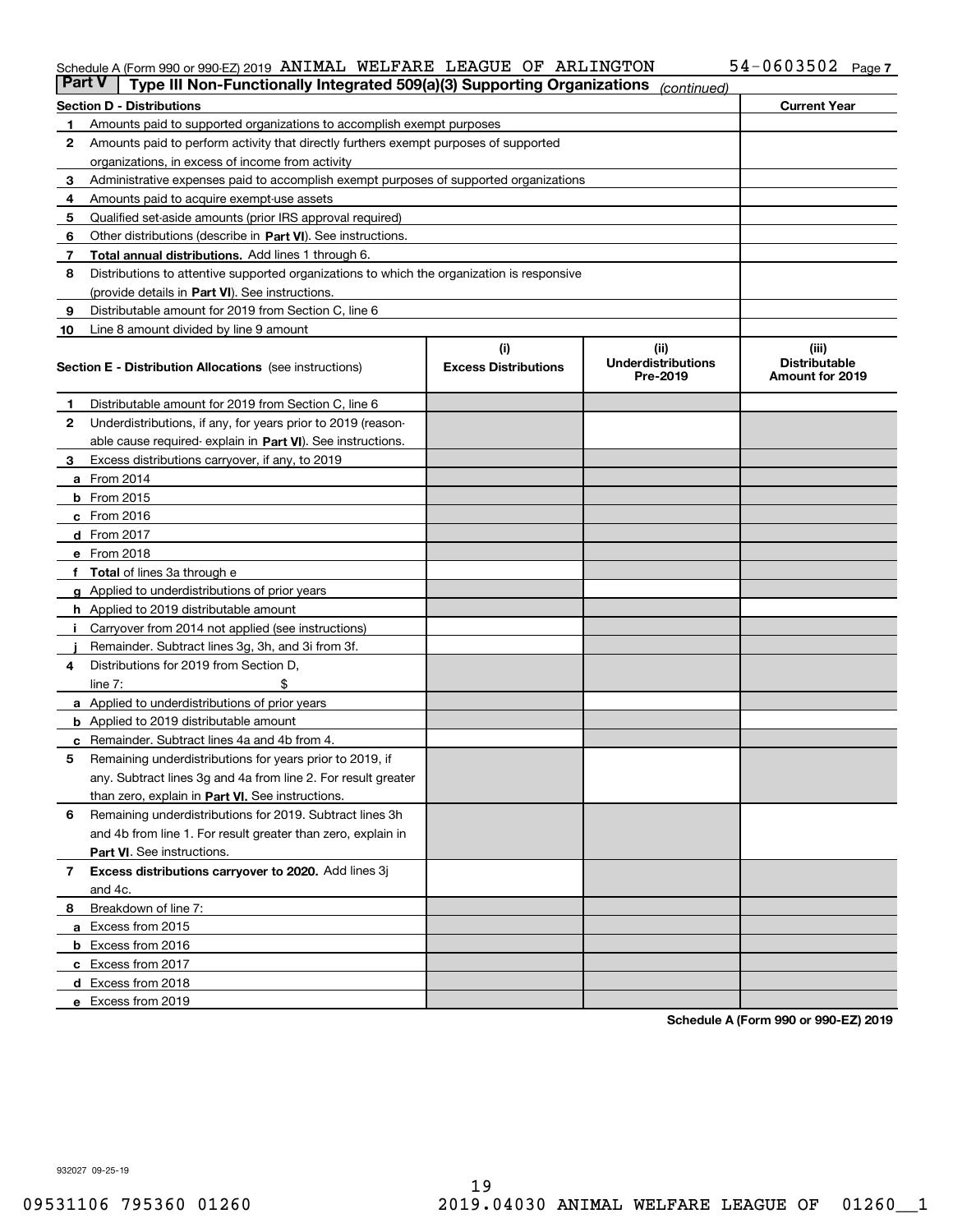|                 | Schedule A (Form 990 or 990-EZ) 2019 ANIMAL WELFARE LEAGUE OF ARLINGTON                                                                                |      | $54 - 0603502$ Page 8                                                                                                                                                                                                                                                                            |  |
|-----------------|--------------------------------------------------------------------------------------------------------------------------------------------------------|------|--------------------------------------------------------------------------------------------------------------------------------------------------------------------------------------------------------------------------------------------------------------------------------------------------|--|
| <b>Part VI</b>  | Supplemental Information. Provide the explanations required by Part II, line 10; Part II, line 17a or 17b; Part III, line 12;                          |      | Part IV, Section A, lines 1, 2, 3b, 3c, 4b, 4c, 5a, 6, 9a, 9b, 9c, 11a, 11b, and 11c; Part IV, Section B, lines 1 and 2; Part IV, Section C,<br>line 1; Part IV, Section D, lines 2 and 3; Part IV, Section E, lines 1c, 2a, 2b, 3a, and 3b; Part V, line 1; Part V, Section B, line 1e; Part V, |  |
|                 | Section D, lines 5, 6, and 8; and Part V, Section E, lines 2, 5, and 6. Also complete this part for any additional information.<br>(See instructions.) |      |                                                                                                                                                                                                                                                                                                  |  |
|                 |                                                                                                                                                        |      |                                                                                                                                                                                                                                                                                                  |  |
|                 |                                                                                                                                                        |      |                                                                                                                                                                                                                                                                                                  |  |
|                 |                                                                                                                                                        |      |                                                                                                                                                                                                                                                                                                  |  |
|                 |                                                                                                                                                        |      |                                                                                                                                                                                                                                                                                                  |  |
|                 |                                                                                                                                                        |      |                                                                                                                                                                                                                                                                                                  |  |
|                 |                                                                                                                                                        |      |                                                                                                                                                                                                                                                                                                  |  |
|                 |                                                                                                                                                        |      |                                                                                                                                                                                                                                                                                                  |  |
|                 |                                                                                                                                                        |      |                                                                                                                                                                                                                                                                                                  |  |
|                 |                                                                                                                                                        |      |                                                                                                                                                                                                                                                                                                  |  |
|                 |                                                                                                                                                        |      |                                                                                                                                                                                                                                                                                                  |  |
|                 |                                                                                                                                                        |      |                                                                                                                                                                                                                                                                                                  |  |
|                 |                                                                                                                                                        |      |                                                                                                                                                                                                                                                                                                  |  |
|                 |                                                                                                                                                        |      |                                                                                                                                                                                                                                                                                                  |  |
|                 |                                                                                                                                                        |      |                                                                                                                                                                                                                                                                                                  |  |
|                 |                                                                                                                                                        |      |                                                                                                                                                                                                                                                                                                  |  |
|                 |                                                                                                                                                        |      |                                                                                                                                                                                                                                                                                                  |  |
|                 |                                                                                                                                                        |      |                                                                                                                                                                                                                                                                                                  |  |
|                 |                                                                                                                                                        |      |                                                                                                                                                                                                                                                                                                  |  |
|                 |                                                                                                                                                        |      |                                                                                                                                                                                                                                                                                                  |  |
|                 |                                                                                                                                                        |      |                                                                                                                                                                                                                                                                                                  |  |
|                 |                                                                                                                                                        |      |                                                                                                                                                                                                                                                                                                  |  |
|                 |                                                                                                                                                        |      |                                                                                                                                                                                                                                                                                                  |  |
|                 |                                                                                                                                                        |      |                                                                                                                                                                                                                                                                                                  |  |
|                 |                                                                                                                                                        |      |                                                                                                                                                                                                                                                                                                  |  |
|                 |                                                                                                                                                        |      |                                                                                                                                                                                                                                                                                                  |  |
|                 |                                                                                                                                                        |      |                                                                                                                                                                                                                                                                                                  |  |
|                 |                                                                                                                                                        |      |                                                                                                                                                                                                                                                                                                  |  |
|                 |                                                                                                                                                        |      |                                                                                                                                                                                                                                                                                                  |  |
|                 |                                                                                                                                                        |      |                                                                                                                                                                                                                                                                                                  |  |
|                 |                                                                                                                                                        |      |                                                                                                                                                                                                                                                                                                  |  |
|                 |                                                                                                                                                        |      |                                                                                                                                                                                                                                                                                                  |  |
|                 |                                                                                                                                                        |      |                                                                                                                                                                                                                                                                                                  |  |
|                 |                                                                                                                                                        |      |                                                                                                                                                                                                                                                                                                  |  |
|                 |                                                                                                                                                        |      |                                                                                                                                                                                                                                                                                                  |  |
|                 |                                                                                                                                                        |      |                                                                                                                                                                                                                                                                                                  |  |
|                 |                                                                                                                                                        |      |                                                                                                                                                                                                                                                                                                  |  |
|                 |                                                                                                                                                        |      | Schedule A (Form 990 or 990-EZ) 2019                                                                                                                                                                                                                                                             |  |
| 932028 09-25-19 |                                                                                                                                                        | $20$ |                                                                                                                                                                                                                                                                                                  |  |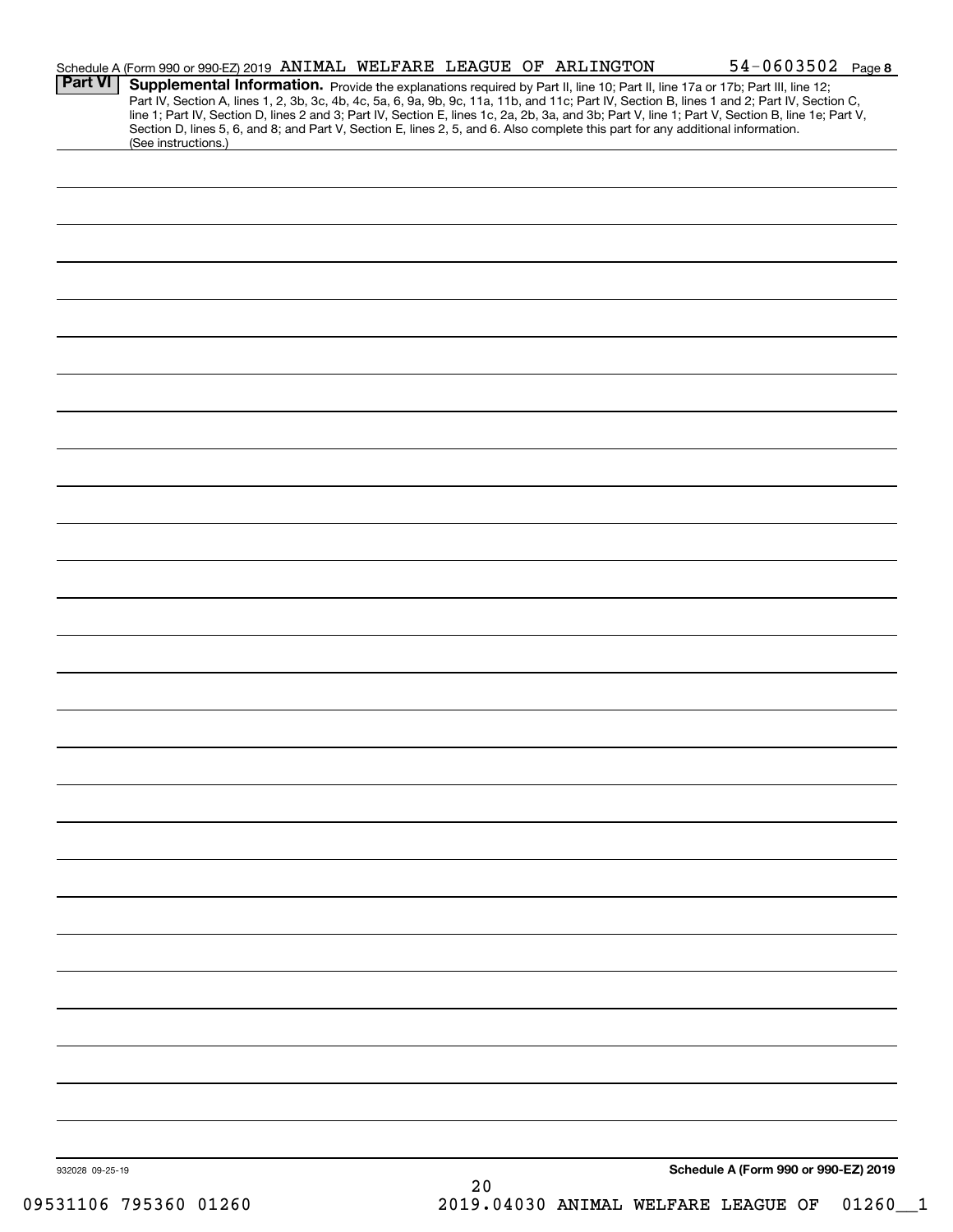Department of the Treasury Internal Revenue Service **(Form 990, 990-EZ,**

Name of the organization

**Organization type** (check one):

#### \*\* PUBLIC DISCLOSURE COPY \*\*

# **Schedule B Schedule of Contributors**

**or 990-PF) | Attach to Form 990, Form 990-EZ, or Form 990-PF. | Go to www.irs.gov/Form990 for the latest information.** OMB No. 1545-0047

**2019**

**Employer identification number**

|  |  | ANIMAL WELFARE LEAGUE OF ARLINGTON | 54-0603502 |
|--|--|------------------------------------|------------|
|  |  |                                    |            |

| Filers of:         | Section:                                                                    |  |  |
|--------------------|-----------------------------------------------------------------------------|--|--|
| Form 990 or 990-FZ | $\boxed{\textbf{X}}$ 501(c)( 3) (enter number) organization                 |  |  |
|                    | $4947(a)(1)$ nonexempt charitable trust not treated as a private foundation |  |  |
|                    | 527 political organization                                                  |  |  |
| Form 990-PF        | 501(c)(3) exempt private foundation                                         |  |  |
|                    | 4947(a)(1) nonexempt charitable trust treated as a private foundation       |  |  |
|                    | 501(c)(3) taxable private foundation                                        |  |  |

Check if your organization is covered by the General Rule or a Special Rule. **Note:**  Only a section 501(c)(7), (8), or (10) organization can check boxes for both the General Rule and a Special Rule. See instructions.

#### **General Rule**

 $\begin{array}{c} \hline \end{array}$ 

For an organization filing Form 990, 990-EZ, or 990-PF that received, during the year, contributions totaling \$5,000 or more (in money or property) from any one contributor. Complete Parts I and II. See instructions for determining a contributor's total contributions.

#### **Special Rules**

any one contributor, during the year, total contributions of the greater of  $\,$  (1) \$5,000; or (2) 2% of the amount on (i) Form 990, Part VIII, line 1h;  $\boxed{\textbf{X}}$  For an organization described in section 501(c)(3) filing Form 990 or 990-EZ that met the 33 1/3% support test of the regulations under sections 509(a)(1) and 170(b)(1)(A)(vi), that checked Schedule A (Form 990 or 990-EZ), Part II, line 13, 16a, or 16b, and that received from or (ii) Form 990-EZ, line 1. Complete Parts I and II.

year, total contributions of more than \$1,000 *exclusively* for religious, charitable, scientific, literary, or educational purposes, or for the For an organization described in section 501(c)(7), (8), or (10) filing Form 990 or 990-EZ that received from any one contributor, during the prevention of cruelty to children or animals. Complete Parts I, II, and III.  $\begin{array}{c} \hline \end{array}$ 

purpose. Don't complete any of the parts unless the General Rule applies to this organization because it received *nonexclusively* year, contributions <sub>exclusively</sub> for religious, charitable, etc., purposes, but no such contributions totaled more than \$1,000. If this box is checked, enter here the total contributions that were received during the year for an *exclusively* religious, charitable, etc., For an organization described in section 501(c)(7), (8), or (10) filing Form 990 or 990-EZ that received from any one contributor, during the religious, charitable, etc., contributions totaling \$5,000 or more during the year  $\Box$ — $\Box$   $\Box$  $\begin{array}{c} \hline \end{array}$ 

**Caution:**  An organization that isn't covered by the General Rule and/or the Special Rules doesn't file Schedule B (Form 990, 990-EZ, or 990-PF),  **must** but it answer "No" on Part IV, line 2, of its Form 990; or check the box on line H of its Form 990-EZ or on its Form 990-PF, Part I, line 2, to certify that it doesn't meet the filing requirements of Schedule B (Form 990, 990-EZ, or 990-PF).

**For Paperwork Reduction Act Notice, see the instructions for Form 990, 990-EZ, or 990-PF. Schedule B (Form 990, 990-EZ, or 990-PF) (2019)** LHA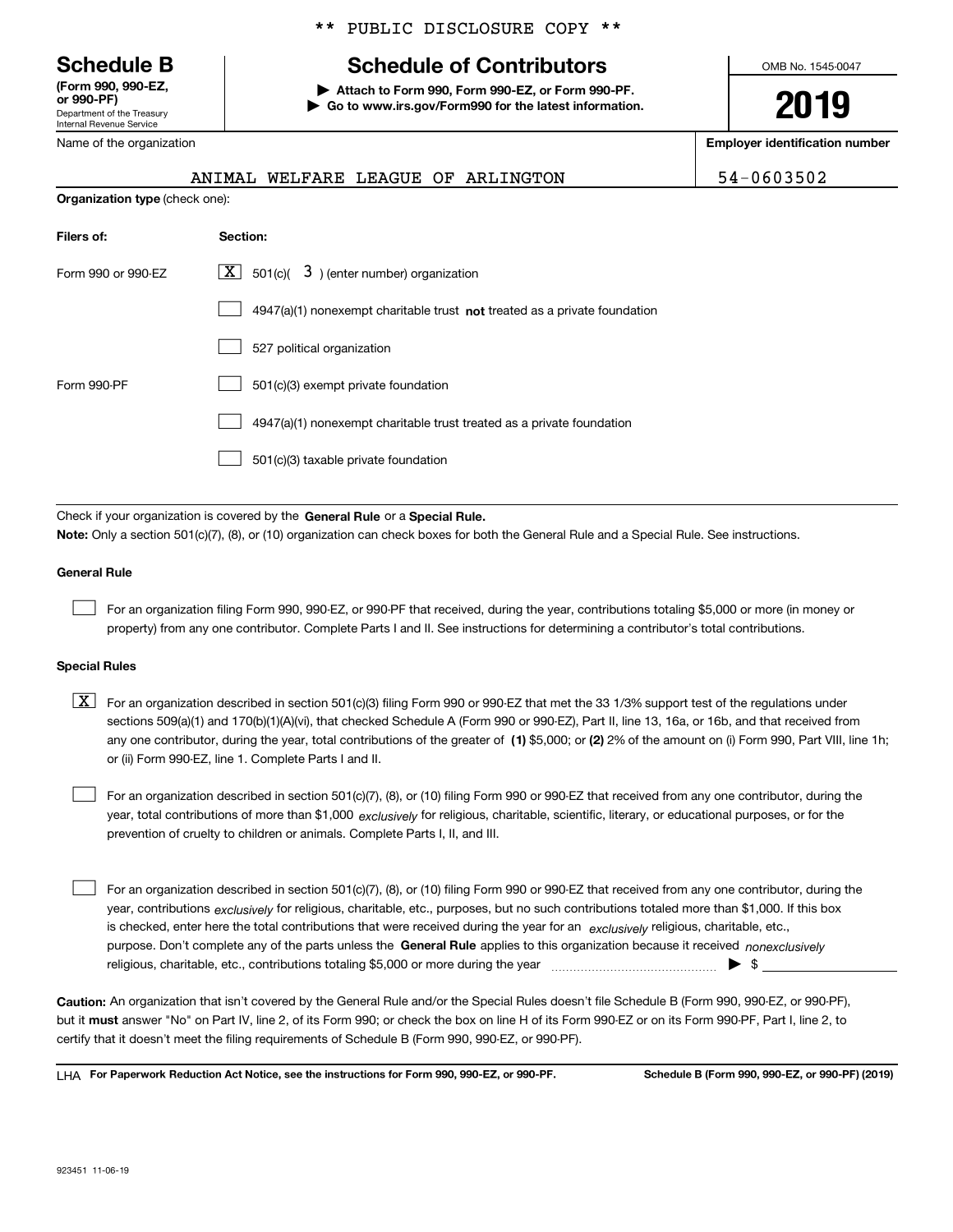**Employer identification number**

# ANIMAL WELFARE LEAGUE OF ARLINGTON | 54-0603502

**Part I** Contributors (see instructions). Use duplicate copies of Part I if additional space is needed.

| (a)<br>No.      | (b)<br>Name, address, and ZIP + 4 | (c)<br><b>Total contributions</b> | (d)<br>Type of contribution                                                                                                                               |
|-----------------|-----------------------------------|-----------------------------------|-----------------------------------------------------------------------------------------------------------------------------------------------------------|
| 1               |                                   | 58,791.<br>\$                     | $\overline{\mathbf{x}}$<br>Person<br>Payroll<br>Noncash<br>(Complete Part II for<br>noncash contributions.)                                               |
| (a)<br>No.      | (b)<br>Name, address, and ZIP + 4 | (c)<br><b>Total contributions</b> | (d)<br>Type of contribution                                                                                                                               |
| 2               |                                   | 40,919.<br>\$                     | $\overline{\mathbf{x}}$<br>Person<br>Payroll<br>Noncash<br>(Complete Part II for<br>noncash contributions.)                                               |
| (a)<br>No.      | (b)<br>Name, address, and ZIP + 4 | (c)<br><b>Total contributions</b> | (d)<br>Type of contribution                                                                                                                               |
| 3               |                                   | 125,000.<br>\$                    | $\overline{\mathbf{x}}$<br>Person<br>Payroll<br>Noncash<br>(Complete Part II for<br>noncash contributions.)                                               |
| (a)<br>No.      | (b)<br>Name, address, and ZIP + 4 | (c)<br><b>Total contributions</b> | (d)<br>Type of contribution                                                                                                                               |
| 4               |                                   | 184,452.<br>\$                    | $\overline{\texttt{X}}$<br>Person<br>Payroll<br>Noncash<br>(Complete Part II for<br>noncash contributions.)                                               |
| (a)<br>No.      | (b)<br>Name, address, and ZIP + 4 | (c)<br><b>Total contributions</b> | (d)<br>Type of contribution                                                                                                                               |
| 5               |                                   | 142,724.<br>\$                    | $\boxed{\text{X}}$<br>Person<br>Payroll<br>Noncash<br>(Complete Part II for<br>noncash contributions.)                                                    |
| (a)<br>No.      | (b)<br>Name, address, and ZIP + 4 | (c)<br><b>Total contributions</b> | (d)<br>Type of contribution                                                                                                                               |
| 6               |                                   | 180,000.<br>\$                    | $\boxed{\text{X}}$<br>Person<br>Payroll<br>Noncash<br>(Complete Part II for<br>noncash contributions.)<br>Schedule B (Form 990, 990-EZ, or 990-PF) (2019) |
| 923452 11-06-19 |                                   |                                   |                                                                                                                                                           |

22

09531106 795360 01260 2019.04030 ANIMAL WELFARE LEAGUE OF 01260\_1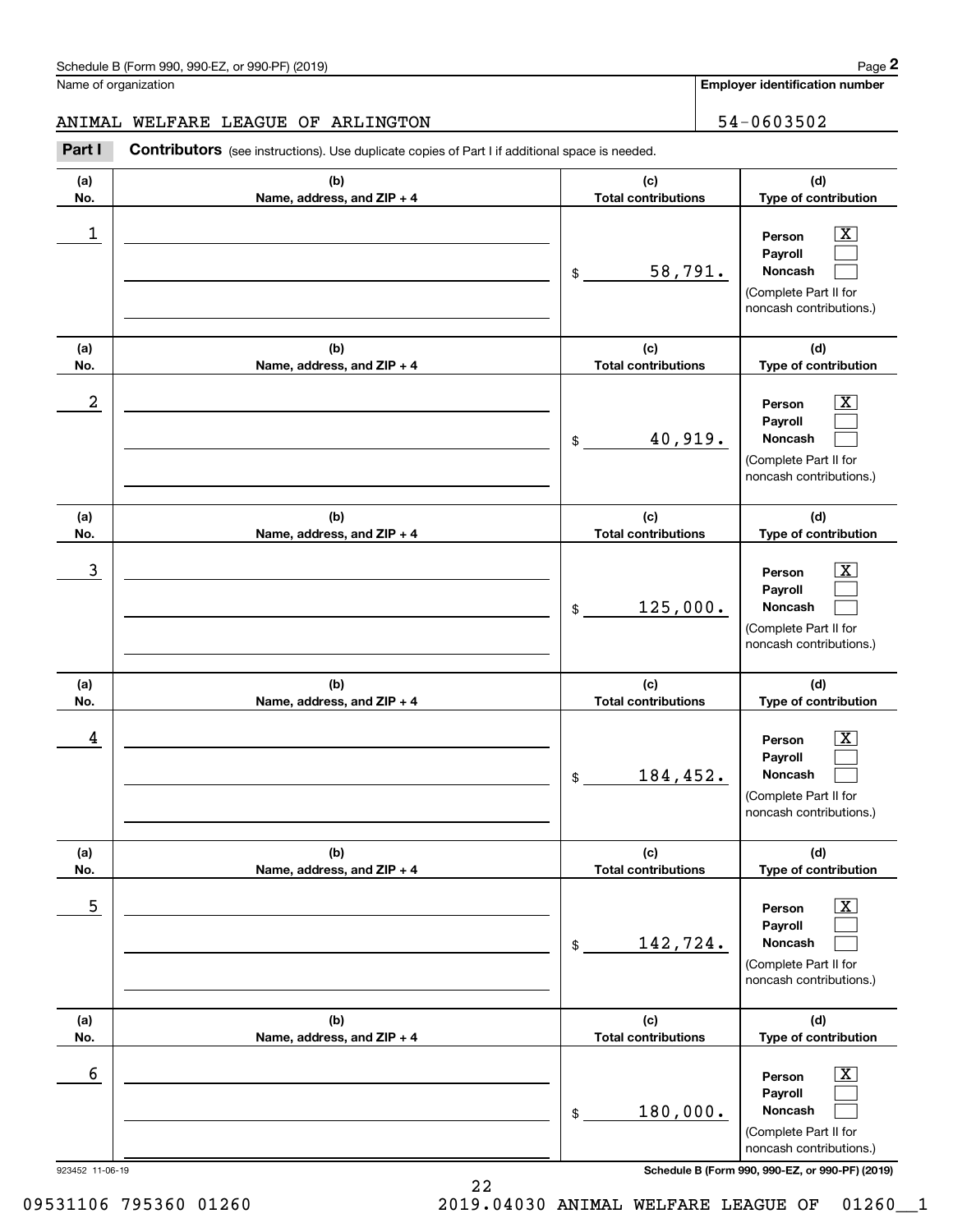**3**

**Employer identification number**

ANIMAL WELFARE LEAGUE OF ARLINGTON | 54-0603502

Part II Noncash Property (see instructions). Use duplicate copies of Part II if additional space is needed.

| (a)<br>No.<br>from<br>Part I | (b)<br>Description of noncash property given | (c)<br>FMV (or estimate)<br>(See instructions.) | (d)<br>Date received                            |
|------------------------------|----------------------------------------------|-------------------------------------------------|-------------------------------------------------|
|                              |                                              |                                                 |                                                 |
|                              |                                              | \$                                              |                                                 |
| (a)<br>No.<br>from<br>Part I | (b)<br>Description of noncash property given | (c)<br>FMV (or estimate)<br>(See instructions.) | (d)<br>Date received                            |
|                              |                                              | \$                                              |                                                 |
|                              |                                              |                                                 |                                                 |
| (a)<br>No.<br>from<br>Part I | (b)<br>Description of noncash property given | (c)<br>FMV (or estimate)<br>(See instructions.) | (d)<br>Date received                            |
|                              |                                              |                                                 |                                                 |
|                              |                                              | \$                                              |                                                 |
| (a)                          |                                              |                                                 |                                                 |
| No.<br>from<br>Part I        | (b)<br>Description of noncash property given | (c)<br>FMV (or estimate)<br>(See instructions.) | (d)<br>Date received                            |
|                              |                                              |                                                 |                                                 |
|                              |                                              |                                                 |                                                 |
|                              |                                              | \$                                              |                                                 |
| (a)<br>No.<br>from<br>Part I | (b)<br>Description of noncash property given | (c)<br>FMV (or estimate)<br>(See instructions.) | (d)<br>Date received                            |
|                              |                                              |                                                 |                                                 |
|                              |                                              |                                                 |                                                 |
|                              |                                              | \$                                              |                                                 |
| (a)                          |                                              |                                                 |                                                 |
| No.<br>from                  | (b)<br>Description of noncash property given | (c)<br>FMV (or estimate)                        | (d)<br>Date received                            |
| Part I                       |                                              | (See instructions.)                             |                                                 |
|                              |                                              |                                                 |                                                 |
|                              |                                              |                                                 |                                                 |
| 923453 11-06-19              |                                              | \$                                              | Schedule B (Form 990, 990-EZ, or 990-PF) (2019) |

23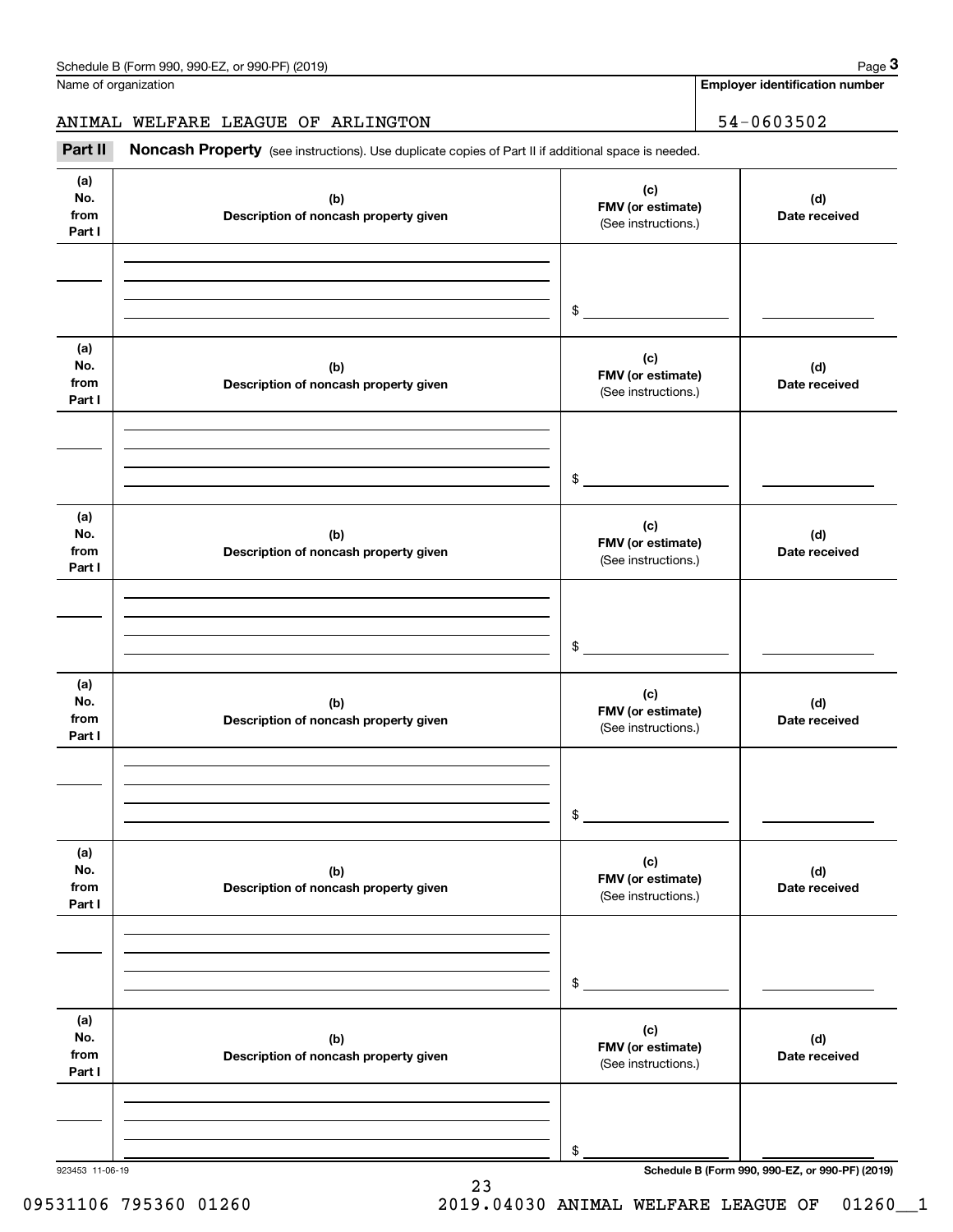| Name of organization      | Schedule B (Form 990, 990-EZ, or 990-PF) (2019)                                                                                                                                                                     |                      | Page 4<br><b>Employer identification number</b>                                                                                                                                                                                                                                                                                                              |  |  |  |
|---------------------------|---------------------------------------------------------------------------------------------------------------------------------------------------------------------------------------------------------------------|----------------------|--------------------------------------------------------------------------------------------------------------------------------------------------------------------------------------------------------------------------------------------------------------------------------------------------------------------------------------------------------------|--|--|--|
|                           |                                                                                                                                                                                                                     |                      |                                                                                                                                                                                                                                                                                                                                                              |  |  |  |
| Part III                  | ANIMAL WELFARE LEAGUE OF ARLINGTON<br>from any one contributor. Complete columns (a) through (e) and the following line entry. For organizations<br>Use duplicate copies of Part III if additional space is needed. |                      | 54-0603502<br>Exclusively religious, charitable, etc., contributions to organizations described in section 501(c)(7), (8), or (10) that total more than \$1,000 for the year<br>completing Part III, enter the total of exclusively religious, charitable, etc., contributions of \$1,000 or less for the year. (Enter this info. once.) $\triangleright$ \$ |  |  |  |
| (a) No.<br>from<br>Part I | (b) Purpose of gift                                                                                                                                                                                                 | (c) Use of gift      | (d) Description of how gift is held                                                                                                                                                                                                                                                                                                                          |  |  |  |
|                           |                                                                                                                                                                                                                     |                      |                                                                                                                                                                                                                                                                                                                                                              |  |  |  |
|                           |                                                                                                                                                                                                                     | (e) Transfer of gift |                                                                                                                                                                                                                                                                                                                                                              |  |  |  |
|                           | Transferee's name, address, and ZIP + 4                                                                                                                                                                             |                      | Relationship of transferor to transferee                                                                                                                                                                                                                                                                                                                     |  |  |  |
| (a) No.<br>from<br>Part I | (b) Purpose of gift                                                                                                                                                                                                 | (c) Use of gift      | (d) Description of how gift is held                                                                                                                                                                                                                                                                                                                          |  |  |  |
|                           |                                                                                                                                                                                                                     |                      |                                                                                                                                                                                                                                                                                                                                                              |  |  |  |
|                           | (e) Transfer of gift                                                                                                                                                                                                |                      |                                                                                                                                                                                                                                                                                                                                                              |  |  |  |
|                           | Transferee's name, address, and ZIP + 4                                                                                                                                                                             |                      | Relationship of transferor to transferee                                                                                                                                                                                                                                                                                                                     |  |  |  |
| (a) No.<br>from           | (b) Purpose of gift                                                                                                                                                                                                 | (c) Use of gift      | (d) Description of how gift is held                                                                                                                                                                                                                                                                                                                          |  |  |  |
| Part I                    |                                                                                                                                                                                                                     |                      |                                                                                                                                                                                                                                                                                                                                                              |  |  |  |
|                           |                                                                                                                                                                                                                     | (e) Transfer of gift |                                                                                                                                                                                                                                                                                                                                                              |  |  |  |
|                           | Transferee's name, address, and $ZIP + 4$                                                                                                                                                                           |                      | Relationship of transferor to transferee                                                                                                                                                                                                                                                                                                                     |  |  |  |
| (a) No.<br>from<br>Part I | (b) Purpose of gift                                                                                                                                                                                                 | (c) Use of gift      | (d) Description of how gift is held                                                                                                                                                                                                                                                                                                                          |  |  |  |
|                           |                                                                                                                                                                                                                     |                      |                                                                                                                                                                                                                                                                                                                                                              |  |  |  |
|                           | (e) Transfer of gift                                                                                                                                                                                                |                      |                                                                                                                                                                                                                                                                                                                                                              |  |  |  |
|                           | Transferee's name, address, and ZIP + 4                                                                                                                                                                             |                      | Relationship of transferor to transferee                                                                                                                                                                                                                                                                                                                     |  |  |  |
|                           |                                                                                                                                                                                                                     |                      |                                                                                                                                                                                                                                                                                                                                                              |  |  |  |
| 923454 11-06-19           |                                                                                                                                                                                                                     |                      | Schedule B (Form 990, 990-EZ, or 990-PF) (2019)                                                                                                                                                                                                                                                                                                              |  |  |  |

24

or 990-PF)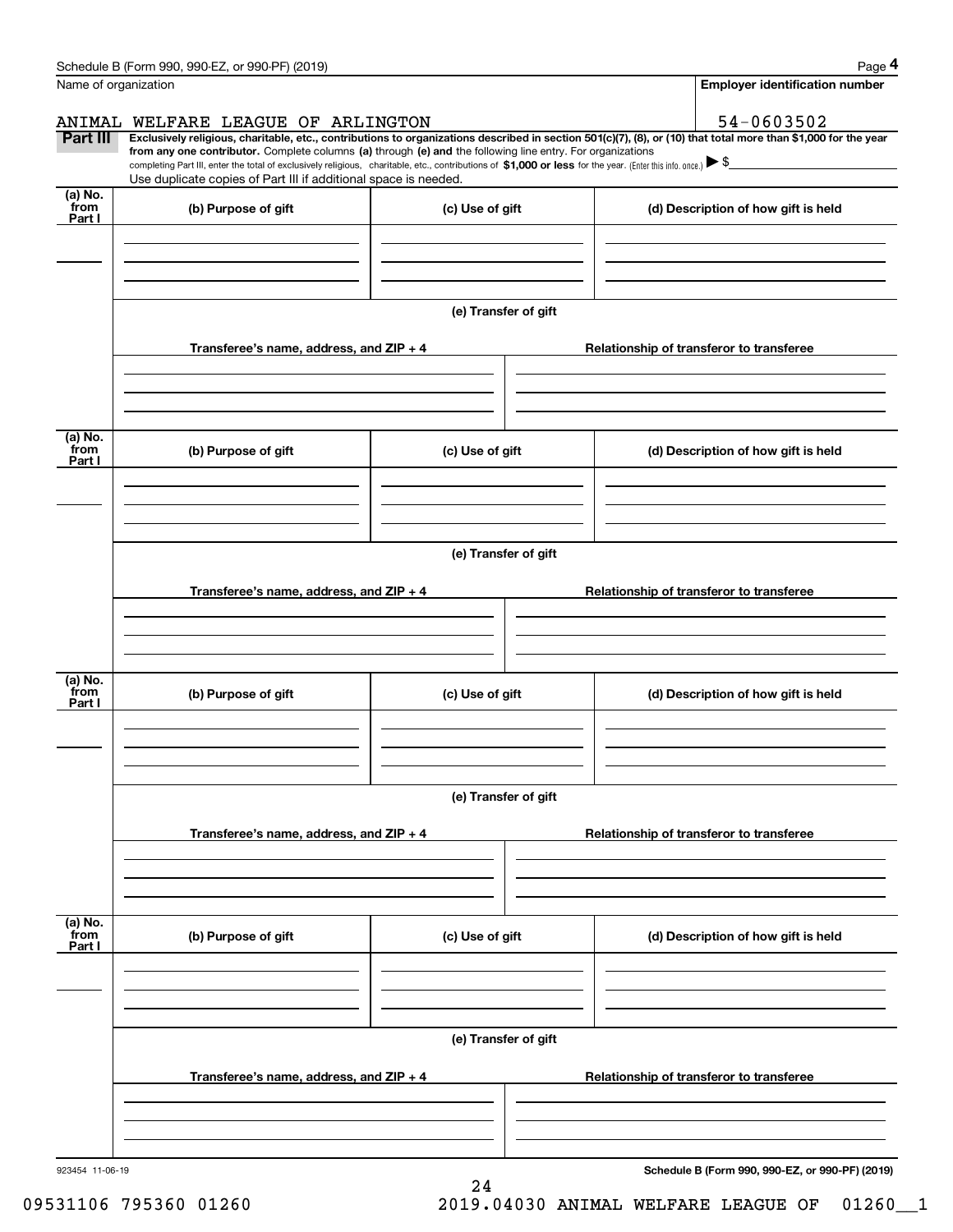| <b>SCHEDULE D</b> |  |
|-------------------|--|
|-------------------|--|

| (Form 990) |  |
|------------|--|
|------------|--|

**(Form 990) | Complete if the organization answered "Yes" on Form 990, Part IV, line 6, 7, 8, 9, 10, 11a, 11b, 11c, 11d, 11e, 11f, 12a, or 12b. SCHEDULE D Supplemental Financial Statements**<br> **Form 990**<br>
Part IV, line 6, 7, 8, 9, 10, 11a, 11b, 11c, 11d, 11e, 11f, 12a, or 12b.



Department of the Treasury Internal Revenue Service

**| Attach to Form 990. |Go to www.irs.gov/Form990 for instructions and the latest information.**

**Name of the organization Employer identification number**

ANIMAL WELFARE LEAGUE OF ARLINGTON 54-0603502

| Part I  | Organizations Maintaining Donor Advised Funds or Other Similar Funds or Accounts. Complete if the                                              |                         |                                                    |
|---------|------------------------------------------------------------------------------------------------------------------------------------------------|-------------------------|----------------------------------------------------|
|         | organization answered "Yes" on Form 990, Part IV, line 6.                                                                                      |                         |                                                    |
|         |                                                                                                                                                | (a) Donor advised funds | (b) Funds and other accounts                       |
| 1       |                                                                                                                                                |                         |                                                    |
| 2       | Aggregate value of contributions to (during year)                                                                                              |                         |                                                    |
| з       |                                                                                                                                                |                         |                                                    |
| 4       |                                                                                                                                                |                         |                                                    |
| 5       | Did the organization inform all donors and donor advisors in writing that the assets held in donor advised funds                               |                         |                                                    |
|         |                                                                                                                                                |                         | Yes<br>No                                          |
| 6       | Did the organization inform all grantees, donors, and donor advisors in writing that grant funds can be used only                              |                         |                                                    |
|         | for charitable purposes and not for the benefit of the donor or donor advisor, or for any other purpose conferring                             |                         |                                                    |
|         |                                                                                                                                                |                         | Yes<br>No                                          |
| Part II | Conservation Easements. Complete if the organization answered "Yes" on Form 990, Part IV, line 7.                                              |                         |                                                    |
| 1.      | Purpose(s) of conservation easements held by the organization (check all that apply).                                                          |                         |                                                    |
|         | Preservation of land for public use (for example, recreation or education)                                                                     |                         | Preservation of a historically important land area |
|         | Protection of natural habitat                                                                                                                  |                         | Preservation of a certified historic structure     |
|         | Preservation of open space                                                                                                                     |                         |                                                    |
| 2       | Complete lines 2a through 2d if the organization held a qualified conservation contribution in the form of a conservation easement on the last |                         |                                                    |
|         | day of the tax year.                                                                                                                           |                         | Held at the End of the Tax Year                    |
| а       | Total number of conservation easements                                                                                                         |                         | 2a                                                 |
| b       | Total acreage restricted by conservation easements                                                                                             |                         | 2 <sub>b</sub>                                     |
| с       | Number of conservation easements on a certified historic structure included in (a) manufacture included in (a)                                 |                         | 2c                                                 |
| d       | Number of conservation easements included in (c) acquired after 7/25/06, and not on a historic structure                                       |                         |                                                    |
|         |                                                                                                                                                |                         | 2d                                                 |
| 3       | Number of conservation easements modified, transferred, released, extinguished, or terminated by the organization during the tax               |                         |                                                    |
|         | year                                                                                                                                           |                         |                                                    |
| 4       | Number of states where property subject to conservation easement is located >                                                                  |                         |                                                    |
| 5       | Does the organization have a written policy regarding the periodic monitoring, inspection, handling of                                         |                         |                                                    |
|         | violations, and enforcement of the conservation easements it holds?                                                                            |                         | Yes<br>No                                          |
| 6       | Staff and volunteer hours devoted to monitoring, inspecting, handling of violations, and enforcing conservation easements during the year      |                         |                                                    |
|         |                                                                                                                                                |                         |                                                    |
| 7       | Amount of expenses incurred in monitoring, inspecting, handling of violations, and enforcing conservation easements during the year            |                         |                                                    |
|         | $\blacktriangleright$ s                                                                                                                        |                         |                                                    |
| 8       | Does each conservation easement reported on line 2(d) above satisfy the requirements of section 170(h)(4)(B)(i)                                |                         |                                                    |
|         |                                                                                                                                                |                         | Yes<br>No                                          |
| 9       | In Part XIII, describe how the organization reports conservation easements in its revenue and expense statement and                            |                         |                                                    |
|         | balance sheet, and include, if applicable, the text of the footnote to the organization's financial statements that describes the              |                         |                                                    |
|         | organization's accounting for conservation easements.                                                                                          |                         |                                                    |
|         | Organizations Maintaining Collections of Art, Historical Treasures, or Other Similar Assets.<br>Part III                                       |                         |                                                    |
|         | Complete if the organization answered "Yes" on Form 990, Part IV, line 8.                                                                      |                         |                                                    |
|         | 1a If the organization elected, as permitted under FASB ASC 958, not to report in its revenue statement and balance sheet works                |                         |                                                    |
|         | of art, historical treasures, or other similar assets held for public exhibition, education, or research in furtherance of public              |                         |                                                    |
|         | service, provide in Part XIII the text of the footnote to its financial statements that describes these items.                                 |                         |                                                    |
| b       | If the organization elected, as permitted under FASB ASC 958, to report in its revenue statement and balance sheet works of                    |                         |                                                    |
|         | art, historical treasures, or other similar assets held for public exhibition, education, or research in furtherance of public service,        |                         |                                                    |
|         | provide the following amounts relating to these items:                                                                                         |                         |                                                    |
|         |                                                                                                                                                |                         |                                                    |
|         | (ii) Assets included in Form 990, Part X                                                                                                       |                         | $\triangleright$ \$                                |
| 2       | If the organization received or held works of art, historical treasures, or other similar assets for financial gain, provide                   |                         |                                                    |
|         | the following amounts required to be reported under FASB ASC 958 relating to these items:                                                      |                         |                                                    |
|         |                                                                                                                                                |                         | \$                                                 |
|         |                                                                                                                                                |                         | $\blacktriangleright$ \$                           |
|         | LHA For Paperwork Reduction Act Notice, see the Instructions for Form 990.                                                                     |                         | Schedule D (Form 990) 2019                         |
|         | 932051 10-02-19                                                                                                                                |                         |                                                    |

| 09531106 795360 01260 | 2019.04030 ANIMAL WELFARE LEAGUE OF 01260 1 |  |  |  |
|-----------------------|---------------------------------------------|--|--|--|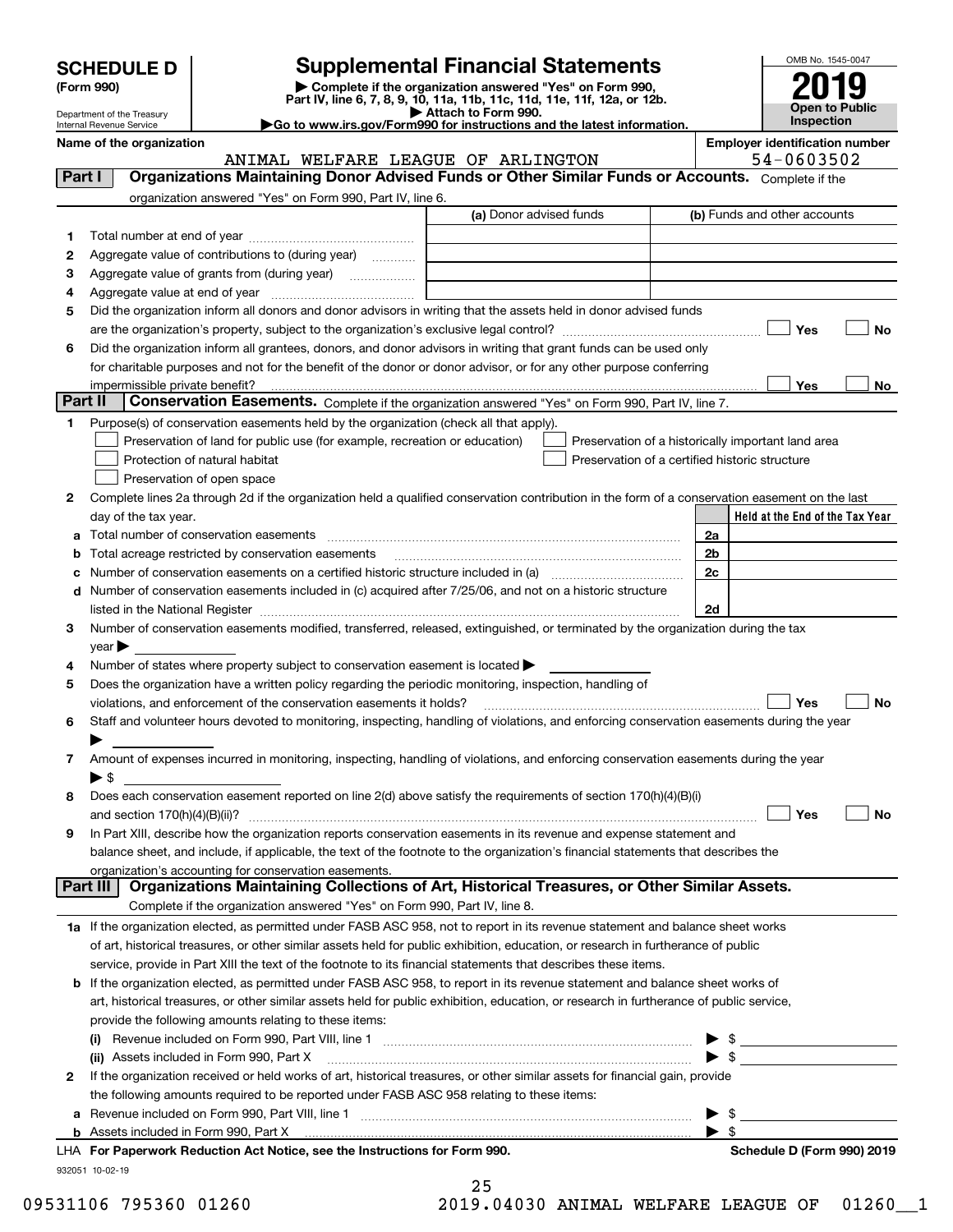| Part III<br>Organizations Maintaining Collections of Art, Historical Treasures, or Other Similar Assets (continued)<br>Using the organization's acquisition, accession, and other records, check any of the following that make significant use of its<br>3<br>collection items (check all that apply):<br>Public exhibition<br>Loan or exchange program<br>a<br>Other and the contract of the contract of the contract of the contract of the contract of the contract of the contract of the contract of the contract of the contract of the contract of the contract of the contract of the<br>Scholarly research<br>b<br>Preservation for future generations<br>с<br>Provide a description of the organization's collections and explain how they further the organization's exempt purpose in Part XIII.<br>4<br>During the year, did the organization solicit or receive donations of art, historical treasures, or other similar assets<br>5<br>to be sold to raise funds rather than to be maintained as part of the organization's collection?<br>Yes<br>No<br><b>Part IV</b><br>Escrow and Custodial Arrangements. Complete if the organization answered "Yes" on Form 990, Part IV, line 9, or<br>reported an amount on Form 990, Part X, line 21.<br>1a Is the organization an agent, trustee, custodian or other intermediary for contributions or other assets not included<br>Yes<br>No<br>on Form 990, Part X? <b>Entitled Structure Construction</b> Construction Construction Construction Construction Const<br>If "Yes," explain the arrangement in Part XIII and complete the following table:<br>b<br>Amount<br>Beginning balance manufactured and contain an account of the state of the state of the state of the state of the state of the state of the state of the state of the state of the state of the state of the state of the state<br>1c<br>с<br>1d<br>Additions during the year manufactured and an account of the year manufactured and account of the year manufactured and account of the state of the state of the state of the state of the state of the state of the state of<br>1e<br>Distributions during the year manufactured and contain an account of the year manufactured and the year manufactured and the year manufactured and the year manufactured and the year manufactured and the year manufactured a<br>е<br>1f<br>Ending balance measurements are all the contract of the contract of the contract of the contract of the contract of the contract of the contract of the contract of the contract of the contract of the contract of the contra<br>Ť.<br>2a Did the organization include an amount on Form 990, Part X, line 21, for escrow or custodial account liability?<br>Yes<br>No<br>.<br><b>b</b> If "Yes," explain the arrangement in Part XIII. Check here if the explanation has been provided on Part XIII<br><b>Part V</b><br>Endowment Funds. Complete if the organization answered "Yes" on Form 990, Part IV, line 10.<br>(d) Three years back<br>(c) Two years back<br>(e) Four years back<br>(a) Current year<br>(b) Prior year<br>Beginning of year balance<br>1a<br>b<br>Net investment earnings, gains, and losses<br>a<br>e Other expenditures for facilities<br>and programs<br>End of year balance<br>g<br>Provide the estimated percentage of the current year end balance (line 1g, column (a)) held as:<br>2<br>Board designated or quasi-endowment<br>%<br>а<br>Permanent endowment > 1<br>%<br>%<br>Term endowment $\blacktriangleright$<br>с<br>The percentages on lines 2a, 2b, and 2c should equal 100%.<br>3a Are there endowment funds not in the possession of the organization that are held and administered for the organization<br>Yes<br>No.<br>by:<br>3a(i)<br>(i)<br>3a(ii)<br>3b<br>Describe in Part XIII the intended uses of the organization's endowment funds.<br>Land, Buildings, and Equipment.<br><b>Part VI</b><br>Complete if the organization answered "Yes" on Form 990, Part IV, line 11a. See Form 990, Part X, line 10.<br>Description of property<br>(a) Cost or other<br>(b) Cost or other<br>(c) Accumulated<br>(d) Book value<br>basis (investment)<br>basis (other)<br>depreciation<br>4,629,481.<br>2,382,206.<br>2, 247, 275.<br>b<br>Leasehold improvements<br>599,169.<br>349,513.<br>249,656.<br>e Other<br>2,496,931. | Schedule D (Form 990) 2019 | ANIMAL WELFARE LEAGUE OF ARLINGTON |  |  |  | 54-0603502 | Page $2$ |
|-------------------------------------------------------------------------------------------------------------------------------------------------------------------------------------------------------------------------------------------------------------------------------------------------------------------------------------------------------------------------------------------------------------------------------------------------------------------------------------------------------------------------------------------------------------------------------------------------------------------------------------------------------------------------------------------------------------------------------------------------------------------------------------------------------------------------------------------------------------------------------------------------------------------------------------------------------------------------------------------------------------------------------------------------------------------------------------------------------------------------------------------------------------------------------------------------------------------------------------------------------------------------------------------------------------------------------------------------------------------------------------------------------------------------------------------------------------------------------------------------------------------------------------------------------------------------------------------------------------------------------------------------------------------------------------------------------------------------------------------------------------------------------------------------------------------------------------------------------------------------------------------------------------------------------------------------------------------------------------------------------------------------------------------------------------------------------------------------------------------------------------------------------------------------------------------------------------------------------------------------------------------------------------------------------------------------------------------------------------------------------------------------------------------------------------------------------------------------------------------------------------------------------------------------------------------------------------------------------------------------------------------------------------------------------------------------------------------------------------------------------------------------------------------------------------------------------------------------------------------------------------------------------------------------------------------------------------------------------------------------------------------------------------------------------------------------------------------------------------------------------------------------------------------------------------------------------------------------------------------------------------------------------------------------------------------------------------------------------------------------------------------------------------------------------------------------------------------------------------------------------------------------------------------------------------------------------------------------------------------------------------------------------------------------------------------------------------------------------------------------------------------------------------------------------------------------------------------------------------------------------------------------------------------------------------------------------------------------------------------------------------------------------------------------------------------------------------------------------------------------------------------------------------------------------------------------------------------------------------------------------------------------------------------------------------------------------------------------------|----------------------------|------------------------------------|--|--|--|------------|----------|
|                                                                                                                                                                                                                                                                                                                                                                                                                                                                                                                                                                                                                                                                                                                                                                                                                                                                                                                                                                                                                                                                                                                                                                                                                                                                                                                                                                                                                                                                                                                                                                                                                                                                                                                                                                                                                                                                                                                                                                                                                                                                                                                                                                                                                                                                                                                                                                                                                                                                                                                                                                                                                                                                                                                                                                                                                                                                                                                                                                                                                                                                                                                                                                                                                                                                                                                                                                                                                                                                                                                                                                                                                                                                                                                                                                                                                                                                                                                                                                                                                                                                                                                                                                                                                                                                                                                                                       |                            |                                    |  |  |  |            |          |
|                                                                                                                                                                                                                                                                                                                                                                                                                                                                                                                                                                                                                                                                                                                                                                                                                                                                                                                                                                                                                                                                                                                                                                                                                                                                                                                                                                                                                                                                                                                                                                                                                                                                                                                                                                                                                                                                                                                                                                                                                                                                                                                                                                                                                                                                                                                                                                                                                                                                                                                                                                                                                                                                                                                                                                                                                                                                                                                                                                                                                                                                                                                                                                                                                                                                                                                                                                                                                                                                                                                                                                                                                                                                                                                                                                                                                                                                                                                                                                                                                                                                                                                                                                                                                                                                                                                                                       |                            |                                    |  |  |  |            |          |
|                                                                                                                                                                                                                                                                                                                                                                                                                                                                                                                                                                                                                                                                                                                                                                                                                                                                                                                                                                                                                                                                                                                                                                                                                                                                                                                                                                                                                                                                                                                                                                                                                                                                                                                                                                                                                                                                                                                                                                                                                                                                                                                                                                                                                                                                                                                                                                                                                                                                                                                                                                                                                                                                                                                                                                                                                                                                                                                                                                                                                                                                                                                                                                                                                                                                                                                                                                                                                                                                                                                                                                                                                                                                                                                                                                                                                                                                                                                                                                                                                                                                                                                                                                                                                                                                                                                                                       |                            |                                    |  |  |  |            |          |
|                                                                                                                                                                                                                                                                                                                                                                                                                                                                                                                                                                                                                                                                                                                                                                                                                                                                                                                                                                                                                                                                                                                                                                                                                                                                                                                                                                                                                                                                                                                                                                                                                                                                                                                                                                                                                                                                                                                                                                                                                                                                                                                                                                                                                                                                                                                                                                                                                                                                                                                                                                                                                                                                                                                                                                                                                                                                                                                                                                                                                                                                                                                                                                                                                                                                                                                                                                                                                                                                                                                                                                                                                                                                                                                                                                                                                                                                                                                                                                                                                                                                                                                                                                                                                                                                                                                                                       |                            |                                    |  |  |  |            |          |
|                                                                                                                                                                                                                                                                                                                                                                                                                                                                                                                                                                                                                                                                                                                                                                                                                                                                                                                                                                                                                                                                                                                                                                                                                                                                                                                                                                                                                                                                                                                                                                                                                                                                                                                                                                                                                                                                                                                                                                                                                                                                                                                                                                                                                                                                                                                                                                                                                                                                                                                                                                                                                                                                                                                                                                                                                                                                                                                                                                                                                                                                                                                                                                                                                                                                                                                                                                                                                                                                                                                                                                                                                                                                                                                                                                                                                                                                                                                                                                                                                                                                                                                                                                                                                                                                                                                                                       |                            |                                    |  |  |  |            |          |
|                                                                                                                                                                                                                                                                                                                                                                                                                                                                                                                                                                                                                                                                                                                                                                                                                                                                                                                                                                                                                                                                                                                                                                                                                                                                                                                                                                                                                                                                                                                                                                                                                                                                                                                                                                                                                                                                                                                                                                                                                                                                                                                                                                                                                                                                                                                                                                                                                                                                                                                                                                                                                                                                                                                                                                                                                                                                                                                                                                                                                                                                                                                                                                                                                                                                                                                                                                                                                                                                                                                                                                                                                                                                                                                                                                                                                                                                                                                                                                                                                                                                                                                                                                                                                                                                                                                                                       |                            |                                    |  |  |  |            |          |
|                                                                                                                                                                                                                                                                                                                                                                                                                                                                                                                                                                                                                                                                                                                                                                                                                                                                                                                                                                                                                                                                                                                                                                                                                                                                                                                                                                                                                                                                                                                                                                                                                                                                                                                                                                                                                                                                                                                                                                                                                                                                                                                                                                                                                                                                                                                                                                                                                                                                                                                                                                                                                                                                                                                                                                                                                                                                                                                                                                                                                                                                                                                                                                                                                                                                                                                                                                                                                                                                                                                                                                                                                                                                                                                                                                                                                                                                                                                                                                                                                                                                                                                                                                                                                                                                                                                                                       |                            |                                    |  |  |  |            |          |
|                                                                                                                                                                                                                                                                                                                                                                                                                                                                                                                                                                                                                                                                                                                                                                                                                                                                                                                                                                                                                                                                                                                                                                                                                                                                                                                                                                                                                                                                                                                                                                                                                                                                                                                                                                                                                                                                                                                                                                                                                                                                                                                                                                                                                                                                                                                                                                                                                                                                                                                                                                                                                                                                                                                                                                                                                                                                                                                                                                                                                                                                                                                                                                                                                                                                                                                                                                                                                                                                                                                                                                                                                                                                                                                                                                                                                                                                                                                                                                                                                                                                                                                                                                                                                                                                                                                                                       |                            |                                    |  |  |  |            |          |
|                                                                                                                                                                                                                                                                                                                                                                                                                                                                                                                                                                                                                                                                                                                                                                                                                                                                                                                                                                                                                                                                                                                                                                                                                                                                                                                                                                                                                                                                                                                                                                                                                                                                                                                                                                                                                                                                                                                                                                                                                                                                                                                                                                                                                                                                                                                                                                                                                                                                                                                                                                                                                                                                                                                                                                                                                                                                                                                                                                                                                                                                                                                                                                                                                                                                                                                                                                                                                                                                                                                                                                                                                                                                                                                                                                                                                                                                                                                                                                                                                                                                                                                                                                                                                                                                                                                                                       |                            |                                    |  |  |  |            |          |
|                                                                                                                                                                                                                                                                                                                                                                                                                                                                                                                                                                                                                                                                                                                                                                                                                                                                                                                                                                                                                                                                                                                                                                                                                                                                                                                                                                                                                                                                                                                                                                                                                                                                                                                                                                                                                                                                                                                                                                                                                                                                                                                                                                                                                                                                                                                                                                                                                                                                                                                                                                                                                                                                                                                                                                                                                                                                                                                                                                                                                                                                                                                                                                                                                                                                                                                                                                                                                                                                                                                                                                                                                                                                                                                                                                                                                                                                                                                                                                                                                                                                                                                                                                                                                                                                                                                                                       |                            |                                    |  |  |  |            |          |
|                                                                                                                                                                                                                                                                                                                                                                                                                                                                                                                                                                                                                                                                                                                                                                                                                                                                                                                                                                                                                                                                                                                                                                                                                                                                                                                                                                                                                                                                                                                                                                                                                                                                                                                                                                                                                                                                                                                                                                                                                                                                                                                                                                                                                                                                                                                                                                                                                                                                                                                                                                                                                                                                                                                                                                                                                                                                                                                                                                                                                                                                                                                                                                                                                                                                                                                                                                                                                                                                                                                                                                                                                                                                                                                                                                                                                                                                                                                                                                                                                                                                                                                                                                                                                                                                                                                                                       |                            |                                    |  |  |  |            |          |
|                                                                                                                                                                                                                                                                                                                                                                                                                                                                                                                                                                                                                                                                                                                                                                                                                                                                                                                                                                                                                                                                                                                                                                                                                                                                                                                                                                                                                                                                                                                                                                                                                                                                                                                                                                                                                                                                                                                                                                                                                                                                                                                                                                                                                                                                                                                                                                                                                                                                                                                                                                                                                                                                                                                                                                                                                                                                                                                                                                                                                                                                                                                                                                                                                                                                                                                                                                                                                                                                                                                                                                                                                                                                                                                                                                                                                                                                                                                                                                                                                                                                                                                                                                                                                                                                                                                                                       |                            |                                    |  |  |  |            |          |
|                                                                                                                                                                                                                                                                                                                                                                                                                                                                                                                                                                                                                                                                                                                                                                                                                                                                                                                                                                                                                                                                                                                                                                                                                                                                                                                                                                                                                                                                                                                                                                                                                                                                                                                                                                                                                                                                                                                                                                                                                                                                                                                                                                                                                                                                                                                                                                                                                                                                                                                                                                                                                                                                                                                                                                                                                                                                                                                                                                                                                                                                                                                                                                                                                                                                                                                                                                                                                                                                                                                                                                                                                                                                                                                                                                                                                                                                                                                                                                                                                                                                                                                                                                                                                                                                                                                                                       |                            |                                    |  |  |  |            |          |
|                                                                                                                                                                                                                                                                                                                                                                                                                                                                                                                                                                                                                                                                                                                                                                                                                                                                                                                                                                                                                                                                                                                                                                                                                                                                                                                                                                                                                                                                                                                                                                                                                                                                                                                                                                                                                                                                                                                                                                                                                                                                                                                                                                                                                                                                                                                                                                                                                                                                                                                                                                                                                                                                                                                                                                                                                                                                                                                                                                                                                                                                                                                                                                                                                                                                                                                                                                                                                                                                                                                                                                                                                                                                                                                                                                                                                                                                                                                                                                                                                                                                                                                                                                                                                                                                                                                                                       |                            |                                    |  |  |  |            |          |
|                                                                                                                                                                                                                                                                                                                                                                                                                                                                                                                                                                                                                                                                                                                                                                                                                                                                                                                                                                                                                                                                                                                                                                                                                                                                                                                                                                                                                                                                                                                                                                                                                                                                                                                                                                                                                                                                                                                                                                                                                                                                                                                                                                                                                                                                                                                                                                                                                                                                                                                                                                                                                                                                                                                                                                                                                                                                                                                                                                                                                                                                                                                                                                                                                                                                                                                                                                                                                                                                                                                                                                                                                                                                                                                                                                                                                                                                                                                                                                                                                                                                                                                                                                                                                                                                                                                                                       |                            |                                    |  |  |  |            |          |
|                                                                                                                                                                                                                                                                                                                                                                                                                                                                                                                                                                                                                                                                                                                                                                                                                                                                                                                                                                                                                                                                                                                                                                                                                                                                                                                                                                                                                                                                                                                                                                                                                                                                                                                                                                                                                                                                                                                                                                                                                                                                                                                                                                                                                                                                                                                                                                                                                                                                                                                                                                                                                                                                                                                                                                                                                                                                                                                                                                                                                                                                                                                                                                                                                                                                                                                                                                                                                                                                                                                                                                                                                                                                                                                                                                                                                                                                                                                                                                                                                                                                                                                                                                                                                                                                                                                                                       |                            |                                    |  |  |  |            |          |
|                                                                                                                                                                                                                                                                                                                                                                                                                                                                                                                                                                                                                                                                                                                                                                                                                                                                                                                                                                                                                                                                                                                                                                                                                                                                                                                                                                                                                                                                                                                                                                                                                                                                                                                                                                                                                                                                                                                                                                                                                                                                                                                                                                                                                                                                                                                                                                                                                                                                                                                                                                                                                                                                                                                                                                                                                                                                                                                                                                                                                                                                                                                                                                                                                                                                                                                                                                                                                                                                                                                                                                                                                                                                                                                                                                                                                                                                                                                                                                                                                                                                                                                                                                                                                                                                                                                                                       |                            |                                    |  |  |  |            |          |
|                                                                                                                                                                                                                                                                                                                                                                                                                                                                                                                                                                                                                                                                                                                                                                                                                                                                                                                                                                                                                                                                                                                                                                                                                                                                                                                                                                                                                                                                                                                                                                                                                                                                                                                                                                                                                                                                                                                                                                                                                                                                                                                                                                                                                                                                                                                                                                                                                                                                                                                                                                                                                                                                                                                                                                                                                                                                                                                                                                                                                                                                                                                                                                                                                                                                                                                                                                                                                                                                                                                                                                                                                                                                                                                                                                                                                                                                                                                                                                                                                                                                                                                                                                                                                                                                                                                                                       |                            |                                    |  |  |  |            |          |
|                                                                                                                                                                                                                                                                                                                                                                                                                                                                                                                                                                                                                                                                                                                                                                                                                                                                                                                                                                                                                                                                                                                                                                                                                                                                                                                                                                                                                                                                                                                                                                                                                                                                                                                                                                                                                                                                                                                                                                                                                                                                                                                                                                                                                                                                                                                                                                                                                                                                                                                                                                                                                                                                                                                                                                                                                                                                                                                                                                                                                                                                                                                                                                                                                                                                                                                                                                                                                                                                                                                                                                                                                                                                                                                                                                                                                                                                                                                                                                                                                                                                                                                                                                                                                                                                                                                                                       |                            |                                    |  |  |  |            |          |
|                                                                                                                                                                                                                                                                                                                                                                                                                                                                                                                                                                                                                                                                                                                                                                                                                                                                                                                                                                                                                                                                                                                                                                                                                                                                                                                                                                                                                                                                                                                                                                                                                                                                                                                                                                                                                                                                                                                                                                                                                                                                                                                                                                                                                                                                                                                                                                                                                                                                                                                                                                                                                                                                                                                                                                                                                                                                                                                                                                                                                                                                                                                                                                                                                                                                                                                                                                                                                                                                                                                                                                                                                                                                                                                                                                                                                                                                                                                                                                                                                                                                                                                                                                                                                                                                                                                                                       |                            |                                    |  |  |  |            |          |
|                                                                                                                                                                                                                                                                                                                                                                                                                                                                                                                                                                                                                                                                                                                                                                                                                                                                                                                                                                                                                                                                                                                                                                                                                                                                                                                                                                                                                                                                                                                                                                                                                                                                                                                                                                                                                                                                                                                                                                                                                                                                                                                                                                                                                                                                                                                                                                                                                                                                                                                                                                                                                                                                                                                                                                                                                                                                                                                                                                                                                                                                                                                                                                                                                                                                                                                                                                                                                                                                                                                                                                                                                                                                                                                                                                                                                                                                                                                                                                                                                                                                                                                                                                                                                                                                                                                                                       |                            |                                    |  |  |  |            |          |
|                                                                                                                                                                                                                                                                                                                                                                                                                                                                                                                                                                                                                                                                                                                                                                                                                                                                                                                                                                                                                                                                                                                                                                                                                                                                                                                                                                                                                                                                                                                                                                                                                                                                                                                                                                                                                                                                                                                                                                                                                                                                                                                                                                                                                                                                                                                                                                                                                                                                                                                                                                                                                                                                                                                                                                                                                                                                                                                                                                                                                                                                                                                                                                                                                                                                                                                                                                                                                                                                                                                                                                                                                                                                                                                                                                                                                                                                                                                                                                                                                                                                                                                                                                                                                                                                                                                                                       |                            |                                    |  |  |  |            |          |
|                                                                                                                                                                                                                                                                                                                                                                                                                                                                                                                                                                                                                                                                                                                                                                                                                                                                                                                                                                                                                                                                                                                                                                                                                                                                                                                                                                                                                                                                                                                                                                                                                                                                                                                                                                                                                                                                                                                                                                                                                                                                                                                                                                                                                                                                                                                                                                                                                                                                                                                                                                                                                                                                                                                                                                                                                                                                                                                                                                                                                                                                                                                                                                                                                                                                                                                                                                                                                                                                                                                                                                                                                                                                                                                                                                                                                                                                                                                                                                                                                                                                                                                                                                                                                                                                                                                                                       |                            |                                    |  |  |  |            |          |
|                                                                                                                                                                                                                                                                                                                                                                                                                                                                                                                                                                                                                                                                                                                                                                                                                                                                                                                                                                                                                                                                                                                                                                                                                                                                                                                                                                                                                                                                                                                                                                                                                                                                                                                                                                                                                                                                                                                                                                                                                                                                                                                                                                                                                                                                                                                                                                                                                                                                                                                                                                                                                                                                                                                                                                                                                                                                                                                                                                                                                                                                                                                                                                                                                                                                                                                                                                                                                                                                                                                                                                                                                                                                                                                                                                                                                                                                                                                                                                                                                                                                                                                                                                                                                                                                                                                                                       |                            |                                    |  |  |  |            |          |
|                                                                                                                                                                                                                                                                                                                                                                                                                                                                                                                                                                                                                                                                                                                                                                                                                                                                                                                                                                                                                                                                                                                                                                                                                                                                                                                                                                                                                                                                                                                                                                                                                                                                                                                                                                                                                                                                                                                                                                                                                                                                                                                                                                                                                                                                                                                                                                                                                                                                                                                                                                                                                                                                                                                                                                                                                                                                                                                                                                                                                                                                                                                                                                                                                                                                                                                                                                                                                                                                                                                                                                                                                                                                                                                                                                                                                                                                                                                                                                                                                                                                                                                                                                                                                                                                                                                                                       |                            |                                    |  |  |  |            |          |
|                                                                                                                                                                                                                                                                                                                                                                                                                                                                                                                                                                                                                                                                                                                                                                                                                                                                                                                                                                                                                                                                                                                                                                                                                                                                                                                                                                                                                                                                                                                                                                                                                                                                                                                                                                                                                                                                                                                                                                                                                                                                                                                                                                                                                                                                                                                                                                                                                                                                                                                                                                                                                                                                                                                                                                                                                                                                                                                                                                                                                                                                                                                                                                                                                                                                                                                                                                                                                                                                                                                                                                                                                                                                                                                                                                                                                                                                                                                                                                                                                                                                                                                                                                                                                                                                                                                                                       |                            |                                    |  |  |  |            |          |
|                                                                                                                                                                                                                                                                                                                                                                                                                                                                                                                                                                                                                                                                                                                                                                                                                                                                                                                                                                                                                                                                                                                                                                                                                                                                                                                                                                                                                                                                                                                                                                                                                                                                                                                                                                                                                                                                                                                                                                                                                                                                                                                                                                                                                                                                                                                                                                                                                                                                                                                                                                                                                                                                                                                                                                                                                                                                                                                                                                                                                                                                                                                                                                                                                                                                                                                                                                                                                                                                                                                                                                                                                                                                                                                                                                                                                                                                                                                                                                                                                                                                                                                                                                                                                                                                                                                                                       |                            |                                    |  |  |  |            |          |
|                                                                                                                                                                                                                                                                                                                                                                                                                                                                                                                                                                                                                                                                                                                                                                                                                                                                                                                                                                                                                                                                                                                                                                                                                                                                                                                                                                                                                                                                                                                                                                                                                                                                                                                                                                                                                                                                                                                                                                                                                                                                                                                                                                                                                                                                                                                                                                                                                                                                                                                                                                                                                                                                                                                                                                                                                                                                                                                                                                                                                                                                                                                                                                                                                                                                                                                                                                                                                                                                                                                                                                                                                                                                                                                                                                                                                                                                                                                                                                                                                                                                                                                                                                                                                                                                                                                                                       |                            |                                    |  |  |  |            |          |
|                                                                                                                                                                                                                                                                                                                                                                                                                                                                                                                                                                                                                                                                                                                                                                                                                                                                                                                                                                                                                                                                                                                                                                                                                                                                                                                                                                                                                                                                                                                                                                                                                                                                                                                                                                                                                                                                                                                                                                                                                                                                                                                                                                                                                                                                                                                                                                                                                                                                                                                                                                                                                                                                                                                                                                                                                                                                                                                                                                                                                                                                                                                                                                                                                                                                                                                                                                                                                                                                                                                                                                                                                                                                                                                                                                                                                                                                                                                                                                                                                                                                                                                                                                                                                                                                                                                                                       |                            |                                    |  |  |  |            |          |
|                                                                                                                                                                                                                                                                                                                                                                                                                                                                                                                                                                                                                                                                                                                                                                                                                                                                                                                                                                                                                                                                                                                                                                                                                                                                                                                                                                                                                                                                                                                                                                                                                                                                                                                                                                                                                                                                                                                                                                                                                                                                                                                                                                                                                                                                                                                                                                                                                                                                                                                                                                                                                                                                                                                                                                                                                                                                                                                                                                                                                                                                                                                                                                                                                                                                                                                                                                                                                                                                                                                                                                                                                                                                                                                                                                                                                                                                                                                                                                                                                                                                                                                                                                                                                                                                                                                                                       |                            |                                    |  |  |  |            |          |
|                                                                                                                                                                                                                                                                                                                                                                                                                                                                                                                                                                                                                                                                                                                                                                                                                                                                                                                                                                                                                                                                                                                                                                                                                                                                                                                                                                                                                                                                                                                                                                                                                                                                                                                                                                                                                                                                                                                                                                                                                                                                                                                                                                                                                                                                                                                                                                                                                                                                                                                                                                                                                                                                                                                                                                                                                                                                                                                                                                                                                                                                                                                                                                                                                                                                                                                                                                                                                                                                                                                                                                                                                                                                                                                                                                                                                                                                                                                                                                                                                                                                                                                                                                                                                                                                                                                                                       |                            |                                    |  |  |  |            |          |
|                                                                                                                                                                                                                                                                                                                                                                                                                                                                                                                                                                                                                                                                                                                                                                                                                                                                                                                                                                                                                                                                                                                                                                                                                                                                                                                                                                                                                                                                                                                                                                                                                                                                                                                                                                                                                                                                                                                                                                                                                                                                                                                                                                                                                                                                                                                                                                                                                                                                                                                                                                                                                                                                                                                                                                                                                                                                                                                                                                                                                                                                                                                                                                                                                                                                                                                                                                                                                                                                                                                                                                                                                                                                                                                                                                                                                                                                                                                                                                                                                                                                                                                                                                                                                                                                                                                                                       |                            |                                    |  |  |  |            |          |
|                                                                                                                                                                                                                                                                                                                                                                                                                                                                                                                                                                                                                                                                                                                                                                                                                                                                                                                                                                                                                                                                                                                                                                                                                                                                                                                                                                                                                                                                                                                                                                                                                                                                                                                                                                                                                                                                                                                                                                                                                                                                                                                                                                                                                                                                                                                                                                                                                                                                                                                                                                                                                                                                                                                                                                                                                                                                                                                                                                                                                                                                                                                                                                                                                                                                                                                                                                                                                                                                                                                                                                                                                                                                                                                                                                                                                                                                                                                                                                                                                                                                                                                                                                                                                                                                                                                                                       |                            |                                    |  |  |  |            |          |
|                                                                                                                                                                                                                                                                                                                                                                                                                                                                                                                                                                                                                                                                                                                                                                                                                                                                                                                                                                                                                                                                                                                                                                                                                                                                                                                                                                                                                                                                                                                                                                                                                                                                                                                                                                                                                                                                                                                                                                                                                                                                                                                                                                                                                                                                                                                                                                                                                                                                                                                                                                                                                                                                                                                                                                                                                                                                                                                                                                                                                                                                                                                                                                                                                                                                                                                                                                                                                                                                                                                                                                                                                                                                                                                                                                                                                                                                                                                                                                                                                                                                                                                                                                                                                                                                                                                                                       |                            |                                    |  |  |  |            |          |
|                                                                                                                                                                                                                                                                                                                                                                                                                                                                                                                                                                                                                                                                                                                                                                                                                                                                                                                                                                                                                                                                                                                                                                                                                                                                                                                                                                                                                                                                                                                                                                                                                                                                                                                                                                                                                                                                                                                                                                                                                                                                                                                                                                                                                                                                                                                                                                                                                                                                                                                                                                                                                                                                                                                                                                                                                                                                                                                                                                                                                                                                                                                                                                                                                                                                                                                                                                                                                                                                                                                                                                                                                                                                                                                                                                                                                                                                                                                                                                                                                                                                                                                                                                                                                                                                                                                                                       |                            |                                    |  |  |  |            |          |
|                                                                                                                                                                                                                                                                                                                                                                                                                                                                                                                                                                                                                                                                                                                                                                                                                                                                                                                                                                                                                                                                                                                                                                                                                                                                                                                                                                                                                                                                                                                                                                                                                                                                                                                                                                                                                                                                                                                                                                                                                                                                                                                                                                                                                                                                                                                                                                                                                                                                                                                                                                                                                                                                                                                                                                                                                                                                                                                                                                                                                                                                                                                                                                                                                                                                                                                                                                                                                                                                                                                                                                                                                                                                                                                                                                                                                                                                                                                                                                                                                                                                                                                                                                                                                                                                                                                                                       |                            |                                    |  |  |  |            |          |
|                                                                                                                                                                                                                                                                                                                                                                                                                                                                                                                                                                                                                                                                                                                                                                                                                                                                                                                                                                                                                                                                                                                                                                                                                                                                                                                                                                                                                                                                                                                                                                                                                                                                                                                                                                                                                                                                                                                                                                                                                                                                                                                                                                                                                                                                                                                                                                                                                                                                                                                                                                                                                                                                                                                                                                                                                                                                                                                                                                                                                                                                                                                                                                                                                                                                                                                                                                                                                                                                                                                                                                                                                                                                                                                                                                                                                                                                                                                                                                                                                                                                                                                                                                                                                                                                                                                                                       |                            |                                    |  |  |  |            |          |
|                                                                                                                                                                                                                                                                                                                                                                                                                                                                                                                                                                                                                                                                                                                                                                                                                                                                                                                                                                                                                                                                                                                                                                                                                                                                                                                                                                                                                                                                                                                                                                                                                                                                                                                                                                                                                                                                                                                                                                                                                                                                                                                                                                                                                                                                                                                                                                                                                                                                                                                                                                                                                                                                                                                                                                                                                                                                                                                                                                                                                                                                                                                                                                                                                                                                                                                                                                                                                                                                                                                                                                                                                                                                                                                                                                                                                                                                                                                                                                                                                                                                                                                                                                                                                                                                                                                                                       |                            |                                    |  |  |  |            |          |
|                                                                                                                                                                                                                                                                                                                                                                                                                                                                                                                                                                                                                                                                                                                                                                                                                                                                                                                                                                                                                                                                                                                                                                                                                                                                                                                                                                                                                                                                                                                                                                                                                                                                                                                                                                                                                                                                                                                                                                                                                                                                                                                                                                                                                                                                                                                                                                                                                                                                                                                                                                                                                                                                                                                                                                                                                                                                                                                                                                                                                                                                                                                                                                                                                                                                                                                                                                                                                                                                                                                                                                                                                                                                                                                                                                                                                                                                                                                                                                                                                                                                                                                                                                                                                                                                                                                                                       |                            |                                    |  |  |  |            |          |
|                                                                                                                                                                                                                                                                                                                                                                                                                                                                                                                                                                                                                                                                                                                                                                                                                                                                                                                                                                                                                                                                                                                                                                                                                                                                                                                                                                                                                                                                                                                                                                                                                                                                                                                                                                                                                                                                                                                                                                                                                                                                                                                                                                                                                                                                                                                                                                                                                                                                                                                                                                                                                                                                                                                                                                                                                                                                                                                                                                                                                                                                                                                                                                                                                                                                                                                                                                                                                                                                                                                                                                                                                                                                                                                                                                                                                                                                                                                                                                                                                                                                                                                                                                                                                                                                                                                                                       |                            |                                    |  |  |  |            |          |
|                                                                                                                                                                                                                                                                                                                                                                                                                                                                                                                                                                                                                                                                                                                                                                                                                                                                                                                                                                                                                                                                                                                                                                                                                                                                                                                                                                                                                                                                                                                                                                                                                                                                                                                                                                                                                                                                                                                                                                                                                                                                                                                                                                                                                                                                                                                                                                                                                                                                                                                                                                                                                                                                                                                                                                                                                                                                                                                                                                                                                                                                                                                                                                                                                                                                                                                                                                                                                                                                                                                                                                                                                                                                                                                                                                                                                                                                                                                                                                                                                                                                                                                                                                                                                                                                                                                                                       |                            |                                    |  |  |  |            |          |
|                                                                                                                                                                                                                                                                                                                                                                                                                                                                                                                                                                                                                                                                                                                                                                                                                                                                                                                                                                                                                                                                                                                                                                                                                                                                                                                                                                                                                                                                                                                                                                                                                                                                                                                                                                                                                                                                                                                                                                                                                                                                                                                                                                                                                                                                                                                                                                                                                                                                                                                                                                                                                                                                                                                                                                                                                                                                                                                                                                                                                                                                                                                                                                                                                                                                                                                                                                                                                                                                                                                                                                                                                                                                                                                                                                                                                                                                                                                                                                                                                                                                                                                                                                                                                                                                                                                                                       |                            |                                    |  |  |  |            |          |
|                                                                                                                                                                                                                                                                                                                                                                                                                                                                                                                                                                                                                                                                                                                                                                                                                                                                                                                                                                                                                                                                                                                                                                                                                                                                                                                                                                                                                                                                                                                                                                                                                                                                                                                                                                                                                                                                                                                                                                                                                                                                                                                                                                                                                                                                                                                                                                                                                                                                                                                                                                                                                                                                                                                                                                                                                                                                                                                                                                                                                                                                                                                                                                                                                                                                                                                                                                                                                                                                                                                                                                                                                                                                                                                                                                                                                                                                                                                                                                                                                                                                                                                                                                                                                                                                                                                                                       |                            |                                    |  |  |  |            |          |
|                                                                                                                                                                                                                                                                                                                                                                                                                                                                                                                                                                                                                                                                                                                                                                                                                                                                                                                                                                                                                                                                                                                                                                                                                                                                                                                                                                                                                                                                                                                                                                                                                                                                                                                                                                                                                                                                                                                                                                                                                                                                                                                                                                                                                                                                                                                                                                                                                                                                                                                                                                                                                                                                                                                                                                                                                                                                                                                                                                                                                                                                                                                                                                                                                                                                                                                                                                                                                                                                                                                                                                                                                                                                                                                                                                                                                                                                                                                                                                                                                                                                                                                                                                                                                                                                                                                                                       |                            |                                    |  |  |  |            |          |
|                                                                                                                                                                                                                                                                                                                                                                                                                                                                                                                                                                                                                                                                                                                                                                                                                                                                                                                                                                                                                                                                                                                                                                                                                                                                                                                                                                                                                                                                                                                                                                                                                                                                                                                                                                                                                                                                                                                                                                                                                                                                                                                                                                                                                                                                                                                                                                                                                                                                                                                                                                                                                                                                                                                                                                                                                                                                                                                                                                                                                                                                                                                                                                                                                                                                                                                                                                                                                                                                                                                                                                                                                                                                                                                                                                                                                                                                                                                                                                                                                                                                                                                                                                                                                                                                                                                                                       |                            |                                    |  |  |  |            |          |
|                                                                                                                                                                                                                                                                                                                                                                                                                                                                                                                                                                                                                                                                                                                                                                                                                                                                                                                                                                                                                                                                                                                                                                                                                                                                                                                                                                                                                                                                                                                                                                                                                                                                                                                                                                                                                                                                                                                                                                                                                                                                                                                                                                                                                                                                                                                                                                                                                                                                                                                                                                                                                                                                                                                                                                                                                                                                                                                                                                                                                                                                                                                                                                                                                                                                                                                                                                                                                                                                                                                                                                                                                                                                                                                                                                                                                                                                                                                                                                                                                                                                                                                                                                                                                                                                                                                                                       |                            |                                    |  |  |  |            |          |
|                                                                                                                                                                                                                                                                                                                                                                                                                                                                                                                                                                                                                                                                                                                                                                                                                                                                                                                                                                                                                                                                                                                                                                                                                                                                                                                                                                                                                                                                                                                                                                                                                                                                                                                                                                                                                                                                                                                                                                                                                                                                                                                                                                                                                                                                                                                                                                                                                                                                                                                                                                                                                                                                                                                                                                                                                                                                                                                                                                                                                                                                                                                                                                                                                                                                                                                                                                                                                                                                                                                                                                                                                                                                                                                                                                                                                                                                                                                                                                                                                                                                                                                                                                                                                                                                                                                                                       |                            |                                    |  |  |  |            |          |
|                                                                                                                                                                                                                                                                                                                                                                                                                                                                                                                                                                                                                                                                                                                                                                                                                                                                                                                                                                                                                                                                                                                                                                                                                                                                                                                                                                                                                                                                                                                                                                                                                                                                                                                                                                                                                                                                                                                                                                                                                                                                                                                                                                                                                                                                                                                                                                                                                                                                                                                                                                                                                                                                                                                                                                                                                                                                                                                                                                                                                                                                                                                                                                                                                                                                                                                                                                                                                                                                                                                                                                                                                                                                                                                                                                                                                                                                                                                                                                                                                                                                                                                                                                                                                                                                                                                                                       |                            |                                    |  |  |  |            |          |
|                                                                                                                                                                                                                                                                                                                                                                                                                                                                                                                                                                                                                                                                                                                                                                                                                                                                                                                                                                                                                                                                                                                                                                                                                                                                                                                                                                                                                                                                                                                                                                                                                                                                                                                                                                                                                                                                                                                                                                                                                                                                                                                                                                                                                                                                                                                                                                                                                                                                                                                                                                                                                                                                                                                                                                                                                                                                                                                                                                                                                                                                                                                                                                                                                                                                                                                                                                                                                                                                                                                                                                                                                                                                                                                                                                                                                                                                                                                                                                                                                                                                                                                                                                                                                                                                                                                                                       |                            |                                    |  |  |  |            |          |
|                                                                                                                                                                                                                                                                                                                                                                                                                                                                                                                                                                                                                                                                                                                                                                                                                                                                                                                                                                                                                                                                                                                                                                                                                                                                                                                                                                                                                                                                                                                                                                                                                                                                                                                                                                                                                                                                                                                                                                                                                                                                                                                                                                                                                                                                                                                                                                                                                                                                                                                                                                                                                                                                                                                                                                                                                                                                                                                                                                                                                                                                                                                                                                                                                                                                                                                                                                                                                                                                                                                                                                                                                                                                                                                                                                                                                                                                                                                                                                                                                                                                                                                                                                                                                                                                                                                                                       |                            |                                    |  |  |  |            |          |

**Schedule D (Form 990) 2019**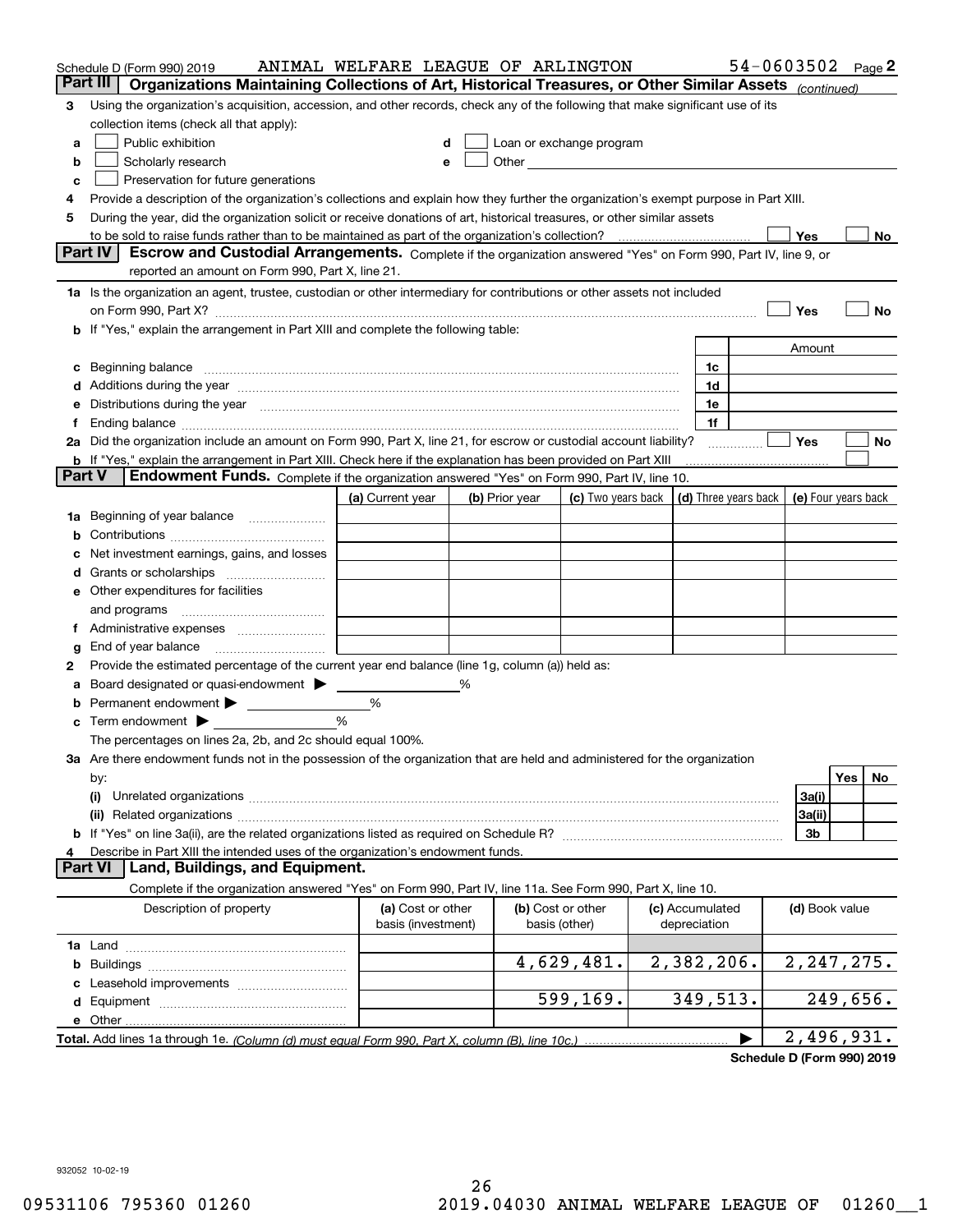| Part VII Investments - Other Securities.<br>Complete if the organization answered "Yes" on Form 990, Part IV, line 11b. See Form 990, Part X, line 12. |                 |                                                           |
|--------------------------------------------------------------------------------------------------------------------------------------------------------|-----------------|-----------------------------------------------------------|
| (a) Description of security or category (including name of security)                                                                                   | (b) Book value  | (c) Method of valuation: Cost or end-of-year market value |
| (1) Financial derivatives                                                                                                                              |                 |                                                           |
|                                                                                                                                                        |                 |                                                           |
| $(3)$ Other                                                                                                                                            |                 |                                                           |
| (A)                                                                                                                                                    |                 |                                                           |
| (B)                                                                                                                                                    |                 |                                                           |
| (C)                                                                                                                                                    |                 |                                                           |
| (D)                                                                                                                                                    |                 |                                                           |
| (E)                                                                                                                                                    |                 |                                                           |
| (F)                                                                                                                                                    |                 |                                                           |
| (G)                                                                                                                                                    |                 |                                                           |
| (H)                                                                                                                                                    |                 |                                                           |
| Total. (Col. (b) must equal Form 990, Part X, col. (B) line 12.)<br>Part VIII Investments - Program Related.                                           |                 |                                                           |
| Complete if the organization answered "Yes" on Form 990, Part IV, line 11c. See Form 990, Part X, line 13.                                             |                 |                                                           |
| (a) Description of investment                                                                                                                          | (b) Book value  | (c) Method of valuation: Cost or end-of-year market value |
| (1)                                                                                                                                                    |                 |                                                           |
| (2)                                                                                                                                                    |                 |                                                           |
| (3)                                                                                                                                                    |                 |                                                           |
| (4)                                                                                                                                                    |                 |                                                           |
| (5)                                                                                                                                                    |                 |                                                           |
| (6)                                                                                                                                                    |                 |                                                           |
| (7)                                                                                                                                                    |                 |                                                           |
| (8)                                                                                                                                                    |                 |                                                           |
| (9)                                                                                                                                                    |                 |                                                           |
| Total. (Col. (b) must equal Form 990, Part X, col. (B) line 13.)                                                                                       |                 |                                                           |
| <b>Part IX</b><br><b>Other Assets.</b>                                                                                                                 |                 |                                                           |
| Complete if the organization answered "Yes" on Form 990, Part IV, line 11d. See Form 990, Part X, line 15.                                             | (a) Description | (b) Book value                                            |
|                                                                                                                                                        |                 |                                                           |
| (1)                                                                                                                                                    |                 |                                                           |
| (2)                                                                                                                                                    |                 |                                                           |
| (3)                                                                                                                                                    |                 |                                                           |
| (4)                                                                                                                                                    |                 |                                                           |
| (5)                                                                                                                                                    |                 |                                                           |
| (6)                                                                                                                                                    |                 |                                                           |
| (7)                                                                                                                                                    |                 |                                                           |
| (8)                                                                                                                                                    |                 |                                                           |
| (9)                                                                                                                                                    |                 |                                                           |
| Part X<br><b>Other Liabilities.</b>                                                                                                                    |                 |                                                           |
| Complete if the organization answered "Yes" on Form 990, Part IV, line 11e or 11f. See Form 990, Part X, line 25.                                      |                 |                                                           |
| (a) Description of liability<br>1.                                                                                                                     |                 | (b) Book value                                            |
| (1)<br>Federal income taxes                                                                                                                            |                 |                                                           |
| (2)                                                                                                                                                    |                 |                                                           |
| (3)                                                                                                                                                    |                 |                                                           |
| (4)                                                                                                                                                    |                 |                                                           |
| (5)                                                                                                                                                    |                 |                                                           |
| (6)                                                                                                                                                    |                 |                                                           |
| (7)                                                                                                                                                    |                 |                                                           |
| (8)                                                                                                                                                    |                 |                                                           |
| (9)                                                                                                                                                    |                 |                                                           |
|                                                                                                                                                        |                 |                                                           |
| 2. Liability for uncertain tax positions. In Part XIII, provide the text of the footnote to the organization's financial statements that reports the   |                 |                                                           |

Schedule D (Form 990) 2019 AN LMAL WELFARE LEAGUE OF ARLINGTON 54-U 6 U 3 5 U 2 Page

ANIMAL WELFARE LEAGUE OF ARLINGTON 54-0603502

organization's liability for uncertain tax positions under FASB ASC 740. Check here if the text of the footnote has been provided in Part XIII

 $\boxed{\text{X}}$ 

54-0603502 Page 3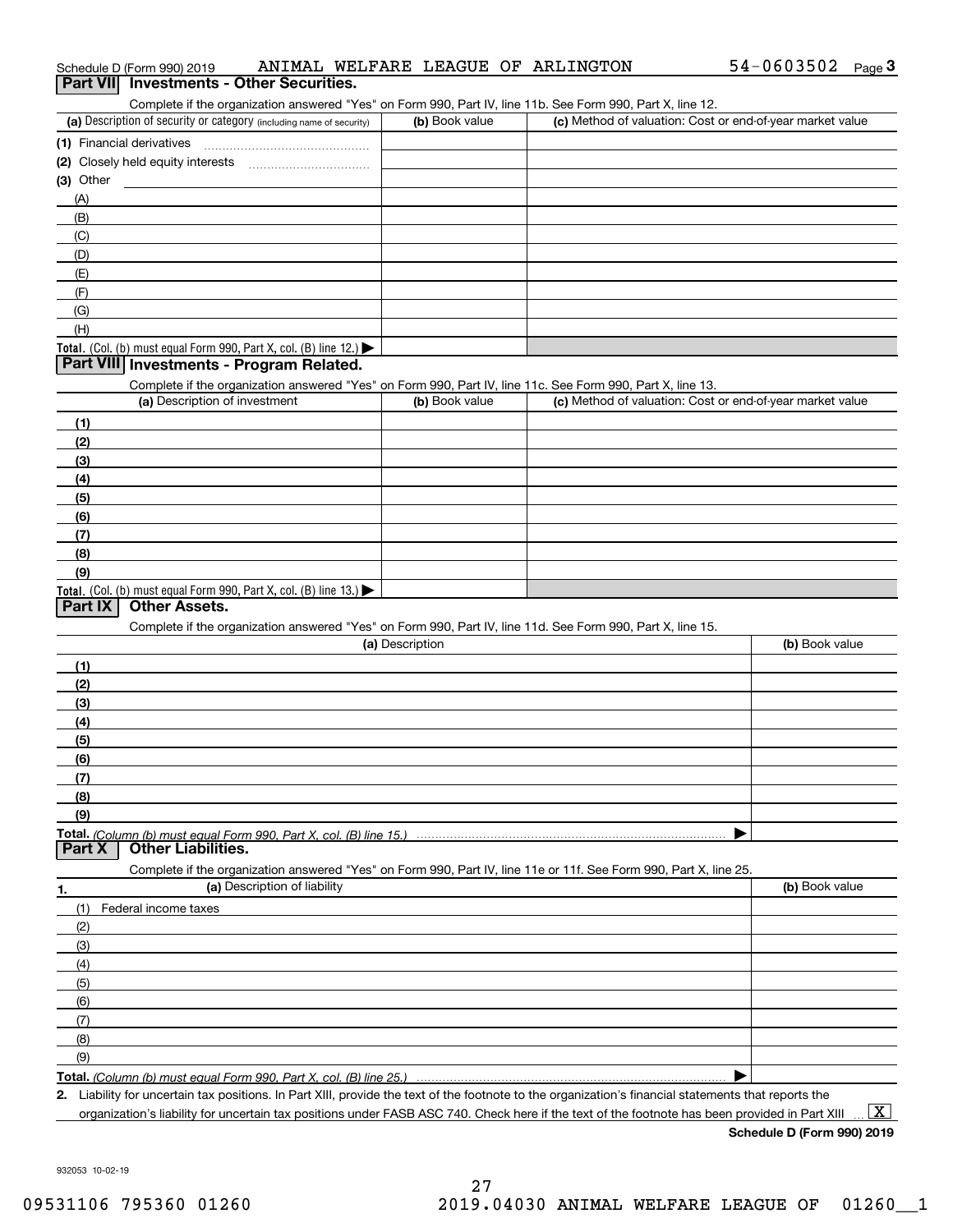|    | ANIMAL WELFARE LEAGUE OF ARLINGTON<br>Schedule D (Form 990) 2019                                                                                                                                                                    |                 |            |                | 54-0603502<br>Page 4         |
|----|-------------------------------------------------------------------------------------------------------------------------------------------------------------------------------------------------------------------------------------|-----------------|------------|----------------|------------------------------|
|    | Reconciliation of Revenue per Audited Financial Statements With Revenue per Return.<br>Part XI                                                                                                                                      |                 |            |                |                              |
|    | Complete if the organization answered "Yes" on Form 990, Part IV, line 12a.                                                                                                                                                         |                 |            |                |                              |
| 1  | Total revenue, gains, and other support per audited financial statements                                                                                                                                                            |                 |            | $\blacksquare$ | 4,016,963.                   |
| 2  | Amounts included on line 1 but not on Form 990, Part VIII, line 12:                                                                                                                                                                 |                 |            |                |                              |
| a  | Net unrealized gains (losses) on investments [11] matter contracts and the unrealized gains (losses) on investments                                                                                                                 | 2a              | $-29,089.$ |                |                              |
| b  |                                                                                                                                                                                                                                     | 2 <sub>b</sub>  | 9,360.     |                |                              |
|    |                                                                                                                                                                                                                                     | 2c              |            |                |                              |
| d  |                                                                                                                                                                                                                                     | 2d              | $-97,668.$ |                |                              |
| e  | Add lines 2a through 2d                                                                                                                                                                                                             |                 |            | 2e             | $-117,397.$                  |
| 3  |                                                                                                                                                                                                                                     |                 |            | $\overline{3}$ | 4, 134, 360.                 |
| 4  | Amounts included on Form 990, Part VIII, line 12, but not on line 1:                                                                                                                                                                |                 |            |                |                              |
| a  | Investment expenses not included on Form 990, Part VIII, line 7b [100] [100] [100] [100] [100] [100] [100] [100] [100] [100] [100] [100] [100] [100] [100] [100] [100] [100] [100] [100] [100] [100] [100] [100] [100] [100] [      | 4a              | 42,744.    |                |                              |
|    |                                                                                                                                                                                                                                     | 4b              |            |                |                              |
|    | c Add lines 4a and 4b                                                                                                                                                                                                               |                 |            | 4c             | $\frac{42,744}{4,177,104}$ . |
|    |                                                                                                                                                                                                                                     | $5\overline{5}$ |            |                |                              |
|    |                                                                                                                                                                                                                                     |                 |            |                |                              |
|    | Part XII   Reconciliation of Expenses per Audited Financial Statements With Expenses per Return.                                                                                                                                    |                 |            |                |                              |
|    | Complete if the organization answered "Yes" on Form 990, Part IV, line 12a.                                                                                                                                                         |                 |            |                |                              |
| 1  | Total expenses and losses per audited financial statements                                                                                                                                                                          |                 |            | $\blacksquare$ | 3,886,099.                   |
| 2  | Amounts included on line 1 but not on Form 990, Part IX, line 25:                                                                                                                                                                   |                 |            |                |                              |
| a  |                                                                                                                                                                                                                                     | 2a              | 9,360.     |                |                              |
| b  |                                                                                                                                                                                                                                     | 2 <sub>b</sub>  |            |                |                              |
| c. | Other losses                                                                                                                                                                                                                        | 2c              |            |                |                              |
| d  |                                                                                                                                                                                                                                     | 2d              |            |                |                              |
|    | e Add lines 2a through 2d <b>contract and all anomination</b> and all and all anomalism and all anomalism and all anomalism and all anomalism and all anomalism and all anomalism and all anomalism and all anomalism and all anoma |                 |            | 2e             | <u>9,360.</u>                |
| з  |                                                                                                                                                                                                                                     |                 |            | $\overline{3}$ | 3,876,739.                   |
| 4  | Amounts included on Form 990, Part IX, line 25, but not on line 1:                                                                                                                                                                  |                 |            |                |                              |
| a  | Investment expenses not included on Form 990, Part VIII, line 7b                                                                                                                                                                    | 4a              | 42,744.    |                |                              |
| b  | Other (Describe in Part XIII.)                                                                                                                                                                                                      | 4 <sub>b</sub>  |            |                |                              |
|    | c Add lines 4a and 4b                                                                                                                                                                                                               |                 |            | 4c             | 42,744.                      |
| 5  | Part XIII Supplemental Information.                                                                                                                                                                                                 |                 |            | 5              | 3,919,483.                   |

Provide the descriptions required for Part II, lines 3, 5, and 9; Part III, lines 1a and 4; Part IV, lines 1b and 2b; Part V, line 4; Part X, line 2; Part XI, lines 2d and 4b; and Part XII, lines 2d and 4b. Also complete this part to provide any additional information.

### PART X, LINE 2:

| IN ACCORDANCE WITH THE FINANCIAL ACCOUNTING STANDARDS BOARD'S GUIDANCE ON |
|---------------------------------------------------------------------------|
| ACCOUNTING FOR UNCERTAINTY IN INCOME TAXES, MANAGEMENT HAS EVALUATED THE  |
| LEAGUE'S TAX POSITIONS AND CONCLUDED THAT THE LEAGUE HAS TAKEN NO         |
| UNCERTAIN TAX POSITIONS THAT REQUIRE ADJUSTMENT TO THE FINANCIAL          |
| STATEMENTS TO COMPLY WITH THE PROVISIONS OF THIS GUIDANCE. WITH FEW       |
| EXCEPTIONS, FEDERAL AND STATE INFORMATION RETURNS FOR YEARS PRIOR TO 2016 |
| ARE NO LONGER SUBJECT TO EXAMINATION BY TAX AUTHORITIES.                  |
|                                                                           |
|                                                                           |

### PART XI, LINE 2D - OTHER ADJUSTMENTS:

### DIFF GAAP & TAX REALIZED GAINS/LOSSES -97,668.

932054 10-02-19

**Schedule D (Form 990) 2019**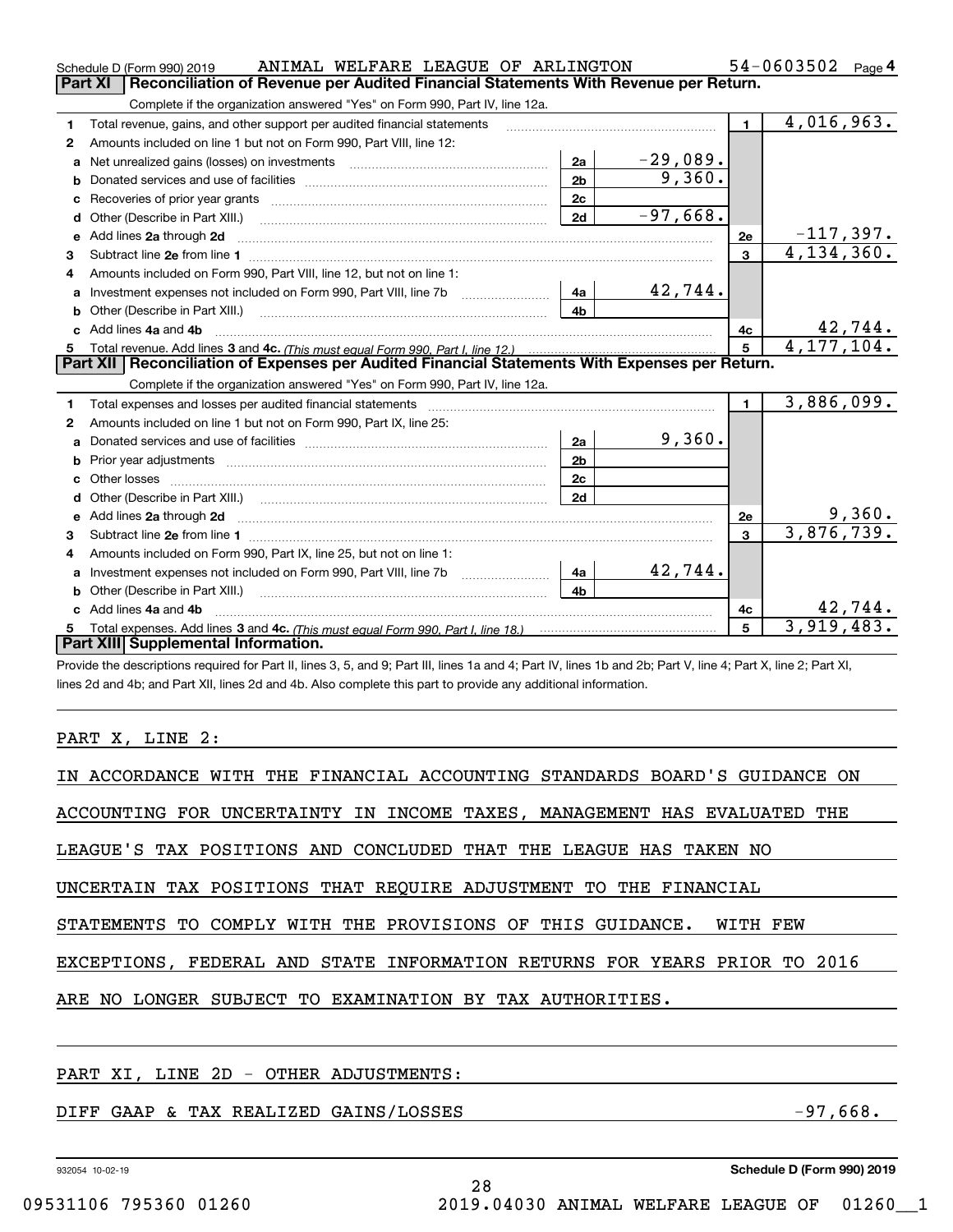| Schedule D (Form 990) 2019 |  |
|----------------------------|--|
| Part VIII                  |  |

| <b>Part XIII Supplemental Information</b> (continued) |                            |
|-------------------------------------------------------|----------------------------|
|                                                       |                            |
|                                                       |                            |
|                                                       |                            |
|                                                       |                            |
|                                                       |                            |
|                                                       |                            |
|                                                       |                            |
|                                                       |                            |
|                                                       |                            |
|                                                       |                            |
|                                                       |                            |
|                                                       |                            |
|                                                       |                            |
|                                                       |                            |
|                                                       |                            |
|                                                       |                            |
|                                                       |                            |
|                                                       |                            |
|                                                       |                            |
|                                                       |                            |
|                                                       |                            |
|                                                       |                            |
|                                                       |                            |
|                                                       |                            |
|                                                       |                            |
|                                                       |                            |
|                                                       |                            |
|                                                       |                            |
|                                                       |                            |
|                                                       |                            |
|                                                       | Schedule D (Form 990) 2019 |
|                                                       |                            |

932055 10-02-19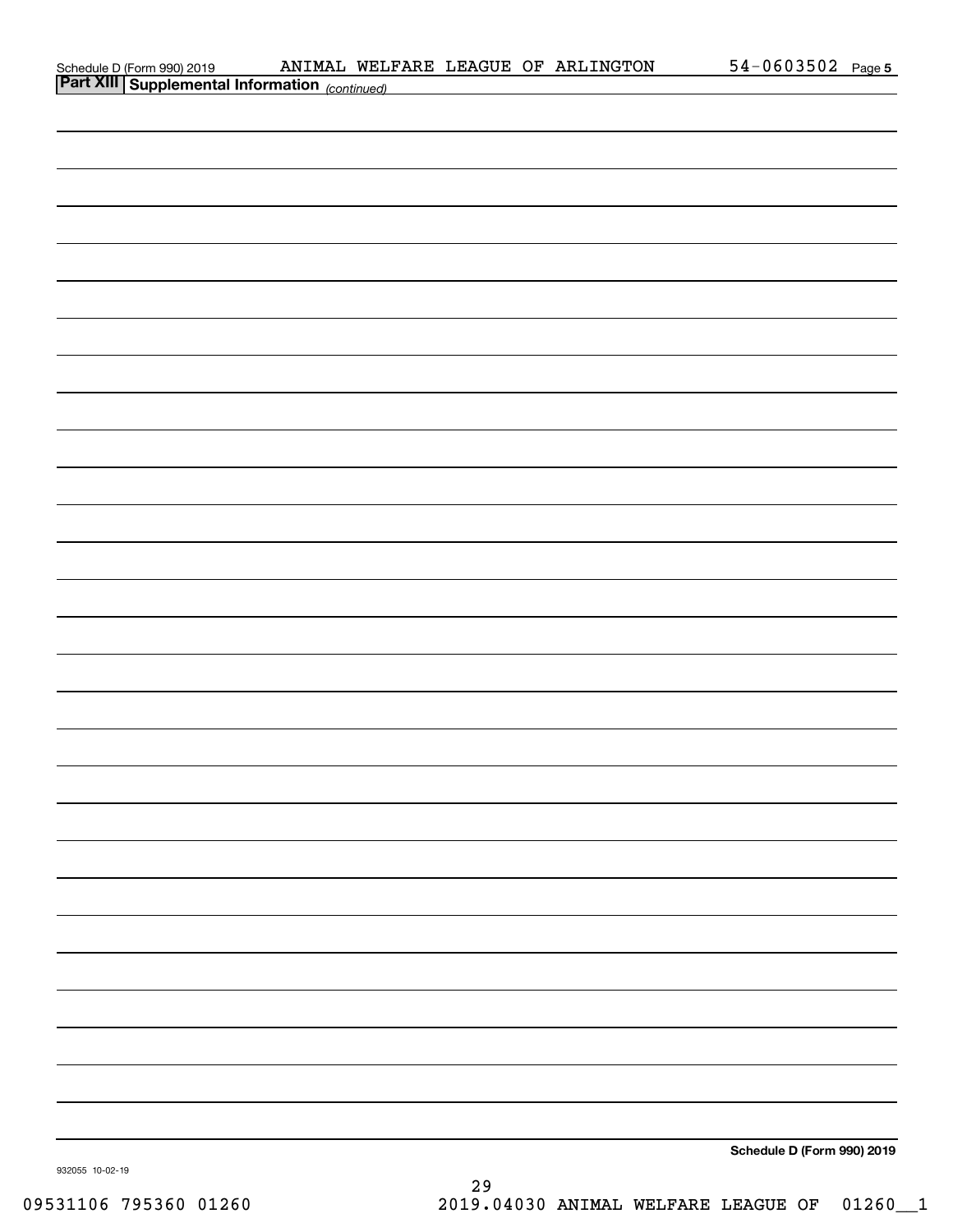| <b>Supplemental Information Regarding Fundraising or Gaming Activities</b><br><b>SCHEDULE G</b> |                                                                                                                                                                     |                                                                                                                                                    |                                                                            |    |                                       |  |                                                         | OMB No. 1545-0047                                       |
|-------------------------------------------------------------------------------------------------|---------------------------------------------------------------------------------------------------------------------------------------------------------------------|----------------------------------------------------------------------------------------------------------------------------------------------------|----------------------------------------------------------------------------|----|---------------------------------------|--|---------------------------------------------------------|---------------------------------------------------------|
| (Form 990 or 990-EZ)                                                                            | Complete if the organization answered "Yes" on Form 990, Part IV, line 17, 18, or 19, or if the<br>organization entered more than \$15,000 on Form 990-EZ, line 6a. |                                                                                                                                                    | 2019                                                                       |    |                                       |  |                                                         |                                                         |
| Department of the Treasury                                                                      |                                                                                                                                                                     |                                                                                                                                                    | <b>Open to Public</b>                                                      |    |                                       |  |                                                         |                                                         |
| <b>Internal Revenue Service</b><br>Name of the organization                                     |                                                                                                                                                                     | Go to www.irs.gov/Form990 for instructions and the latest information.                                                                             |                                                                            |    |                                       |  |                                                         | Inspection<br><b>Employer identification number</b>     |
|                                                                                                 |                                                                                                                                                                     | ANIMAL WELFARE LEAGUE OF ARLINGTON                                                                                                                 |                                                                            |    |                                       |  | 54-0603502                                              |                                                         |
| Part I                                                                                          | required to complete this part.                                                                                                                                     | Fundraising Activities. Complete if the organization answered "Yes" on Form 990, Part IV, line 17. Form 990-EZ filers are not                      |                                                                            |    |                                       |  |                                                         |                                                         |
|                                                                                                 |                                                                                                                                                                     | 1 Indicate whether the organization raised funds through any of the following activities. Check all that apply.                                    |                                                                            |    |                                       |  |                                                         |                                                         |
| Mail solicitations<br>a                                                                         |                                                                                                                                                                     | $\mathbf{e}$                                                                                                                                       |                                                                            |    | Solicitation of non-government grants |  |                                                         |                                                         |
| b<br>Phone solicitations                                                                        | Internet and email solicitations                                                                                                                                    | f<br>Special fundraising events<br>g                                                                                                               |                                                                            |    | Solicitation of government grants     |  |                                                         |                                                         |
| c<br>In-person solicitations<br>d                                                               |                                                                                                                                                                     |                                                                                                                                                    |                                                                            |    |                                       |  |                                                         |                                                         |
|                                                                                                 |                                                                                                                                                                     | 2 a Did the organization have a written or oral agreement with any individual (including officers, directors, trustees, or                         |                                                                            |    |                                       |  |                                                         |                                                         |
|                                                                                                 |                                                                                                                                                                     | key employees listed in Form 990, Part VII) or entity in connection with professional fundraising services?                                        |                                                                            |    |                                       |  | Yes                                                     | No                                                      |
| compensated at least \$5,000 by the organization.                                               |                                                                                                                                                                     | <b>b</b> If "Yes," list the 10 highest paid individuals or entities (fundraisers) pursuant to agreements under which the fundraiser is to be       |                                                                            |    |                                       |  |                                                         |                                                         |
|                                                                                                 |                                                                                                                                                                     |                                                                                                                                                    |                                                                            |    |                                       |  | (v) Amount paid                                         |                                                         |
| (i) Name and address of individual<br>or entity (fundraiser)                                    |                                                                                                                                                                     | (ii) Activity                                                                                                                                      | (iii) Did<br>fundraiser<br>have custody<br>or control of<br>contributions? |    | (iv) Gross receipts<br>from activity  |  | to (or retained by)<br>fundraiser<br>listed in col. (i) | (vi) Amount paid<br>to (or retained by)<br>organization |
|                                                                                                 |                                                                                                                                                                     |                                                                                                                                                    | Yes                                                                        | No |                                       |  |                                                         |                                                         |
|                                                                                                 |                                                                                                                                                                     |                                                                                                                                                    |                                                                            |    |                                       |  |                                                         |                                                         |
|                                                                                                 |                                                                                                                                                                     |                                                                                                                                                    |                                                                            |    |                                       |  |                                                         |                                                         |
|                                                                                                 |                                                                                                                                                                     |                                                                                                                                                    |                                                                            |    |                                       |  |                                                         |                                                         |
|                                                                                                 |                                                                                                                                                                     |                                                                                                                                                    |                                                                            |    |                                       |  |                                                         |                                                         |
|                                                                                                 |                                                                                                                                                                     |                                                                                                                                                    |                                                                            |    |                                       |  |                                                         |                                                         |
|                                                                                                 |                                                                                                                                                                     |                                                                                                                                                    |                                                                            |    |                                       |  |                                                         |                                                         |
|                                                                                                 |                                                                                                                                                                     |                                                                                                                                                    |                                                                            |    |                                       |  |                                                         |                                                         |
|                                                                                                 |                                                                                                                                                                     |                                                                                                                                                    |                                                                            |    |                                       |  |                                                         |                                                         |
|                                                                                                 |                                                                                                                                                                     |                                                                                                                                                    |                                                                            |    |                                       |  |                                                         |                                                         |
|                                                                                                 |                                                                                                                                                                     |                                                                                                                                                    |                                                                            |    |                                       |  |                                                         |                                                         |
|                                                                                                 |                                                                                                                                                                     |                                                                                                                                                    |                                                                            |    |                                       |  |                                                         |                                                         |
|                                                                                                 |                                                                                                                                                                     |                                                                                                                                                    |                                                                            |    |                                       |  |                                                         |                                                         |
| Total<br>or licensing.                                                                          |                                                                                                                                                                     | 3 List all states in which the organization is registered or licensed to solicit contributions or has been notified it is exempt from registration |                                                                            |    |                                       |  |                                                         |                                                         |
|                                                                                                 |                                                                                                                                                                     |                                                                                                                                                    |                                                                            |    |                                       |  |                                                         |                                                         |
|                                                                                                 |                                                                                                                                                                     |                                                                                                                                                    |                                                                            |    |                                       |  |                                                         |                                                         |
|                                                                                                 |                                                                                                                                                                     |                                                                                                                                                    |                                                                            |    |                                       |  |                                                         |                                                         |
|                                                                                                 |                                                                                                                                                                     |                                                                                                                                                    |                                                                            |    |                                       |  |                                                         |                                                         |
|                                                                                                 |                                                                                                                                                                     |                                                                                                                                                    |                                                                            |    |                                       |  |                                                         |                                                         |
|                                                                                                 |                                                                                                                                                                     |                                                                                                                                                    |                                                                            |    |                                       |  |                                                         |                                                         |
|                                                                                                 |                                                                                                                                                                     |                                                                                                                                                    |                                                                            |    |                                       |  |                                                         |                                                         |
|                                                                                                 |                                                                                                                                                                     | LHA For Paperwork Reduction Act Notice, see the Instructions for Form 990 or 990-EZ.                                                               |                                                                            |    |                                       |  |                                                         | Schedule G (Form 990 or 990-EZ) 2019                    |

932081 09-11-19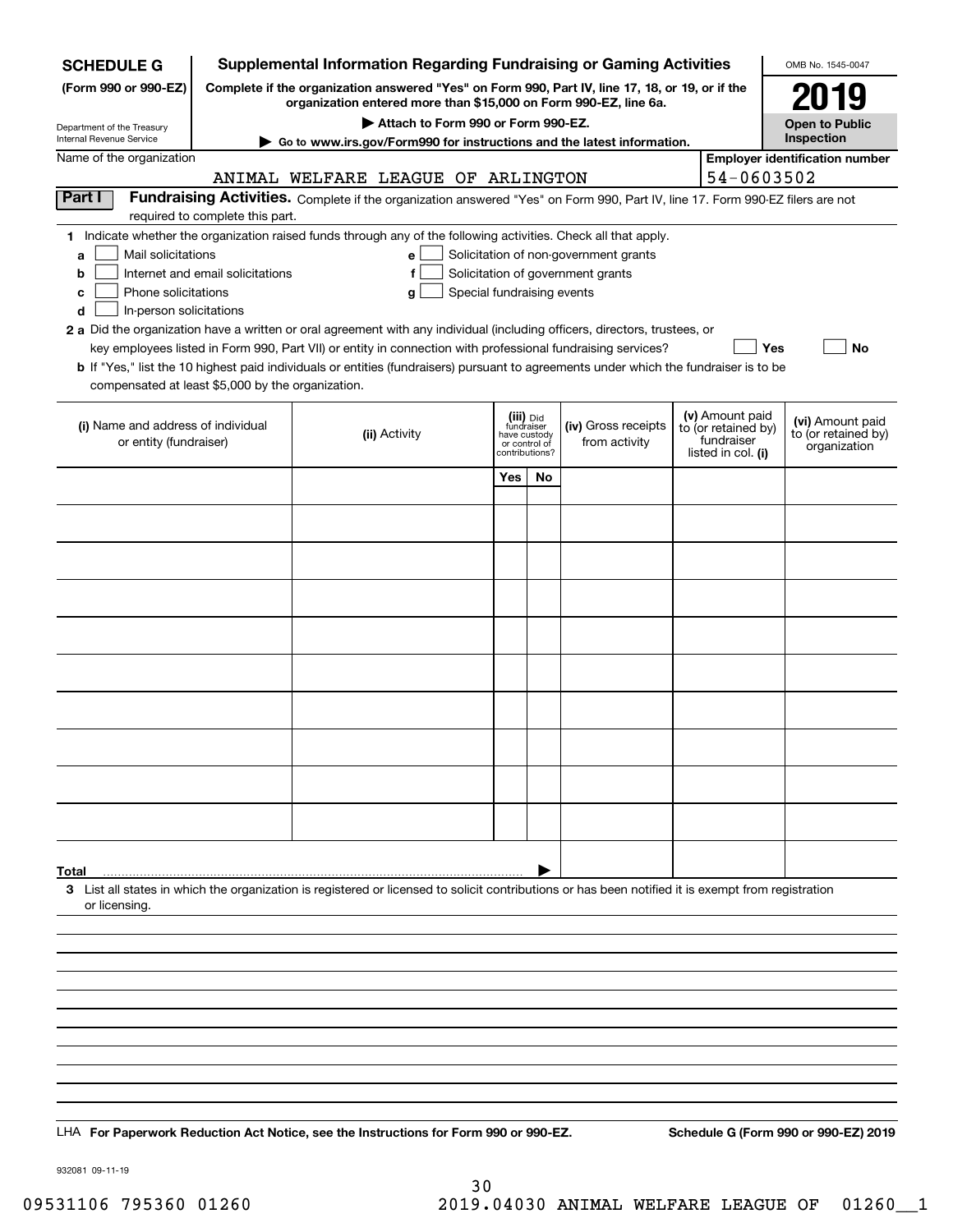Part II | Fundraising Events. Complete if the organization answered "Yes" on Form 990, Part IV, line 18, or reported more than \$15,000 of fundraising event contributions and gross income on Form 990-EZ, lines 1 and 6b. List events with gross receipts greater than \$5,000.

|                 |          | .000.or rundraising event contributions and gross income on Form 990-EZ, lines 1 and 6b. List events with gross receipts greater than \$5,000. |                   |                                                  |                  |                                                     |
|-----------------|----------|------------------------------------------------------------------------------------------------------------------------------------------------|-------------------|--------------------------------------------------|------------------|-----------------------------------------------------|
|                 |          |                                                                                                                                                | (a) Event $#1$    | $(b)$ Event #2                                   | (c) Other events | (d) Total events                                    |
|                 |          |                                                                                                                                                | STT.STAY.CID 2019 |                                                  |                  | (add col. (a) through                               |
|                 |          |                                                                                                                                                | ER.               | ANNIVERSARY                                      | 20               | col. (c)                                            |
|                 |          |                                                                                                                                                | (event type)      | (event type)                                     | (total number)   |                                                     |
| Revenue         | 1        |                                                                                                                                                | 8,017.            | 7,725.                                           | 33, 212.         | 48,954.                                             |
|                 |          |                                                                                                                                                | 7,267.            | 4,950.                                           | 28,422.          | 40,639.                                             |
|                 | 3        | Gross income (line 1 minus line 2)                                                                                                             | 750.              | 2,775.                                           | 4,790.           | 8,315.                                              |
|                 |          |                                                                                                                                                |                   |                                                  |                  |                                                     |
|                 | 5        |                                                                                                                                                |                   |                                                  |                  |                                                     |
|                 | 6        |                                                                                                                                                |                   |                                                  |                  |                                                     |
| Direct Expenses |          | 7 Food and beverages                                                                                                                           |                   |                                                  |                  |                                                     |
|                 | 8        |                                                                                                                                                |                   |                                                  |                  |                                                     |
|                 | 9        |                                                                                                                                                | 1,062.            | 5,679.                                           | 2,892.           | 9,633.                                              |
|                 | 10       | Direct expense summary. Add lines 4 through 9 in column (d)                                                                                    |                   |                                                  | ▶                | 9,633.                                              |
|                 | 11       | Net income summary. Subtract line 10 from line 3, column (d)                                                                                   |                   |                                                  |                  | $-1,318.$                                           |
|                 | Part III | Gaming. Complete if the organization answered "Yes" on Form 990, Part IV, line 19, or reported more than                                       |                   |                                                  |                  |                                                     |
|                 |          | \$15,000 on Form 990-EZ, line 6a.                                                                                                              |                   |                                                  |                  |                                                     |
| Revenue         |          |                                                                                                                                                | (a) Bingo         | (b) Pull tabs/instant<br>bingo/progressive bingo | (c) Other gaming | (d) Total gaming (add<br>col. (a) through col. (c)) |
|                 | 1        |                                                                                                                                                |                   |                                                  |                  |                                                     |
|                 |          |                                                                                                                                                |                   |                                                  |                  |                                                     |
|                 |          |                                                                                                                                                |                   |                                                  |                  |                                                     |
| Direct Expenses | 3        |                                                                                                                                                |                   |                                                  |                  |                                                     |
|                 | 4        |                                                                                                                                                |                   |                                                  |                  |                                                     |
|                 |          | 5 Other direct expenses                                                                                                                        |                   |                                                  |                  |                                                     |
|                 |          |                                                                                                                                                | %<br>Yes          | Yes<br>%                                         | Yes<br>%         |                                                     |
|                 | 6.       | Volunteer labor                                                                                                                                | No                | No                                               | No               |                                                     |
|                 | 7        | Direct expense summary. Add lines 2 through 5 in column (d)                                                                                    |                   |                                                  |                  |                                                     |
|                 | 8        |                                                                                                                                                |                   |                                                  |                  |                                                     |
|                 |          |                                                                                                                                                |                   |                                                  |                  |                                                     |
|                 |          | <b>9</b> Enter the state(s) in which the organization conducts gaming activities:                                                              |                   |                                                  |                  |                                                     |
|                 |          |                                                                                                                                                |                   |                                                  |                  | Yes<br><b>No</b>                                    |
|                 |          | $\mathbf b$ If "No," explain: $\qquad \qquad$                                                                                                  |                   |                                                  |                  |                                                     |
|                 |          |                                                                                                                                                |                   |                                                  |                  |                                                     |
|                 |          |                                                                                                                                                |                   |                                                  |                  |                                                     |
|                 |          |                                                                                                                                                |                   |                                                  |                  | ∣ Yes<br>No                                         |
|                 |          |                                                                                                                                                |                   |                                                  |                  |                                                     |
|                 |          |                                                                                                                                                |                   |                                                  |                  |                                                     |
|                 |          |                                                                                                                                                |                   |                                                  |                  |                                                     |
|                 |          |                                                                                                                                                |                   |                                                  |                  |                                                     |
|                 |          | 932082 09-11-19                                                                                                                                |                   |                                                  |                  | Schedule G (Form 990 or 990-EZ) 2019                |

**Schedule G (Form 990 or 990-EZ) 2019**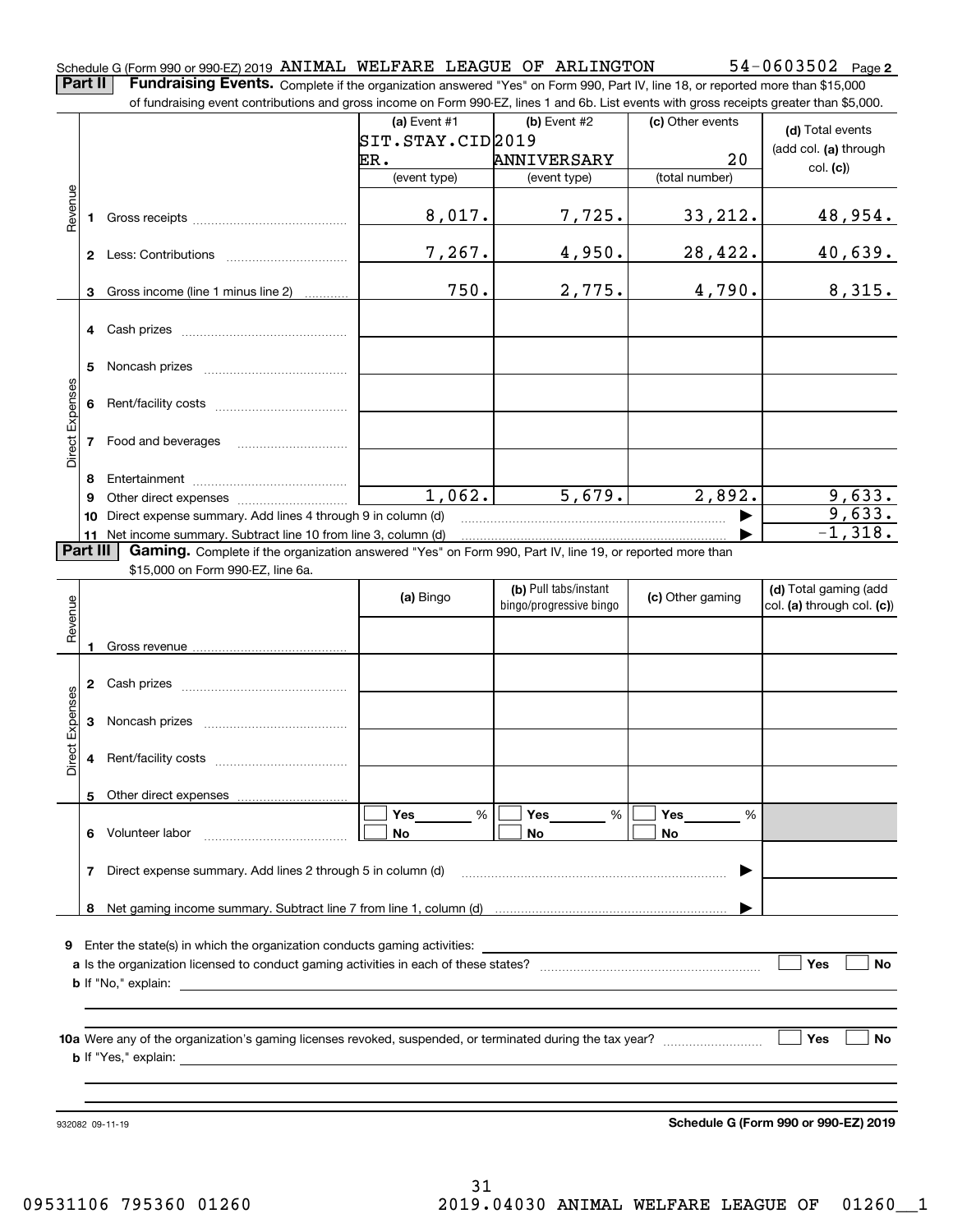|    | Schedule G (Form 990 or 990-EZ) 2019 ANIMAL WELFARE LEAGUE OF ARLINGTON                                                                                                                                                                               | 54-0603502      | Page 3    |
|----|-------------------------------------------------------------------------------------------------------------------------------------------------------------------------------------------------------------------------------------------------------|-----------------|-----------|
| 11 |                                                                                                                                                                                                                                                       | Yes             | No        |
|    | 12 Is the organization a grantor, beneficiary or trustee of a trust, or a member of a partnership or other entity formed                                                                                                                              | Yes             | No        |
|    | 13 Indicate the percentage of gaming activity conducted in:                                                                                                                                                                                           |                 |           |
|    |                                                                                                                                                                                                                                                       | 1За             | %         |
|    |                                                                                                                                                                                                                                                       | 13 <sub>b</sub> | %         |
|    | 14 Enter the name and address of the person who prepares the organization's gaming/special events books and records:                                                                                                                                  |                 |           |
|    |                                                                                                                                                                                                                                                       |                 |           |
|    |                                                                                                                                                                                                                                                       |                 |           |
|    |                                                                                                                                                                                                                                                       | Yes             | No        |
|    |                                                                                                                                                                                                                                                       |                 |           |
|    | of gaming revenue retained by the third party $\triangleright$ \$                                                                                                                                                                                     |                 |           |
|    | c If "Yes," enter name and address of the third party:                                                                                                                                                                                                |                 |           |
|    | Name $\blacktriangleright$ $\bot$                                                                                                                                                                                                                     |                 |           |
|    |                                                                                                                                                                                                                                                       |                 |           |
|    |                                                                                                                                                                                                                                                       |                 |           |
|    | 16 Gaming manager information:                                                                                                                                                                                                                        |                 |           |
|    | Name $\blacktriangleright$                                                                                                                                                                                                                            |                 |           |
|    | Gaming manager compensation > \$                                                                                                                                                                                                                      |                 |           |
|    |                                                                                                                                                                                                                                                       |                 |           |
|    |                                                                                                                                                                                                                                                       |                 |           |
|    |                                                                                                                                                                                                                                                       |                 |           |
|    | Employee<br>Director/officer<br>Independent contractor                                                                                                                                                                                                |                 |           |
|    |                                                                                                                                                                                                                                                       |                 |           |
|    | 17 Mandatory distributions:<br>a Is the organization required under state law to make charitable distributions from the gaming proceeds to                                                                                                            |                 |           |
|    | retain the state gaming license?                                                                                                                                                                                                                      | $\Box$ Yes      | $\Box$ No |
|    | <b>b</b> Enter the amount of distributions required under state law to be distributed to other exempt organizations or spent in the                                                                                                                   |                 |           |
|    | organization's own exempt activities during the tax year $\triangleright$ \$                                                                                                                                                                          |                 |           |
|    | Part IV<br>Supplemental Information. Provide the explanations required by Part I, line 2b, columns (iii) and (v); and Part III, lines 9, 9b, 10b,<br>15b, 15c, 16, and 17b, as applicable. Also provide any additional information. See instructions. |                 |           |
|    |                                                                                                                                                                                                                                                       |                 |           |
|    |                                                                                                                                                                                                                                                       |                 |           |
|    |                                                                                                                                                                                                                                                       |                 |           |
|    |                                                                                                                                                                                                                                                       |                 |           |
|    |                                                                                                                                                                                                                                                       |                 |           |
|    |                                                                                                                                                                                                                                                       |                 |           |
|    |                                                                                                                                                                                                                                                       |                 |           |
|    |                                                                                                                                                                                                                                                       |                 |           |
|    |                                                                                                                                                                                                                                                       |                 |           |
|    |                                                                                                                                                                                                                                                       |                 |           |
|    | Schedule G (Form 990 or 990-EZ) 2019<br>932083 09-11-19                                                                                                                                                                                               |                 |           |
|    | 32                                                                                                                                                                                                                                                    |                 |           |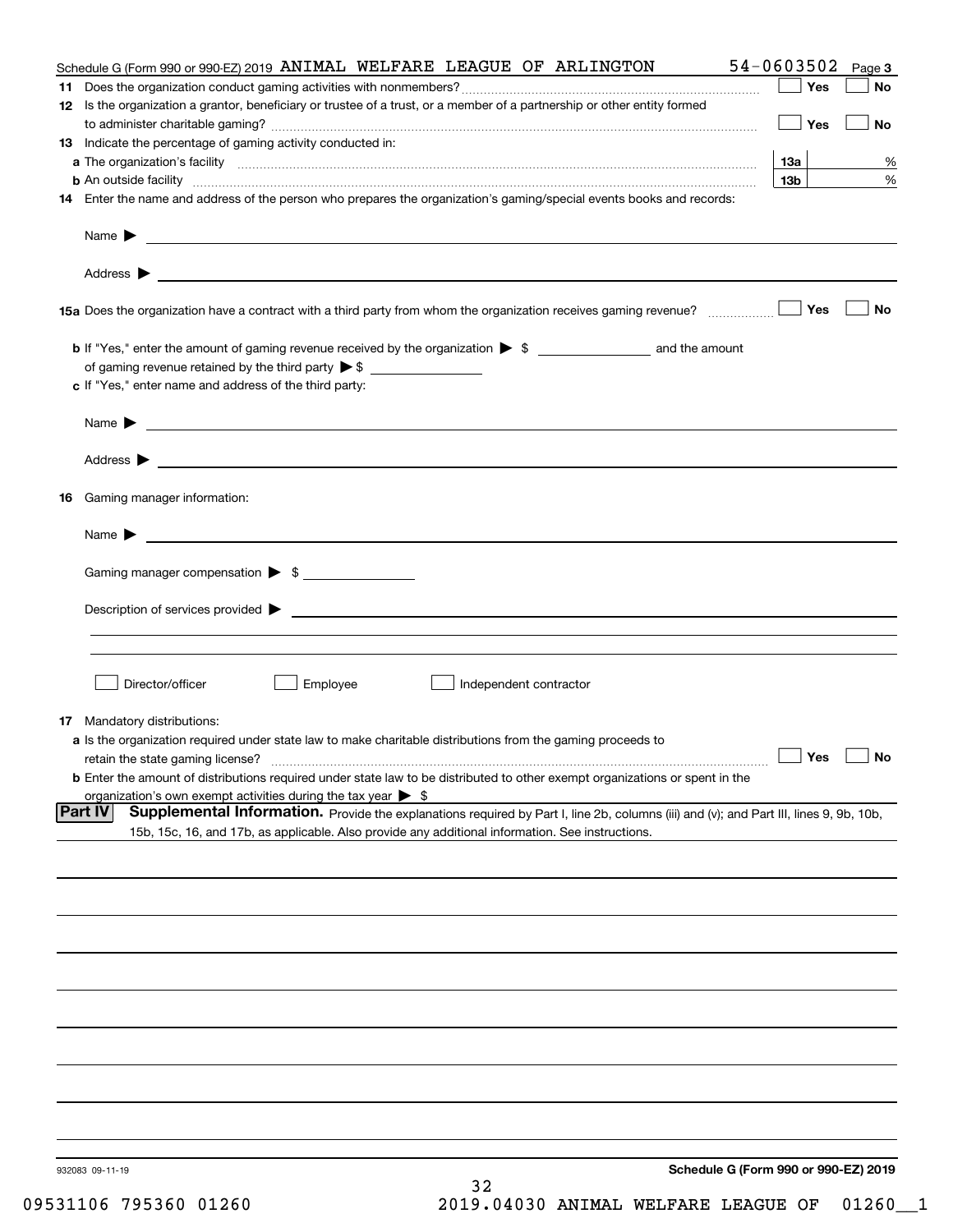|  | Schedule G (Form 990 or 990-EZ)                            |  |  | ANIMAL WELFARE LEAGUE OF ARLINGTON | $54 - 0603502$ Page 4 |  |
|--|------------------------------------------------------------|--|--|------------------------------------|-----------------------|--|
|  | <b>Part IV</b>   Supplemental Information $_{(continued)}$ |  |  |                                    |                       |  |

| <b>Part IV Supplemental Information</b> (continued) |  |                                 |  |
|-----------------------------------------------------|--|---------------------------------|--|
|                                                     |  |                                 |  |
|                                                     |  |                                 |  |
|                                                     |  |                                 |  |
|                                                     |  |                                 |  |
|                                                     |  |                                 |  |
|                                                     |  |                                 |  |
|                                                     |  |                                 |  |
|                                                     |  |                                 |  |
|                                                     |  |                                 |  |
|                                                     |  |                                 |  |
|                                                     |  |                                 |  |
|                                                     |  |                                 |  |
|                                                     |  |                                 |  |
|                                                     |  |                                 |  |
|                                                     |  |                                 |  |
|                                                     |  |                                 |  |
|                                                     |  |                                 |  |
|                                                     |  |                                 |  |
|                                                     |  |                                 |  |
|                                                     |  |                                 |  |
|                                                     |  |                                 |  |
|                                                     |  |                                 |  |
|                                                     |  |                                 |  |
|                                                     |  |                                 |  |
|                                                     |  |                                 |  |
|                                                     |  |                                 |  |
|                                                     |  |                                 |  |
|                                                     |  |                                 |  |
|                                                     |  |                                 |  |
|                                                     |  |                                 |  |
|                                                     |  |                                 |  |
|                                                     |  | Schedule G (Form 990 or 990-EZ) |  |

932084 04-01-19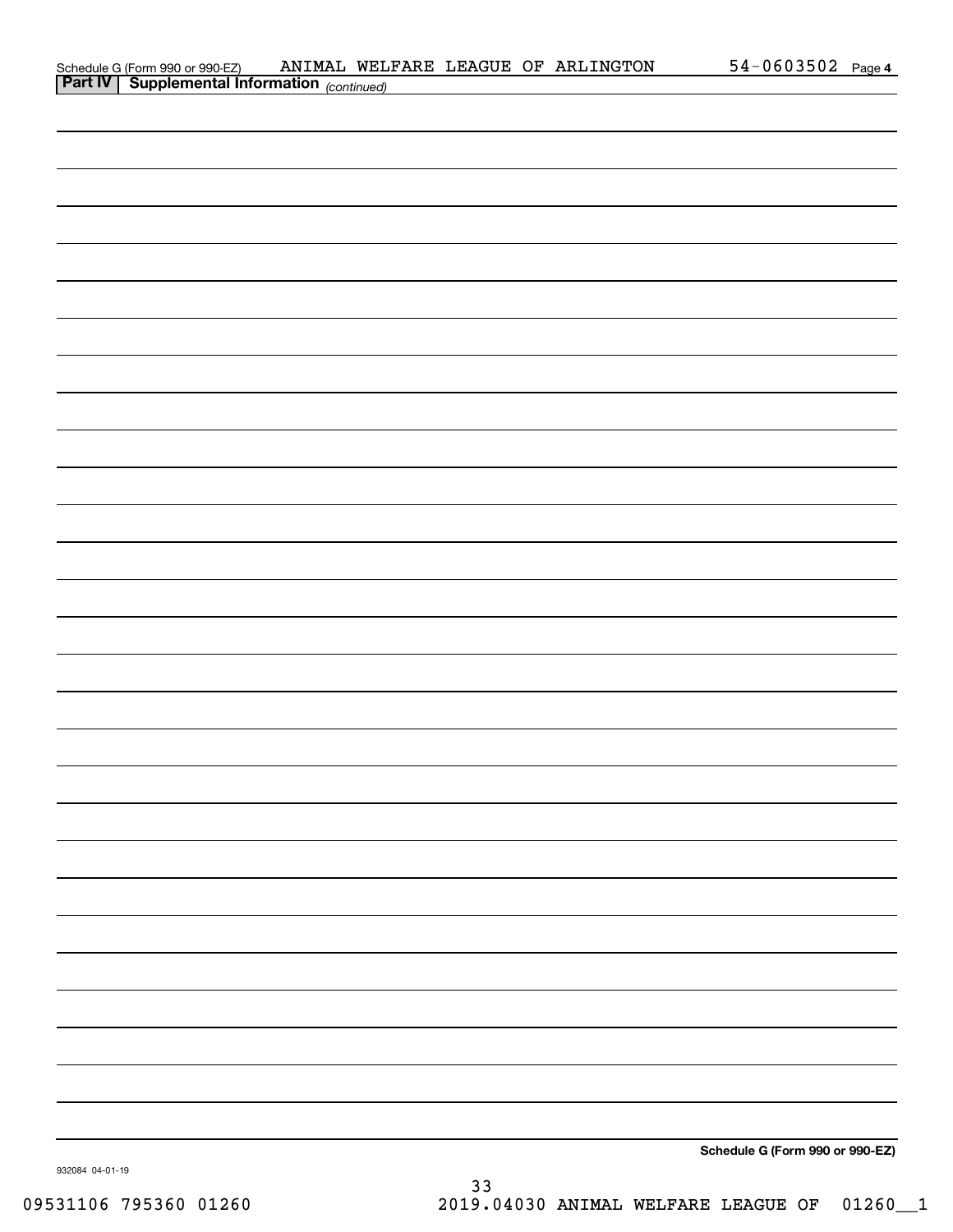|                                                                                                                                  | <b>Compensation Information</b><br><b>SCHEDULE J</b>                                                                                                                                                                                 |                       | OMB No. 1545-0047 |                  |  |  |  |  |  |  |
|----------------------------------------------------------------------------------------------------------------------------------|--------------------------------------------------------------------------------------------------------------------------------------------------------------------------------------------------------------------------------------|-----------------------|-------------------|------------------|--|--|--|--|--|--|
| (Form 990)<br>For certain Officers, Directors, Trustees, Key Employees, and Highest                                              |                                                                                                                                                                                                                                      |                       |                   |                  |  |  |  |  |  |  |
|                                                                                                                                  | <b>Compensated Employees</b>                                                                                                                                                                                                         | 2019                  |                   |                  |  |  |  |  |  |  |
|                                                                                                                                  | Complete if the organization answered "Yes" on Form 990, Part IV, line 23.<br>Attach to Form 990.                                                                                                                                    | <b>Open to Public</b> |                   |                  |  |  |  |  |  |  |
| Department of the Treasury<br>Go to www.irs.gov/Form990 for instructions and the latest information.<br>Internal Revenue Service |                                                                                                                                                                                                                                      | Inspection            |                   |                  |  |  |  |  |  |  |
|                                                                                                                                  | <b>Employer identification number</b><br>Name of the organization                                                                                                                                                                    |                       |                   |                  |  |  |  |  |  |  |
|                                                                                                                                  | 54-0603502<br>ANIMAL WELFARE LEAGUE OF ARLINGTON                                                                                                                                                                                     |                       |                   |                  |  |  |  |  |  |  |
| <b>Questions Regarding Compensation</b><br>Part I                                                                                |                                                                                                                                                                                                                                      |                       |                   |                  |  |  |  |  |  |  |
|                                                                                                                                  |                                                                                                                                                                                                                                      |                       | Yes               | No               |  |  |  |  |  |  |
|                                                                                                                                  | Check the appropriate box(es) if the organization provided any of the following to or for a person listed on Form 990,                                                                                                               |                       |                   |                  |  |  |  |  |  |  |
|                                                                                                                                  | Part VII, Section A, line 1a. Complete Part III to provide any relevant information regarding these items.                                                                                                                           |                       |                   |                  |  |  |  |  |  |  |
|                                                                                                                                  | First-class or charter travel<br>Housing allowance or residence for personal use                                                                                                                                                     |                       |                   |                  |  |  |  |  |  |  |
|                                                                                                                                  | Travel for companions<br>Payments for business use of personal residence                                                                                                                                                             |                       |                   |                  |  |  |  |  |  |  |
|                                                                                                                                  | Tax indemnification and gross-up payments<br>Health or social club dues or initiation fees                                                                                                                                           |                       |                   |                  |  |  |  |  |  |  |
|                                                                                                                                  | Discretionary spending account<br>Personal services (such as maid, chauffeur, chef)                                                                                                                                                  |                       |                   |                  |  |  |  |  |  |  |
|                                                                                                                                  |                                                                                                                                                                                                                                      |                       |                   |                  |  |  |  |  |  |  |
|                                                                                                                                  | <b>b</b> If any of the boxes on line 1a are checked, did the organization follow a written policy regarding payment or                                                                                                               |                       |                   |                  |  |  |  |  |  |  |
|                                                                                                                                  | reimbursement or provision of all of the expenses described above? If "No," complete Part III to explain                                                                                                                             | 1b                    |                   |                  |  |  |  |  |  |  |
| 2                                                                                                                                | Did the organization require substantiation prior to reimbursing or allowing expenses incurred by all directors,                                                                                                                     |                       |                   |                  |  |  |  |  |  |  |
|                                                                                                                                  |                                                                                                                                                                                                                                      | $\mathbf{2}$          |                   |                  |  |  |  |  |  |  |
|                                                                                                                                  |                                                                                                                                                                                                                                      |                       |                   |                  |  |  |  |  |  |  |
| З                                                                                                                                | Indicate which, if any, of the following the organization used to establish the compensation of the organization's                                                                                                                   |                       |                   |                  |  |  |  |  |  |  |
|                                                                                                                                  | CEO/Executive Director. Check all that apply. Do not check any boxes for methods used by a related organization to                                                                                                                   |                       |                   |                  |  |  |  |  |  |  |
|                                                                                                                                  | establish compensation of the CEO/Executive Director, but explain in Part III.                                                                                                                                                       |                       |                   |                  |  |  |  |  |  |  |
|                                                                                                                                  | $X$ Compensation committee<br>Written employment contract                                                                                                                                                                            |                       |                   |                  |  |  |  |  |  |  |
|                                                                                                                                  | Compensation survey or study<br>Independent compensation consultant                                                                                                                                                                  |                       |                   |                  |  |  |  |  |  |  |
|                                                                                                                                  | $\boxed{\textbf{X}}$ Form 990 of other organizations<br>$\boxed{\textbf{X}}$ Approval by the board or compensation committee                                                                                                         |                       |                   |                  |  |  |  |  |  |  |
|                                                                                                                                  |                                                                                                                                                                                                                                      |                       |                   |                  |  |  |  |  |  |  |
|                                                                                                                                  | During the year, did any person listed on Form 990, Part VII, Section A, line 1a, with respect to the filing                                                                                                                         |                       |                   |                  |  |  |  |  |  |  |
|                                                                                                                                  | organization or a related organization:                                                                                                                                                                                              |                       |                   |                  |  |  |  |  |  |  |
| а                                                                                                                                | Receive a severance payment or change-of-control payment?                                                                                                                                                                            |                       |                   |                  |  |  |  |  |  |  |
| b                                                                                                                                |                                                                                                                                                                                                                                      | 4b<br>4c              |                   | X<br>X           |  |  |  |  |  |  |
| c                                                                                                                                | Participate in, or receive payment from, an equity-based compensation arrangement?                                                                                                                                                   |                       |                   |                  |  |  |  |  |  |  |
|                                                                                                                                  | If "Yes" to any of lines 4a-c, list the persons and provide the applicable amounts for each item in Part III.                                                                                                                        |                       |                   |                  |  |  |  |  |  |  |
|                                                                                                                                  |                                                                                                                                                                                                                                      |                       |                   |                  |  |  |  |  |  |  |
|                                                                                                                                  | Only section 501(c)(3), 501(c)(4), and 501(c)(29) organizations must complete lines 5-9.                                                                                                                                             |                       |                   |                  |  |  |  |  |  |  |
|                                                                                                                                  | For persons listed on Form 990, Part VII, Section A, line 1a, did the organization pay or accrue any compensation                                                                                                                    |                       |                   |                  |  |  |  |  |  |  |
|                                                                                                                                  | contingent on the revenues of:                                                                                                                                                                                                       |                       |                   |                  |  |  |  |  |  |  |
| a                                                                                                                                |                                                                                                                                                                                                                                      | 5a                    |                   | x                |  |  |  |  |  |  |
|                                                                                                                                  |                                                                                                                                                                                                                                      | 5b                    |                   | X                |  |  |  |  |  |  |
|                                                                                                                                  | If "Yes" on line 5a or 5b, describe in Part III.                                                                                                                                                                                     |                       |                   |                  |  |  |  |  |  |  |
| 6.                                                                                                                               | For persons listed on Form 990, Part VII, Section A, line 1a, did the organization pay or accrue any compensation                                                                                                                    |                       |                   |                  |  |  |  |  |  |  |
|                                                                                                                                  | contingent on the net earnings of:                                                                                                                                                                                                   |                       |                   |                  |  |  |  |  |  |  |
| a                                                                                                                                | The organization? <b>With the contract of the contract of the contract of the contract of the contract of the contract of the contract of the contract of the contract of the contract of the contract of the contract of the co</b> | 6a                    |                   | x<br>$\mathbf X$ |  |  |  |  |  |  |
|                                                                                                                                  |                                                                                                                                                                                                                                      | 6b                    |                   |                  |  |  |  |  |  |  |
|                                                                                                                                  | If "Yes" on line 6a or 6b, describe in Part III.                                                                                                                                                                                     |                       |                   |                  |  |  |  |  |  |  |
|                                                                                                                                  | 7 For persons listed on Form 990, Part VII, Section A, line 1a, did the organization provide any nonfixed payments                                                                                                                   |                       |                   |                  |  |  |  |  |  |  |
|                                                                                                                                  |                                                                                                                                                                                                                                      | 7                     |                   | х                |  |  |  |  |  |  |
| 8                                                                                                                                | Were any amounts reported on Form 990, Part VII, paid or accrued pursuant to a contract that was subject to the                                                                                                                      |                       |                   | х                |  |  |  |  |  |  |
|                                                                                                                                  | initial contract exception described in Regulations section 53.4958-4(a)(3)? If "Yes," describe in Part III                                                                                                                          | 8                     |                   |                  |  |  |  |  |  |  |
| 9                                                                                                                                | If "Yes" on line 8, did the organization also follow the rebuttable presumption procedure described in                                                                                                                               |                       |                   |                  |  |  |  |  |  |  |
|                                                                                                                                  | Regulations section 53.4958-6(c)?<br>converte Dedication Act Notice, see the Instructions for Form 000<br>Cahadula, UEaum 0001.0040                                                                                                  | 9                     |                   |                  |  |  |  |  |  |  |

LHA For Paperwork Reduction Act Notice, see the Instructions for Form 990. Schedule J (Form 990) 2019

932111 10-21-19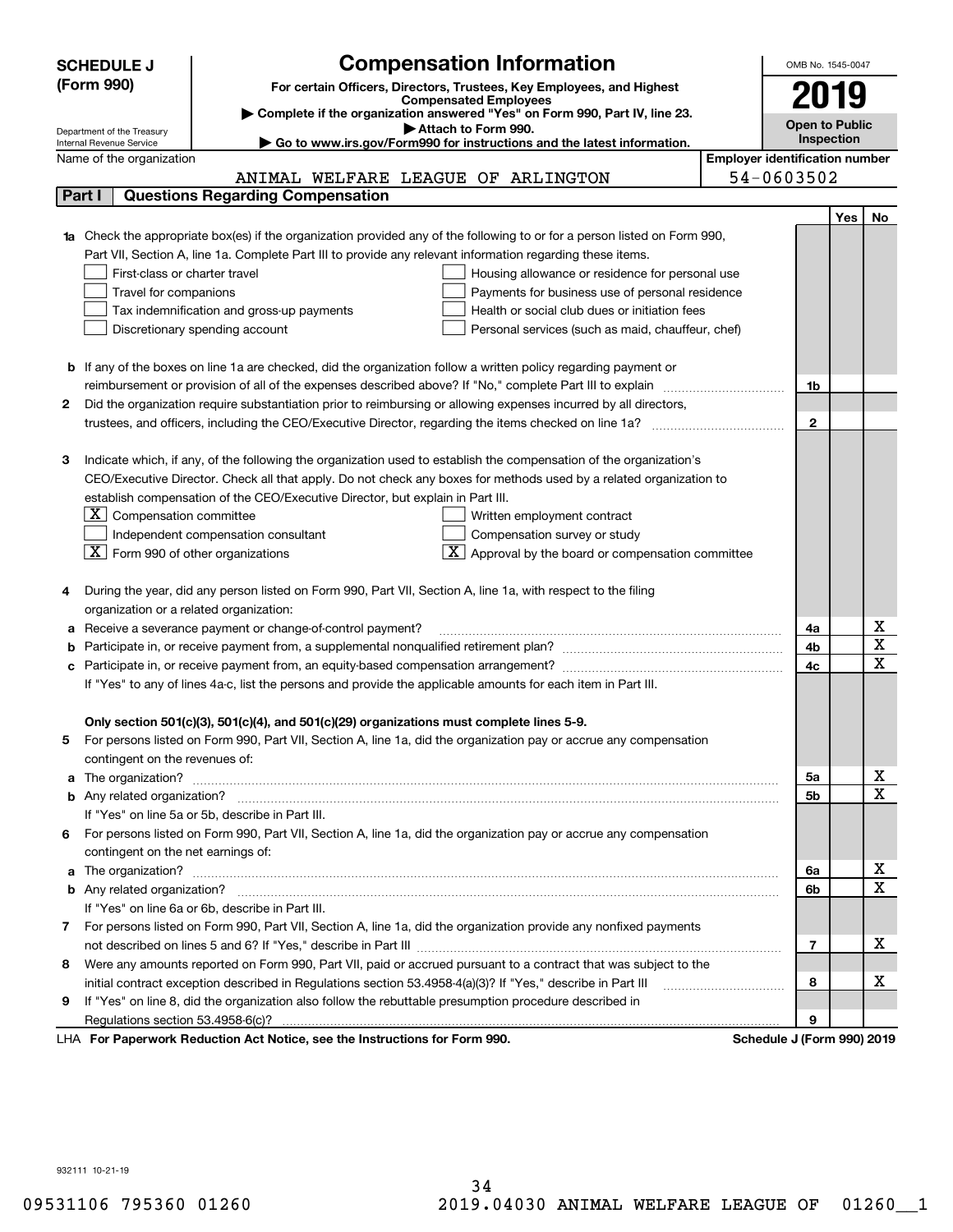932112 10-21-19

#### Part II | Officers, Directors, Trustees, Key Employees, and Highest Compensated Employees. Use duplicate copies if additional space is needed.

For each individual whose compensation must be reported on Schedule J, report compensation from the organization on row (i) and from related organizations, described in the instructions, on row (ii). Do not list any individuals that aren't listed on Form 990, Part VII.

Note: The sum of columns (B)(i)-(iii) for each listed individual must equal the total amount of Form 990, Part VII, Section A, line 1a, applicable column (D) and (E) amounts for that individual.

|                              | (B) Breakdown of W-2 and/or 1099-MISC compensation |                                           |                                           | (C) Retirement and             | (D) Nontaxable | (E) Total of columns | (F) Compensation                                           |  |
|------------------------------|----------------------------------------------------|-------------------------------------------|-------------------------------------------|--------------------------------|----------------|----------------------|------------------------------------------------------------|--|
| (A) Name and Title           | (i) Base<br>compensation                           | (ii) Bonus &<br>incentive<br>compensation | (iii) Other<br>reportable<br>compensation | other deferred<br>compensation | benefits       | $(B)(i)$ - $(D)$     | in column (B)<br>reported as deferred<br>on prior Form 990 |  |
| $\qquad \qquad \textbf{(i)}$ |                                                    |                                           |                                           |                                |                |                      |                                                            |  |
| (ii)                         |                                                    |                                           |                                           |                                |                |                      |                                                            |  |
| $\qquad \qquad \textbf{(i)}$ |                                                    |                                           |                                           |                                |                |                      |                                                            |  |
| (ii)                         |                                                    |                                           |                                           |                                |                |                      |                                                            |  |
| $\qquad \qquad \textbf{(i)}$ |                                                    |                                           |                                           |                                |                |                      |                                                            |  |
| (ii)                         |                                                    |                                           |                                           |                                |                |                      |                                                            |  |
| $\qquad \qquad \textbf{(i)}$ |                                                    |                                           |                                           |                                |                |                      |                                                            |  |
| (ii)                         |                                                    |                                           |                                           |                                |                |                      |                                                            |  |
| (i)                          |                                                    |                                           |                                           |                                |                |                      |                                                            |  |
| (ii)                         |                                                    |                                           |                                           |                                |                |                      |                                                            |  |
| (i)                          |                                                    |                                           |                                           |                                |                |                      |                                                            |  |
| (ii)                         |                                                    |                                           |                                           |                                |                |                      |                                                            |  |
| (i)                          |                                                    |                                           |                                           |                                |                |                      |                                                            |  |
| (ii)                         |                                                    |                                           |                                           |                                |                |                      |                                                            |  |
| $(\sf{i})$                   |                                                    |                                           |                                           |                                |                |                      |                                                            |  |
| (ii)                         |                                                    |                                           |                                           |                                |                |                      |                                                            |  |
| $(\sf{i})$                   |                                                    |                                           |                                           |                                |                |                      |                                                            |  |
| (ii)                         |                                                    |                                           |                                           |                                |                |                      |                                                            |  |
| $(\sf{i})$                   |                                                    |                                           |                                           |                                |                |                      |                                                            |  |
| (ii)                         |                                                    |                                           |                                           |                                |                |                      |                                                            |  |
| $(\sf{i})$                   |                                                    |                                           |                                           |                                |                |                      |                                                            |  |
| (ii)                         |                                                    |                                           |                                           |                                |                |                      |                                                            |  |
| $(\sf{i})$                   |                                                    |                                           |                                           |                                |                |                      |                                                            |  |
| (ii)                         |                                                    |                                           |                                           |                                |                |                      |                                                            |  |
| $(\sf{i})$                   |                                                    |                                           |                                           |                                |                |                      |                                                            |  |
| (ii)                         |                                                    |                                           |                                           |                                |                |                      |                                                            |  |
| (i)                          |                                                    |                                           |                                           |                                |                |                      |                                                            |  |
| (ii)                         |                                                    |                                           |                                           |                                |                |                      |                                                            |  |
| $\qquad \qquad \textbf{(i)}$ |                                                    |                                           |                                           |                                |                |                      |                                                            |  |
| (ii)                         |                                                    |                                           |                                           |                                |                |                      |                                                            |  |
| $\qquad \qquad \textbf{(i)}$ |                                                    |                                           |                                           |                                |                |                      |                                                            |  |
| (ii)                         |                                                    |                                           |                                           |                                |                |                      |                                                            |  |

**2**

Schedule J (Form 990) 2019 Page ANIMAL WELFARE LEAGUE OF ARLINGTON 54-0603502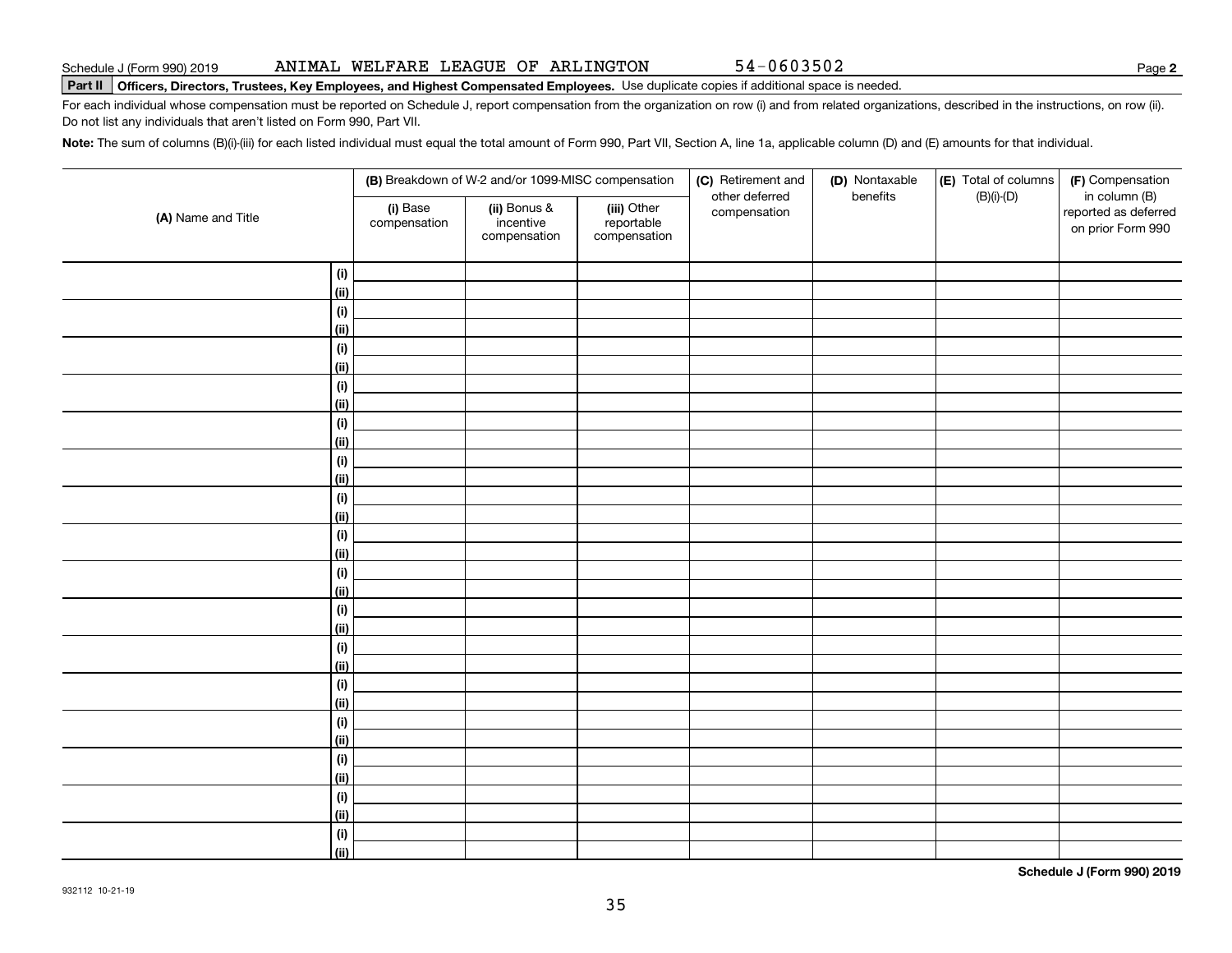#### **Part III Supplemental Information**

Provide the information, explanation, or descriptions required for Part I, lines 1a, 1b, 3, 4a, 4b, 4c, 5a, 5b, 6a, 6b, 7, and 8, and for Part II. Also complete this part for any additional information.

PART I, LINE 3:

PRESIDENT/CEO IS GIVEN AN ANNUAL PERFORMANCE AND COMPENSATION REVIEW WHICH

IS MAINTAINED IN PERSONNEL FILES WITHIN THE BUSINESS DEPARTMENT.

COMPENSATION IS PERIODICALLY COMPARED TO THE SIMILAR POSITION IN OTHER

COMPARABLE ORGANIZATIONS NATIONWIDE AND APPROVED BY THE BOARD OF DIRECTORS.

**Schedule J (Form 990) 2019**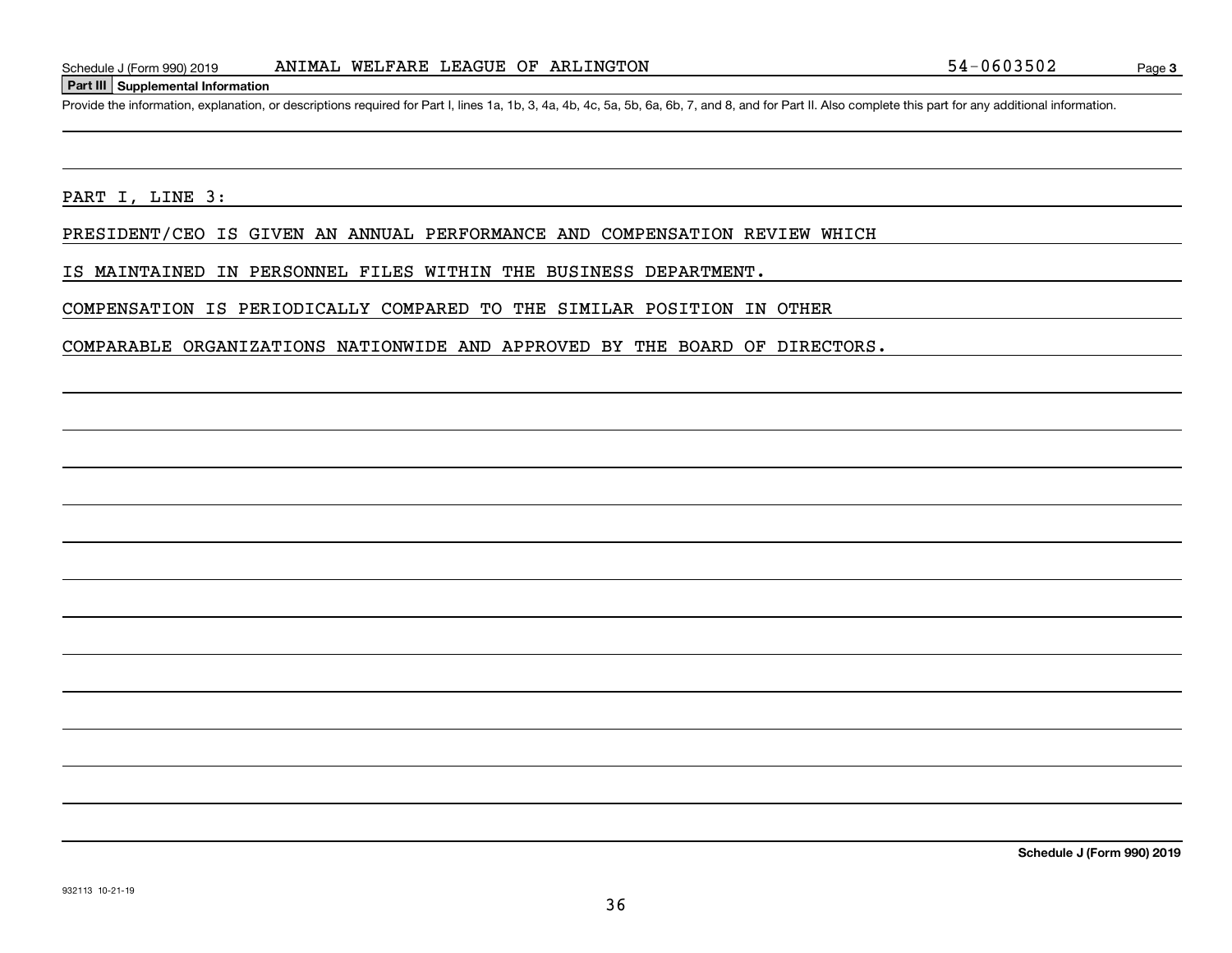**(Form 990 or 990-EZ)**

Department of the Treasury Internal Revenue Service Name of the organization

**Complete to provide information for responses to specific questions on Form 990 or 990-EZ or to provide any additional information. | Attach to Form 990 or 990-EZ. | Go to www.irs.gov/Form990 for the latest information. SCHEDULE O Supplemental Information to Form 990 or 990-EZ**  $\frac{1008 Nc. 1545-00}{2019}$ <br>(Form 990 or 990-EZ) Complete to provide information for responses to specific questions on



ANIMAL WELFARE LEAGUE OF ARLINGTON 194-0603502

**Employer identification number**

FORM 990, PART III, LINE 4A, PROGRAM SERVICE ACCOMPLISHMENTS:

WITH 386 FAMILIES TO PREPARE THEM FOR ADOPTION. THIS INCLUDED:

UNWEANED AND UNDERAGE KITTENS, PREGNANT CATS AND DOGS, UNDERAGED

PUPPIES AND ADULT ANIMALS THAT ARE RECOVERING FROM MEDICAL TREATMENT OR

WHO NEED SPECIAL CARE. IN FY20, THE LEAGUE'S POSITIVE OUTCOME RATE FOR

COMPANION ANIMALS IS 97%.

FORM 990, PART VI, SECTION B, LINE 11B:

THE FINANCE COMMITTEE REVIEWS AND APPROVES THE 990 AND REPORTS SUCH

APPROVAL TO THE BOARD OF DIRECTORS. AFTER REVIEW AND APPROVAL, THE

DIRECTOR OF FINANCE IS RESPONSIBLE FOR TIMELY FILING OF THE 990.

FORM 990, PART VI, SECTION B, LINE 12C:

OUR CONFLICT OF INTEREST POLICY IS REVIEWED ANNUALLY FOR OUR BOARD OF

DIRECTORS AND EMPLOYEES. OUR BOARD FILLS OUT AND SIGNS A NEW FORM AT THE

SEPTEMBER MEETING EACH YEAR. ANY CONFLICTS ARE REVIEWED AND THEN DEALT

WITH. NEW EMPLOYEES FILL OUT AND SIGN A FORM WHEN THEY ARE HIRED. THE

PRESIDENT/CEO AND CHIEF OPERATING OFFICER FILL OUT AND SIGN A NEW FORM

ANNUALLY. CONFLICTS ARE REVIEWED AND THEN DEALT WITH AS NECESSARY.

FORM 990, PART VI, SECTION B, LINE 15:

PRESIDENT/CEO AND EMPLOYEES OF THE ORGANIZATION ARE GIVEN ANNUAL

PERFORMANCE AND COMPENSATION REVIEWS WHICH ARE MAINTAINED IN PERSONNEL

FILES WITHIN THE BUSINESS DEPARTMENT. EACH EMPLOYMENT POSITION'S

COMPENSATION IS PERIODICALLY COMPARED TO SIMILAR POSITIONS IN OTHER

COMPARABLE ORGANIZATIONS NATIONWIDE.

932211 09-06-19 **For Paperwork Reduction Act Notice, see the Instructions for Form 990 or 990-EZ. Schedule O (Form 990 or 990-EZ) (2019)** LHA